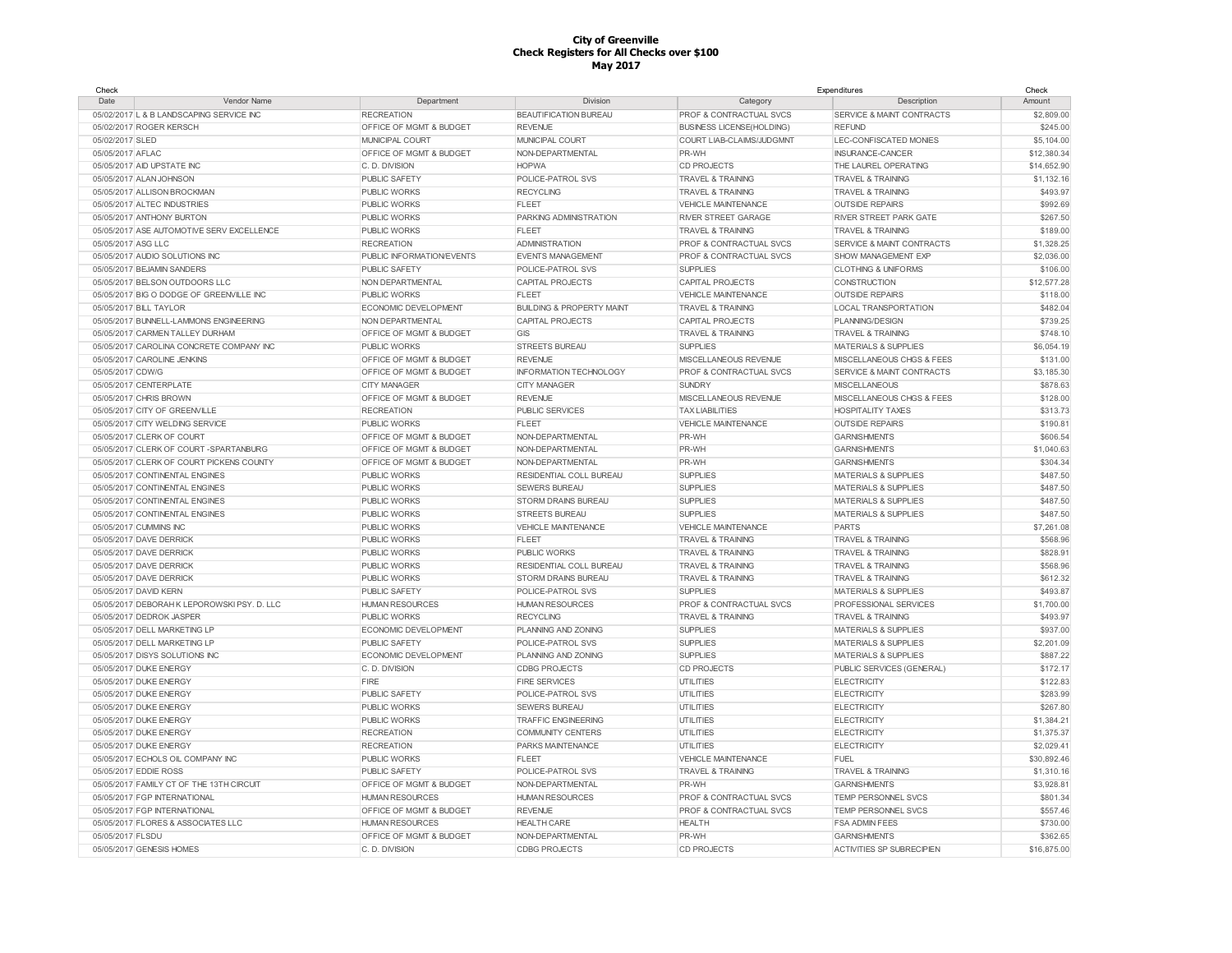| 05/05/2017 GFOASC                              | OFFICE OF MGMT & BUDGET          | <b>ADMINISTRATION</b>                | <b>TRAVEL &amp; TRAINING</b>       | <b>TRAVEL &amp; TRAINING</b>         | \$220.00    |
|------------------------------------------------|----------------------------------|--------------------------------------|------------------------------------|--------------------------------------|-------------|
| 05/05/2017 GOODYEAR COMMERCIAL TIRE            | <b>PUBLIC WORKS</b>              | <b>FLEET</b>                         | <b>VEHICLE MAINTENANCE</b>         | <b>PARTS</b>                         | \$2,242.68  |
| 05/05/2017 GREAT LAKES PETROLEUM               | <b>PUBLIC WORKS</b>              | <b>ADMINISTRATION</b>                | VEHICLE MAINTENANCE                | <b>FUEL</b>                          | \$14,059.51 |
| 05/05/2017 GREENVILLE CHINESE CULTURE ASSOC    | PUBLIC INFORMATION/EVENTS        | <b>EVENTS MANAGEMENT</b>             | <b>LIABILITIES</b>                 | <b>EVENT TIPS</b>                    | \$161.15    |
| 05/05/2017 GREENVILLE COUNTY                   | MUNICIPAL COURT                  | MUNICIPAL COURT                      | PROF & CONTRACTUAL SVCS            | PROFESSIONAL SERVICES                | \$19,892.44 |
| 05/05/2017 GREENVILLE COUNTY ANIMAL CARE SERV  | PUBLIC SAFETY                    | POLICE-PATROL SVS                    | PROF & CONTRACTUAL SVCS            | SERVICE & MAINT CONTRACTS            | \$1,200.00  |
| 05/05/2017 GREENVILLE FAMILY PARTERSHIP        | <b>PUBLIC SAFETY</b>             | POLICE-PATROL SVS                    | <b>SUNDRY</b>                      | <b>MISCELLANEOUS</b>                 | \$500.00    |
| 05/05/2017 GREENVILLE LEGISLATIVE DELEGATION   | NON DEPARTMENTAL                 | <b>CAPITAL PROJECTS</b>              | <b>CAPITAL PROJECTS</b>            | <b>CONSTRUCTION</b>                  | \$91,021.39 |
| 05/05/2017 GREENVILLE OFFICE SUPPLY CO INC     | <b>ECONOMIC DEVELOPMENT</b>      | <b>BUILDING &amp; PROPERTY MAINT</b> | <b>SUPPLIES</b>                    | OFFICE SUPPLIES&MATERIALS            | \$201.46    |
| 05/05/2017 GREENVILLE OFFICE SUPPLY CO INC     | OFFICE OF MGMT & BUDGET          | <b>REVENUE</b>                       | <b>SUPPLIES</b>                    | OFFICE SUPPLIES&MATERIALS            | \$436.61    |
| 05/05/2017 GREENVILLE WATER                    | <b>PUBLIC WORKS</b>              | <b>BUILDING SERVICE DIVISION</b>     | <b>UTILITIES</b>                   | <b>OTHER</b>                         | \$177.80    |
| 05/05/2017 GREGORY PEST SOLUTIONS              | <b>PUBLIC WORKS</b>              | <b>BUILDING SERVICE DIVISION</b>     | PROF & CONTRACTUAL SVCS            | <b>SERVICE &amp; MAINT CONTRACTS</b> | \$561.00    |
| 05/05/2017 HESC                                | OFFICE OF MGMT & BUDGET          | NON-DEPARTMENTAL                     | PR-WH                              | <b>GARNISHMENTS</b>                  | \$178.05    |
| 05/05/2017 INTERNAL REVENUE SERVICE            | OFFICE OF MGMT & BUDGET          | NON-DEPARTMENTAL                     | PR-WH                              | <b>GARNISHMENTS</b>                  | \$202.50    |
| 05/05/2017 INTERSTATE BATTERIES                | <b>PUBLIC WORKS</b>              | <b>FLEET</b>                         | <b>VEHICLE MAINTENANCE</b>         | <b>PARTS</b>                         | \$1,202.54  |
| 05/05/2017 IVEY COMMUNICATIONS INC             | <b>ECONOMIC DEVELOPMENT</b>      | PLANNING AND ZONING                  | <b>PROF &amp; CONTRACTUAL SVCS</b> | PROFESSIONAL SERVICES                | \$1,799.95  |
| 05/05/2017 JACOB SMITH                         | <b>PUBLIC SAFETY</b>             | POLICE-PATROL SVS                    | <b>TRAVEL &amp; TRAINING</b>       | <b>TRAVEL &amp; TRAINING</b>         | \$256.00    |
| 05/05/2017 JOEL PATTERSON                      | ECONOMIC DEVELOPMENT             | <b>BUILDING &amp; PROPERTY MAINT</b> | <b>TRAVEL &amp; TRAINING</b>       | LOCAL TRANSPORTATION                 | \$424.26    |
|                                                |                                  |                                      |                                    |                                      | \$400.00    |
| 05/05/2017 JOHN HOYT                           | PUBLIC INFORMATION/EVENTS        | <b>EVENTS MANAGEMENT</b>             | <b>PROF &amp; CONTRACTUAL SVCS</b> | PROFESSIONAL SERVICES                |             |
| 05/05/2017 JONATHAN JEFFCOAT                   | <b>PUBLIC WORKS</b>              | <b>TRAFFIC ENGINEERING</b>           | <b>SUPPLIES</b>                    | <b>M&amp;S LIGHTING</b>              | \$348.23    |
| 05/05/2017 JOSH MCGEE WORKING CASH             | PUBLIC INFORMATION/EVENTS        | <b>EVENTS MANAGEMENT</b>             | PETTY CASH                         | CASH-PETTY CASH                      | \$200.00    |
| 05/05/2017 JULIA HORTON                        | <b>CITY MANAGER</b>              | <b>CITY MANAGER</b>                  | <b>TRAVEL &amp; TRAINING</b>       | <b>TRAVEL &amp; TRAINING</b>         | \$679.25    |
| 05/05/2017 KEVIN HUGHES                        | ECONOMIC DEVELOPMENT             | <b>BUILDING &amp; PROPERTY MAINT</b> | <b>TRAVEL &amp; TRAINING</b>       | LOCAL TRANSPORTATION                 | \$391.09    |
| 05/05/2017 KW BEVERAGE                         | <b>PUBLIC INFORMATION/EVENTS</b> | <b>EVENTS MANAGEMENT</b>             | <b>SUPPLIES</b>                    | M&S-FOOD & BEVERAGE                  | \$5,092.25  |
| 05/05/2017 LYNNSTAR CONSTRUCTION CO INC        | NON DEPARTMENTAL                 | CAPITAL PROJECTS                     | <b>CAPITAL PROJECTS</b>            | <b>CONSTRUCTION</b>                  | \$18,054.00 |
| 05/05/2017 MARATHON STAFFING INC               | <b>HUMAN RESOURCES</b>           | <b>HUMAN RESOURCES</b>               | PROF & CONTRACTUAL SVCS            | TEMP PERSONNEL SVCS                  | \$655.60    |
| 05/05/2017 MARATHON STAFFING INC               | <b>PUBLIC SAFETY</b>             | POLICE-DISPATCH BUREAU               | PROF & CONTRACTUAL SVCS            | TEMP PERSONNEL SVCS                  | \$7,795.98  |
| 05/05/2017 MARATHON STAFFING INC               | <b>PUBLIC WORKS</b>              | <b>MAINTENANCE</b>                   | PROF & CONTRACTUAL SVCS            | TEMP PERSONNEL SVCS                  | \$2,547.06  |
| 05/05/2017 MARY DOUGLAS NEAL HIRSCH            | ECONOMIC DEVELOPMENT             | ECONOMIC DEVELOPMENT                 | <b>TRAVEL &amp; TRAINING</b>       | <b>TRAVEL &amp; TRAINING</b>         | \$291.87    |
| 05/05/2017 MATTHEW MAXEY                       | <b>PUBLIC WORKS</b>              | <b>PUBLIC WORKS</b>                  | <b>TRAVEL &amp; TRAINING</b>       | <b>TRAVEL &amp; TRAINING</b>         | \$190.50    |
| 05/05/2017 MICHAEL PANASKO                     | ECONOMIC DEVELOPMENT             | GREENVILLE LOC DEV CORP              | PROF & CONTRACTUAL SVCS            | PROFESSIONAL SERVICES                | \$150.81    |
| 05/05/2017 MIKE'S BODY SHOP                    | <b>PUBLIC WORKS</b>              | <b>FLEET</b>                         | <b>VEHICLE MAINTENANCE</b>         | <b>OUTSIDE REPAIRS</b>               | \$331.38    |
| 05/05/2017 MONIQUE MATTISON                    | C. D. DIVISION                   | <b>CDBG PROJECTS</b>                 | <b>TRAVEL &amp; TRAINING</b>       | <b>TRAVEL &amp; TRAINING</b>         | \$104.33    |
| 05/05/2017 MOSAIC ENGINEERING & CONSULTING PC  | <b>PUBLIC WORKS</b>              | POINSETT GARAGE                      | <b>REPAIR &amp; MAINT SVCS</b>     | REPAIRS & MAINTENANCE                | \$1,800.00  |
| 05/05/2017 MUNCIE TRANSIT SUPPLY               | <b>PUBLIC WORKS</b>              | <b>VEHICLE MAINTENANCE</b>           | <b>VEHICLE MAINTENANCE</b>         | <b>PARTS</b>                         | \$436.80    |
| 05/05/2017 NAPA AUTO PARTS                     | <b>PUBLIC WORKS</b>              | <b>FLEET</b>                         | <b>VEHICLE MAINTENANCE</b>         | <b>PARTS</b>                         | \$349.35    |
| 05/05/2017 NEIGHBORHOOD HOUSING CORPORATION    | NON DEPARTMENTAL                 | <b>MISC GRANTS</b>                   | <b>CD PROJECTS</b>                 | THE LAUREL OPERATING                 | \$9,324.47  |
| 05/05/2017 NICK DEPALMA                        | <b>PUBLIC WORKS</b>              | <b>ENGINEERING</b>                   | <b>TRAVEL &amp; TRAINING</b>       | <b>TRAVEL &amp; TRAINING</b>         | \$377.10    |
| 05/05/2017 OGLETREE DEAKINS NASH SMOAK & STEWA | <b>HUMAN RESOURCES</b>           | HUMAN RESOURCES                      | PROF & CONTRACTUAL SVCS            | PROFESSIONAL SERVICES                | \$400.00    |
| 05/05/2017 PANAGAKOS ASPHALT PAVING INC        | <b>PUBLIC WORKS</b>              | <b>SEWERS BUREAU</b>                 | <b>SUPPLIES</b>                    | <b>MATERIALS &amp; SUPPLIES</b>      | \$209.42    |
| 05/05/2017 PANAGAKOS ASPHALT PAVING INC        | <b>PUBLIC WORKS</b>              | <b>STORM DRAINS BUREAU</b>           | <b>SUPPLIES</b>                    | <b>MATERIALS &amp; SUPPLIES</b>      | \$209.42    |
| 05/05/2017 PANAGAKOS ASPHALT PAVING INC        | <b>PUBLIC WORKS</b>              | <b>STREETS BUREAU</b>                | <b>SUPPLIES</b>                    | <b>MATERIALS &amp; SUPPLIES</b>      | \$418.83    |
| 05/05/2017 PETERBILT STORE OF GREENVILLE, THE  | <b>PUBLIC WORKS</b>              | <b>VEHICLE MAINTENANCE</b>           | <b>VEHICLE MAINTENANCE</b>         | <b>PARTS</b>                         | \$187.07    |
| 05/05/2017 PLAYGROUND SAFETY SERVICES INC      | <b>RECREATION</b>                | <b>COMMUNITY CENTERS</b>             | MACHINERY AND EQUIPMENT            | MACHINERY AND EQUIPMENT              | \$39,995.90 |
| 05/05/2017 PREMIER GROWERS INC                 | <b>RECREATION</b>                | <b>BEAUTIFICATION BUREAU</b>         | <b>SUPPLIES</b>                    | <b>MATERIALS &amp; SUPPLIES</b>      | \$2,381.00  |
| 05/05/2017 PREMIER GROWERS INC                 | <b>RECREATION</b>                | <b>FALLS PARK WORK CREW</b>          | <b>SUPPLIES</b>                    | MATERIALS & SUPPLIES                 | \$9,692.20  |
| 05/05/2017 PRO AUTO PARTS WAREHOUSE            | <b>PUBLIC WORKS</b>              | <b>FLEET</b>                         | VEHICLE MAINTENANCE                | <b>PARTS</b>                         | \$530.77    |
| 05/05/2017 PROMOTE YOUR BIZ                    | <b>PUBLIC WORKS</b>              | <b>CU-ICAR SHUTTLE</b>               | <b>SUPPLIES</b>                    | <b>CLOTHING &amp; UNIFORMS</b>       | \$2,128.08  |
| 05/05/2017 PROVIDENT LIFE & ACCIDENT INS CO    | <b>HUMAN RESOURCES</b>           | <b>HEALTH CARE</b>                   | <b>OTHER INSURANCE</b>             | <b>LIFE INSURANCE</b>                | \$2,009.64  |
| 05/05/2017 PSLEOA PALMETTO STATE LAW ENFORCEME | PUBLIC SAFETY                    | POLICE-PATROL SVS                    | <b>SUNDRY</b>                      | <b>MISCELLANEOUS</b>                 | \$265.00    |
| 05/05/2017 RACHEL HALL                         | <b>PUBLIC SAFETY</b>             | POLICE-PATROL SVS                    | <b>TRAVEL &amp; TRAINING</b>       | <b>TRAVEL &amp; TRAINING</b>         | \$1,132.16  |
|                                                |                                  |                                      |                                    |                                      |             |
| 05/05/2017 READY PLAY ENTERTAINMENT            | PUBLIC INFORMATION/EVENTS        | <b>EVENTS MANAGEMENT</b>             | PROF & CONTRACTUAL SVCS            | PROFESSIONAL SERVICES                | \$400.00    |
| 05/05/2017 REPUBLIC SERVICES                   | PUBLIC WORKS                     | GARBAGE DISPOSAL BUREAU              | PROF & CONTRACTUAL SVCS            | <b>HAULING COSTS</b>                 | \$3,191.51  |
| 05/05/2017 RICHARD MULLINAX                    | FIRE                             | <b>FIRE SUPPRESSION</b>              | <b>TRAVEL &amp; TRAINING</b>       | <b>TRAVEL &amp; TRAINING</b>         | \$196.00    |
| 05/05/2017 RILEY POPE & LANEY, LLC             | <b>CITY MANAGER</b>              | <b>CITY MANAGER</b>                  | PROF & CONTRACTUAL SVCS            | PROFESSIONAL SERVICES                | \$5,750.00  |
| 05/05/2017 S & ME, INC.                        | NON DEPARTMENTAL                 | CAPITAL PROJECTS                     | CAPITAL PROJECTS                   | PLANNING/DESIGN                      | \$1,499.00  |
| 05/05/2017 S AND M F INC                       | OFFICE OF MGMT & BUDGET          | <b>REVENUE</b>                       | <b>BUSINESS LICENSE(HOLDING)</b>   | <b>REFUND</b>                        | \$562.00    |
| 05/05/2017 S C DEPARTMENT OF REVENUE           | OFFICE OF MGMT & BUDGET          | NON-DEPARTMENTAL                     | PR-WH                              | <b>GARNISHMENTS</b>                  | \$715.12    |
| 05/05/2017 S C DEPARTMENT OF REVENUE           | <b>RECREATION</b>                | <b>PUBLIC SERVICES</b>               | <b>TAX LIABILITIES</b>             | <b>ADMISSION TAXES</b>               | \$11,048.45 |
| 05/05/2017 S C DEPARTMENT OF REVENUE           | <b>RECREATION</b>                | PUBLIC SERVICES                      | <b>TAX LIABILITIES</b>             | <b>SALES TAXES</b>                   | \$5,833.77  |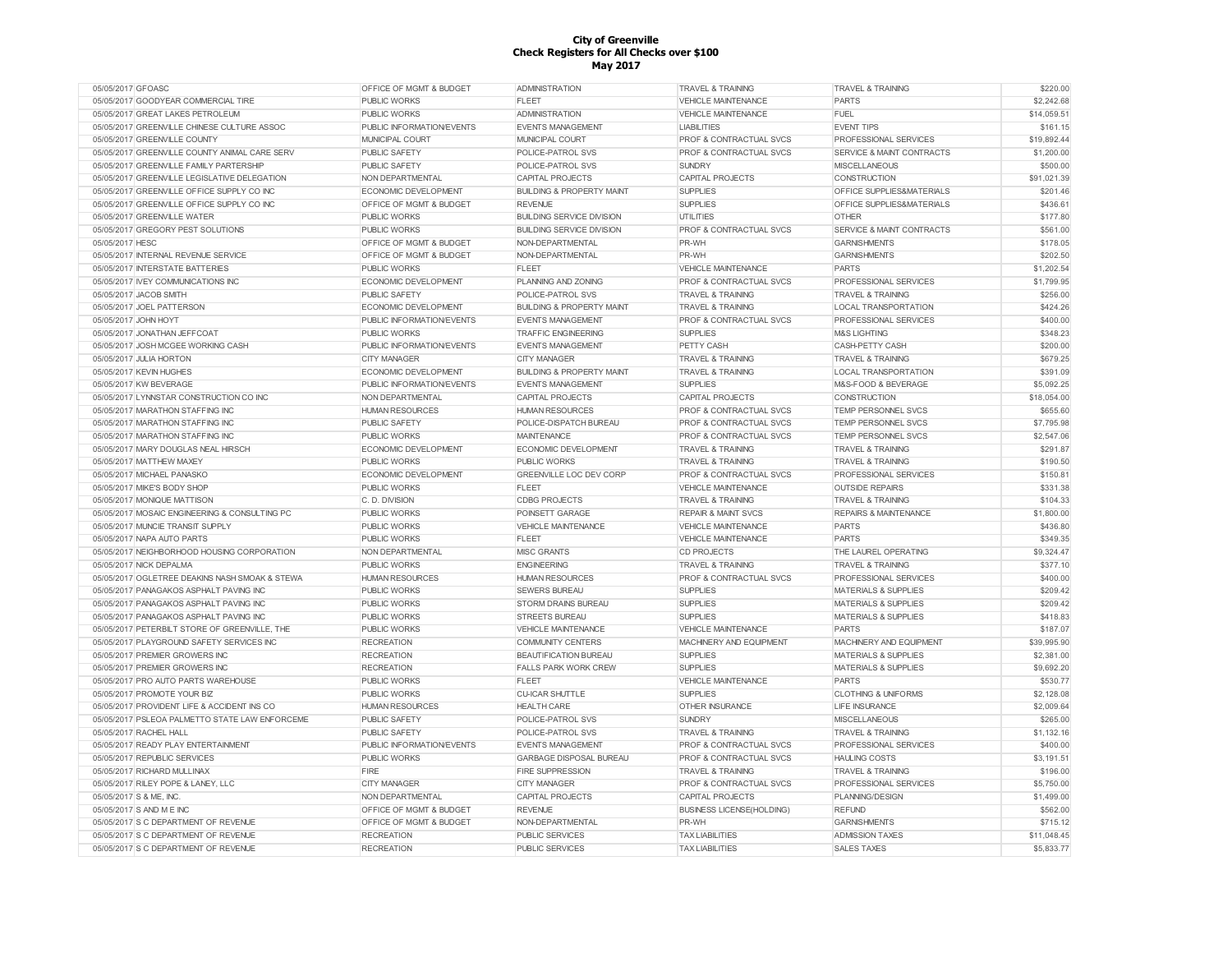| 05/05/2017 S C FIRE ACADEMY                  | FIRE                        | <b>FIRE SUPPRESSION</b>              | <b>TRAVEL &amp; TRAINING</b>       | <b>TRAVEL &amp; TRAINING</b>         | \$585.00     |
|----------------------------------------------|-----------------------------|--------------------------------------|------------------------------------|--------------------------------------|--------------|
| 05/05/2017 S C RETIREMENT SYSTEM             | OFFICE OF MGMT & BUDGET     | NON-DEPARTMENTAL                     | PR-WH                              | RETIREMENT SVS PURCHASE              | \$519.06     |
| 05/05/2017 SCRPA                             | <b>RECREATION</b>           | <b>COMMUNITY CENTERS</b>             | <b>TRAVEL &amp; TRAINING</b>       | <b>TRAVEL &amp; TRAINING</b>         | \$135.00     |
| 05/05/2017 SHARON NELSON                     | <b>HUMAN RESOURCES</b>      | <b>HUMAN RESOURCES</b>               | <b>SUNDRY</b>                      | <b>MISCELLANEOUS</b>                 | \$207.90     |
| 05/05/2017 SILVIA KING                       | <b>PUBLIC WORKS</b>         | UTILITY UNDERGROUNDING FU            | <b>SUNDRY</b>                      | METER BOX CONVERSIONS                | \$300.00     |
| 05/05/2017 SMASH INK DESIGN INC              | PUBLIC INFORMATION/EVENTS   | <b>EVENTS MANAGEMENT</b>             | <b>PRINTING</b>                    | PRINTING & BINDING                   | \$1,480.00   |
| 05/05/2017 SNIDER FLEET SOLUTIONS            | PUBLIC WORKS                | <b>FLEET</b>                         | <b>VEHICLE MAINTENANCE</b>         | <b>PARTS</b>                         | \$170.42     |
| 05/05/2017 SOUTHEASTERN JANITORIAL OF SC LLC | <b>FIRE</b>                 | <b>FIRE SERVICES</b>                 | <b>PROF &amp; CONTRACTUAL SVCS</b> | <b>SERVICE &amp; MAINT CONTRACTS</b> | \$749.77     |
| 05/05/2017 SOUTHEASTERN JANITORIAL OF SC LLC | MUNICIPAL COURT             | MUNICIPAL COURT                      | <b>PROF &amp; CONTRACTUAL SVCS</b> | <b>SERVICE &amp; MAINT CONTRACTS</b> | \$1,400.02   |
| 05/05/2017 SOUTHEASTERN JANITORIAL OF SC LLC | <b>PUBLIC WORKS</b>         | <b>BUILDING SERVICE DIVISION</b>     | <b>PROF &amp; CONTRACTUAL SVCS</b> | <b>SERVICE &amp; MAINT CONTRACTS</b> | \$5,998.17   |
| 05/05/2017 SOUTHEASTERN JANITORIAL OF SC LLC | <b>PUBLIC WORKS</b>         | <b>FLEET</b>                         | PROF & CONTRACTUAL SVCS            | <b>SERVICE &amp; MAINT CONTRACTS</b> | \$364.26     |
| 05/05/2017 SOUTHEASTERN JANITORIAL OF SC LLC | <b>PUBLIC WORKS</b>         | <b>PUBLIC WORKS</b>                  | <b>PROF &amp; CONTRACTUAL SVCS</b> | <b>SERVICE &amp; MAINT CONTRACTS</b> | \$160.39     |
| 05/05/2017 SOUTHEASTERN JANITORIAL OF SC LLC | <b>PUBLIC WORKS</b>         | RESIDENTIAL COLL BUREAU              | <b>PROF &amp; CONTRACTUAL SVCS</b> | MAINTENANCE CONTRACTS                | \$160.39     |
| 05/05/2017 SOUTHEASTERN JANITORIAL OF SC LLC | <b>PUBLIC WORKS</b>         | <b>SEWERS BUREAU</b>                 | <b>PROF &amp; CONTRACTUAL SVCS</b> | MAINTENANCE CONTRACTS                | \$160.39     |
| 05/05/2017 SOUTHEASTERN JANITORIAL OF SC LLC | <b>PUBLIC WORKS</b>         | STORM DRAINS BUREAU                  | <b>PROF &amp; CONTRACTUAL SVCS</b> | <b>SERVICE &amp; MAINT CONTRACTS</b> | \$160.39     |
| 05/05/2017 SOUTHEASTERN JANITORIAL OF SC LLC | <b>PUBLIC WORKS</b>         | <b>STREETS BUREAU</b>                | <b>PROF &amp; CONTRACTUAL SVCS</b> | <b>SERVICE &amp; MAINT CONTRACTS</b> | \$160.39     |
| 05/05/2017 SOUTHEASTERN JANITORIAL OF SC LLC | <b>PUBLIC WORKS</b>         | <b>TRAFFIC ENGINEERING</b>           | PROF & CONTRACTUAL SVCS            | <b>SERVICE &amp; MAINT CONTRACTS</b> | \$347.83     |
| 05/05/2017 SQUIRE PATTON BOGGS LLP           | <b>CITY MANAGER</b>         | <b>CITY MANAGER</b>                  | PROF & CONTRACTUAL SVCS            | PROFESSIONAL SERVICES                | \$5,000.00   |
| 05/05/2017 STEVEN GALLANT                    | ECONOMIC DEVELOPMENT        | <b>BUILDING &amp; PROPERTY MAINT</b> | <b>TRAVEL &amp; TRAINING</b>       | <b>LOCAL TRANSPORTATION</b>          | \$361.13     |
|                                              |                             |                                      |                                    |                                      |              |
| 05/05/2017 SUNGARD PUBLIC SECTOR INC         | OFFICE OF MGMT & BUDGET     | INFORMATION TECHNOLOGY               | PROF & CONTRACTUAL SVCS            | SERVICE & MAINT CONTRACTS            | \$159.00     |
| 05/05/2017 SUPPLYWORKS                       | PUBLIC WORKS                | NON VEHICLE MAINTENANCE              | <b>SUPPLIES</b>                    | <b>MATERIALS &amp; SUPPLIES</b>      | \$566.26     |
| 05/05/2017 TALENT MANAGEMENT SOLUTIONS       | PUBLIC INFORMATION/EVENTS   | <b>EVENTS MANAGEMENT</b>             | <b>PROF &amp; CONTRACTUAL SVCS</b> | <b>TEMP PERSONNEL SVCS</b>           | \$843.15     |
| 05/05/2017 TALENT MANAGEMENT SOLUTIONS       | PUBLIC WORKS                | <b>CU-ICAR SHUTTLE</b>               | PROF & CONTRACTUAL SVCS            | TEMP PERSONNEL SVCS                  | \$358.68     |
| 05/05/2017 TALENT MANAGEMENT SOLUTIONS       | <b>PUBLIC WORKS</b>         | <b>MAINTENANCE</b>                   | PROF & CONTRACTUAL SVCS            | TEMP PERSONNEL SVCS                  | \$693.20     |
| 05/05/2017 TALENT MANAGEMENT SOLUTIONS       | <b>PUBLIC WORKS</b>         | MAULDIN/SIMPSONVILLE ROUT            | PROF & CONTRACTUAL SVCS            | TEMP PERSONNEL SVCS                  | \$443.45     |
| 05/05/2017 TALENT MANAGEMENT SOLUTIONS       | <b>PUBLIC WORKS</b>         | RESIDENTIAL COLL BUREAU              | <b>PROF &amp; CONTRACTUAL SVCS</b> | <b>TEMP PERSONNEL SVCS</b>           | \$5,005.49   |
| 05/05/2017 TALENT MANAGEMENT SOLUTIONS       | <b>PUBLIC WORKS</b>         | <b>STORM DRAINS BUREAU</b>           | PROF & CONTRACTUAL SVCS            | <b>TEMP PERSONNEL SVCS</b>           | \$577.50     |
| 05/05/2017 TALENT MANAGEMENT SOLUTIONS       | <b>PUBLIC WORKS</b>         | <b>STREETS BUREAU</b>                | PROF & CONTRACTUAL SVCS            | TEMP PERSONNEL SVCS                  | \$1,815.00   |
| 05/05/2017 TALENT MANAGEMENT SOLUTIONS       | <b>PUBLIC WORKS</b>         | <b>TROLLEY</b>                       | <b>PROF &amp; CONTRACTUAL SVCS</b> | TEMP PERSONNEL SVCS                  | \$195.64     |
| 05/05/2017 TALENT MANAGEMENT SOLUTIONS       | <b>PUBLIC WORKS</b>         | <b>VEHICLE MAINTENANCE</b>           | PROF & CONTRACTUAL SVCS            | <b>TEMP PERSONNEL SVCS</b>           | \$2,230.32   |
| 05/05/2017 TALENT MANAGEMENT SOLUTIONS       | <b>RECREATION</b>           | <b>ADMINISTRATION</b>                | PROF & CONTRACTUAL SVCS            | TEMP PERSONNEL SVCS                  | \$628.00     |
| 05/05/2017 TALENT MANAGEMENT SOLUTIONS       | <b>RECREATION</b>           | <b>COMMUNITY CENTERS</b>             | <b>PROF &amp; CONTRACTUAL SVCS</b> | TEMP PERSONNEL SVCS                  | \$1,474.98   |
| 05/05/2017 TALENT MANAGEMENT SOLUTIONS       | <b>RECREATION</b>           | <b>PUBLIC SERVICES</b>               | PROF & CONTRACTUAL SVCS            | TEMP PERSONNEL SVCS                  | \$348.88     |
| 05/05/2017 TENNESSEE CHILD SUPPORT           | OFFICE OF MGMT & BUDGET     | NON-DEPARTMENTAL                     | PR-WH                              | <b>GARNISHMENTS</b>                  | \$231.92     |
| 05/05/2017 TIM COGGINS                       | <b>ECONOMIC DEVELOPMENT</b> | <b>BUILDING &amp; PROPERTY MAINT</b> | <b>TRAVEL &amp; TRAINING</b>       | LOCAL TRANSPORTATION                 | \$107.00     |
| 05/05/2017 TRUCKPRO LLC                      | <b>PUBLIC WORKS</b>         | <b>FLEET</b>                         | <b>VEHICLE MAINTENANCE</b>         | <b>PARTS</b>                         | \$1,440.35   |
| 05/05/2017 UNITED WAY OF GREENVILLE COUNTY   | OFFICE OF MGMT & BUDGET     | NON-DEPARTMENTAL                     | PR-WH                              | <b>UNITED WAY</b>                    | \$1,863.54   |
| 05/05/2017 UNIVERSITY OF LOUISVILLE          | <b>PUBLIC SAFETY</b>        | POLICE-PATROL SVS                    | <b>TRAVEL &amp; TRAINING</b>       | <b>TRAVEL &amp; TRAINING</b>         | \$840.00     |
| 05/05/2017 UPSTATE MATERIALS INC             | <b>RECREATION</b>           | PARKS MAINTENANCE                    | <b>SUPPLIES</b>                    | <b>MATERIALS &amp; SUPPLIES</b>      | \$508.80     |
| 05/05/2017 VIC BAILEY FORD INC               | PUBLIC SAFETY               | POLICE-PATROL SVS                    | <b>VEHICLES</b>                    | <b>VEHICLE</b>                       | \$32,797.00  |
| 05/05/2017 VIC BAILEY FORD INC               | <b>PUBLIC WORKS</b>         | <b>PUBLIC WORKS</b>                  | <b>VEHICLES</b>                    | <b>VEHICLE</b>                       | \$23,955.00  |
| 05/05/2017 VISION SOLAR                      | OFFICE OF MGMT & BUDGET     | <b>REVENUE</b>                       | <b>BUSINESS LICENSE(HOLDING)</b>   | <b>REFUND</b>                        | \$203.70     |
| 05/05/2017 VISITGREENVILLESC                 | NON DEPARTMENTAL            | ACCOMMODATION TAX                    | PROF & CONTRACTUAL SVCS            | TOURISM PROMOTIONS                   | \$124,580.09 |
| 05/05/2017 W N WATSON-WEST TIRE & AUTOMOTIVE | <b>PUBLIC WORKS</b>         | <b>FLEET</b>                         | <b>VEHICLE MAINTENANCE</b>         | PARTS                                | \$642.35     |
| 05/05/2017 WAGE GARNISHMENT PROCESSING UNIT  | OFFICE OF MGMT & BUDGET     | NON-DEPARTMENTAL                     | PR-WH                              | <b>GARNISHMENTS</b>                  | \$118.13     |
| 05/05/2017 WAYNE OWENS                       | <b>PUBLIC WORKS</b>         | <b>STORM DRAINS BUREAU</b>           | <b>TRAVEL &amp; TRAINING</b>       | <b>TRAVEL &amp; TRAINING</b>         | \$448.54     |
| 05/05/2017 WEST GREENVILLE COMMUNITY ASSOC   | C. D. DIVISION              | <b>CDBG PROJECTS</b>                 | <b>CD PROJECTS</b>                 | PUBLIC SERVICES (GENERAL)            | \$218.86     |
| 05/05/2017 WEX BANK                          | <b>PUBLIC WORKS</b>         | PARKING ADMINISTRATION               | VEHICLE MAINTENANCE                | <b>FUEL CARD</b>                     | \$137.52     |
| 05/05/2017 WILL & KRIS AMUSEMENTS            | PUBLIC INFORMATION/EVENTS   | <b>EVENTS MANAGEMENT</b>             | PROF & CONTRACTUAL SVCS            | SHOW MANAGEMENT EXP                  | \$959.00     |
|                                              |                             | <b>MISC GRANTS</b>                   |                                    |                                      | \$3,234.12   |
| 05/05/2017 WLA STUDIO                        | NON DEPARTMENTAL            |                                      | <b>PROF &amp; CONTRACTUAL SVCS</b> | PROFESSIONAL SERVICES                | \$1,718.50   |
| 05/05/2017 WOOLPERT INC                      | NON DEPARTMENTAL            | CAPITAL PROJECTS                     | CAPITAL PROJECTS                   | CONSTRUCTION                         |              |
| 05/05/2017 WYOMING CHILD SUPPORT ENFORCEMENT | OFFICE OF MGMT & BUDGET     | NON-DEPARTMENTAL                     | PR-WH                              | <b>GARNISHMENTS</b>                  | \$154.61     |
| 05/08/2017 ADVANCE AUTO PARTS                | <b>PUBLIC WORKS</b>         | <b>CU-ICAR SHUTTLE</b>               | <b>VEHICLE MAINTENANCE</b>         | <b>PARTS</b>                         | \$177.67     |
| 05/08/2017 ADVERTISING AUTHORITIES           | <b>RECREATION</b>           | <b>EDUCATION</b>                     | <b>SUPPLIES</b>                    | <b>OVERNIGHTS</b>                    | \$258.27     |
| 05/08/2017 AIKEN BROTHERS OF THE UPSTATE     | <b>RECREATION</b>           | PARKS AND RECREATION                 | <b>REPAIR &amp; MAINT SVCS</b>     | <b>REPAIRS &amp; MAINTENANCE</b>     | \$187.61     |
| 05/08/2017 ALDRIDGE PRODUCE COMPANY          | <b>RECREATION</b>           | <b>ADMINISTRATION</b>                | <b>SUPPLIES</b>                    | M&S-FOOD                             | \$549.28     |
| 05/08/2017 AMERIMARK DIRECT                  | PUBLIC WORKS                | <b>RECYCLING</b>                     | <b>SUPPLIES</b>                    | <b>MATERIALS &amp; SUPPLIES</b>      | \$661.72     |
| 05/08/2017 AMG PARTS & EQUIPMENT LLC         | PUBLIC WORKS                | <b>FLEET</b>                         | <b>VEHICLE MAINTENANCE</b>         | <b>OUTSIDE REPAIRS</b>               | \$1,219.00   |
| 05/08/2017 AMICK EQUIPMENT COMPANY INC       | <b>PUBLIC WORKS</b>         | <b>FLEET</b>                         | VEHICLE MAINTENANCE                | <b>PARTS</b>                         | \$585.53     |
| 05/08/2017 ANN'S CAKES & CATERING            | <b>FIRE</b>                 | <b>FIRE SERVICES</b>                 | <b>SUPPLIES</b>                    | <b>MATERIALS &amp; SUPPLIES</b>      | \$480.36     |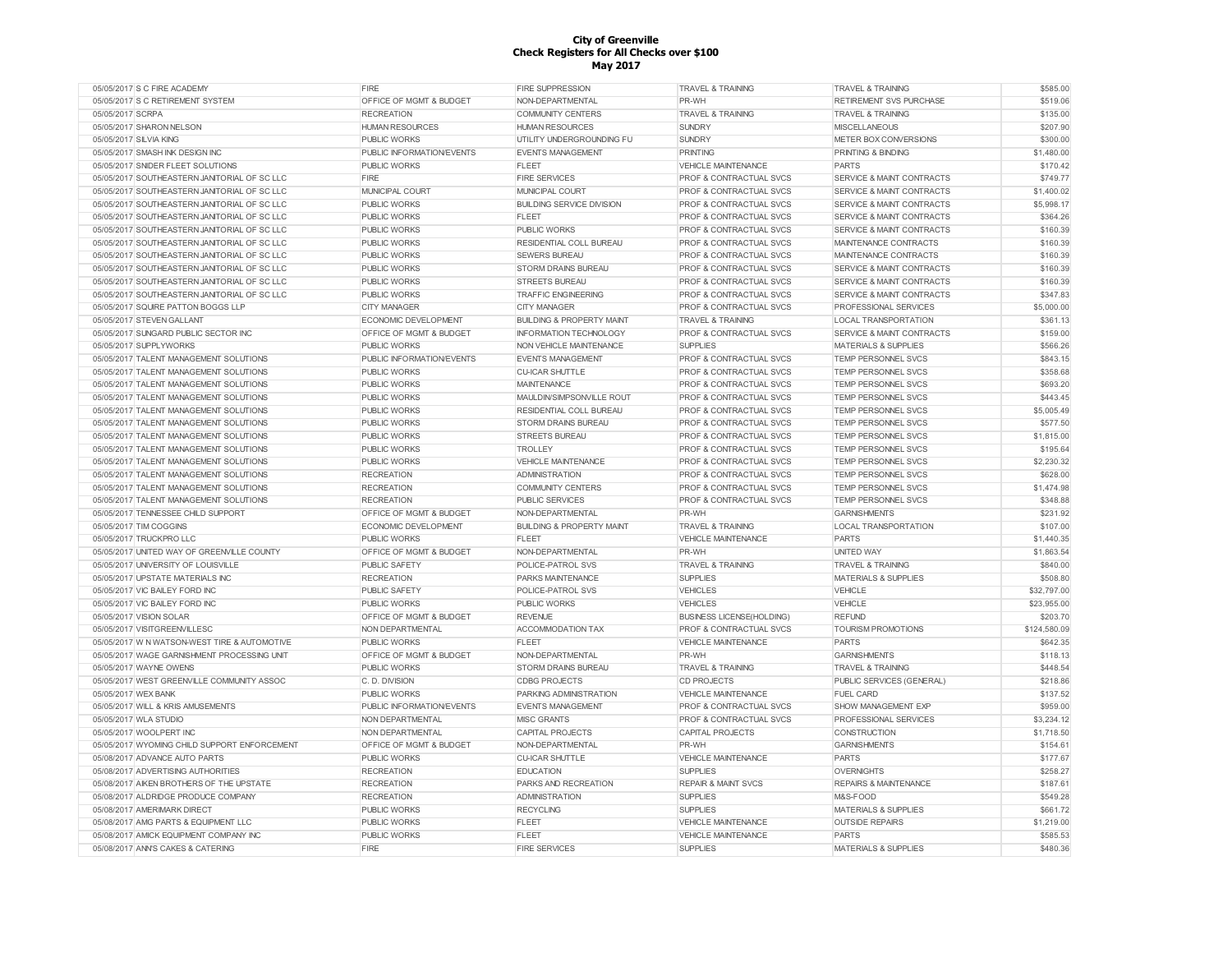| 05/08/2017 ARC3 GASES INC                      | PUBLIC WORKS              | <b>BUILDING SERVICE DIVISION</b>     | <b>SUPPLIES</b>                    | <b>MATERIALS &amp; SUPPLIES</b>      | \$177.78   |
|------------------------------------------------|---------------------------|--------------------------------------|------------------------------------|--------------------------------------|------------|
| 05/08/2017 ASSA ABLOY ENTRANCE SYSTEMS GREENVI | PUBLIC WORKS              | <b>BUILDING SERVICE DIVISION</b>     | <b>SUPPLIES</b>                    | <b>MATERIALS &amp; SUPPLIES</b>      | \$340.00   |
| 05/08/2017 AURORA WORLD INC                    | <b>RECREATION</b>         | <b>PUBLIC SERVICES</b>               | <b>SUPPLIES</b>                    | ASSOCIATED RENTAL COSTS              | \$196.88   |
| 05/08/2017 BLANCHARD MACHINERY CO              | PUBLIC WORKS              | FLEET                                | VEHICLE MAINTENANCE                | <b>OUTSIDE REPAIRS</b>               | \$1,261.75 |
| 05/08/2017 BLANCHARD MACHINERY CO              | PUBLIC WORKS              | <b>FLEET</b>                         | <b>VEHICLE MAINTENANCE</b>         | <b>PARTS</b>                         | \$571.78   |
| 05/08/2017 BREAKTHRU BEVERAGE SOUTH CAROLINA   | PUBLIC INFORMATION/EVENTS | <b>EVENTS MANAGEMENT</b>             | <b>SUPPLIES</b>                    | M&S-FOOD & BEVERAGE                  | \$359.64   |
| 05/08/2017 CAMPBELL-BROWN INC                  | <b>PUBLIC WORKS</b>       | <b>FLEET</b>                         | <b>VEHICLE MAINTENANCE</b>         | <b>PARTS</b>                         | \$375.72   |
| 05/08/2017 CAROLINA CHAIN - DUNCAN SC          | <b>PUBLIC WORKS</b>       | <b>STREETS BUREAU</b>                | <b>SUPPLIES</b>                    | <b>MATERIALS &amp; SUPPLIES</b>      | \$116.60   |
| 05/08/2017 CDW/G                               | PUBLIC INFORMATION/EVENTS | <b>EVENTS MANAGEMENT</b>             | <b>SUPPLIES</b>                    | <b>MATERIALS &amp; SUPPLIES</b>      | \$631.85   |
| 05/08/2017 CDW/G                               | <b>PUBLIC WORKS</b>       | RESIDENTIAL COLL BUREAU              | <b>SUPPLIES</b>                    | <b>MATERIALS &amp; SUPPLIES</b>      | \$759.26   |
| 05/08/2017 CINCINNATI SYSTEMS INC              | <b>PUBLIC WORKS</b>       | <b>COMMONS GARAGE</b>                | <b>REPAIR &amp; MAINT SVCS</b>     | <b>REPAIRS &amp; MAINTENANCE</b>     | \$150.00   |
| 05/08/2017 CINCINNATI SYSTEMS INC              | <b>PUBLIC WORKS</b>       | ONE GARAGE                           | <b>PROF &amp; CONTRACTUAL SVCS</b> | <b>SERVICE &amp; MAINT CONTRACTS</b> | \$729.88   |
|                                                |                           |                                      |                                    |                                      | \$300.00   |
| 05/08/2017 CINCINNATI SYSTEMS INC              | <b>PUBLIC WORKS</b>       | <b>PARKING LOTS</b>                  | <b>REPAIR &amp; MAINT SVCS</b>     | <b>REPAIRS &amp; MAINTENANCE</b>     |            |
| 05/08/2017 CINCINNATI SYSTEMS INC              | PUBLIC WORKS              | POINSETT GARAGE                      | <b>REPAIR &amp; MAINT SVCS</b>     | <b>REPAIRS &amp; MAINTENANCE</b>     | \$178.75   |
| 05/08/2017 CINCINNATI SYSTEMS INC              | <b>PUBLIC WORKS</b>       | RICHARDSON STREET GARAGE             | <b>REPAIR &amp; MAINT SVCS</b>     | <b>REPAIRS &amp; MAINTENANCE</b>     | \$150.00   |
| 05/08/2017 CINTAS                              | PUBLIC WORKS              | FLEET                                | <b>SUPPLIES</b>                    | <b>CLOTHING &amp; UNIFORMS</b>       | \$211.12   |
| 05/08/2017 CINTAS                              | PUBLIC WORKS              | <b>VEHICLE MAINTENANCE</b>           | <b>SUPPLIES</b>                    | <b>CLOTHING &amp; UNIFORMS</b>       | \$116.16   |
| 05/08/2017 CITY WELDING SERVICE                | PUBLIC WORKS              | FLEET                                | <b>VEHICLE MAINTENANCE</b>         | <b>OUTSIDE REPAIRS</b>               | \$2,162.25 |
| 05/08/2017 CITY WELDING SERVICE                | <b>PUBLIC WORKS</b>       | <b>SEWERS BUREAU</b>                 | <b>SUPPLIES</b>                    | <b>MATERIALS &amp; SUPPLIES</b>      | \$389.50   |
| 05/08/2017 CLIPPERCREEK INC                    | <b>PUBLIC WORKS</b>       | <b>RIVERPLACE GARAGE</b>             | <b>SUPPLIES</b>                    | <b>MATERIALS &amp; SUPPLIES</b>      | \$593.91   |
| 05/08/2017 COMMUNICATION SERVICE CENTER INC    | <b>FIRE</b>               | <b>FIRE SERVICES</b>                 | <b>REPAIR &amp; MAINT SVCS</b>     | <b>RADIO MAINTENANCE</b>             | \$393.00   |
| 05/08/2017 CONSOLIDATED ELECTRICAL DISTRIBTORS | <b>RECREATION</b>         | <b>BEAUTIFICATION BUREAU</b>         | <b>REPAIR &amp; MAINT SVCS</b>     | <b>REPAIRS &amp; MAINTENANCE</b>     | \$410.77   |
| 05/08/2017 CROSSROAD DESIGNS LLC               | <b>RECREATION</b>         | <b>PUBLIC SERVICES</b>               | <b>SUPPLIES</b>                    | <b>SALE GIFTS</b>                    | \$403.00   |
| 05/08/2017 CUMMINS INC                         | <b>PUBLIC WORKS</b>       | MAULDIN/SIMPSONVILLE ROUT            | <b>VEHICLE MAINTENANCE</b>         | <b>PARTS</b>                         | \$1,214.86 |
| 05/08/2017 CUMMINS INC                         | <b>PUBLIC WORKS</b>       | <b>VEHICLE MAINTENANCE</b>           | <b>VEHICLE MAINTENANCE</b>         | <b>PARTS</b>                         | \$3,100.64 |
| 05/08/2017 DELL MARKETING LP                   | PUBLIC INFORMATION/EVENTS | <b>EVENTS MANAGEMENT</b>             | <b>SUPPLIES</b>                    | <b>MATERIALS &amp; SUPPLIES</b>      | \$219.41   |
| 05/08/2017 DELL MARKETING LP                   | <b>PUBLIC WORKS</b>       | STORMWATER MANAGEMENT                | <b>SUPPLIES</b>                    | <b>MATERIALS &amp; SUPPLIES</b>      | \$312.24   |
| 05/08/2017 DESIGNLAB INC                       | <b>FIRE</b>               | <b>FIRE SUPPRESSION</b>              | <b>SUPPLIES</b>                    | <b>CLOTHING &amp; UNIFORMS</b>       | \$1,358.66 |
|                                                |                           |                                      |                                    |                                      |            |
| 05/08/2017 DESIGNLAB INC                       | PUBLIC SAFETY             | <b>DEPT OF HOMELAND SECURITY</b>     | <b>SUPPLIES</b>                    | <b>CLOTHING &amp; UNIFORMS</b>       | \$2,208.77 |
| 05/08/2017 DESIGNLAB INC                       | <b>PUBLIC SAFETY</b>      | POLICE-PATROL SVS                    | <b>SUPPLIES</b>                    | <b>CLOTHING &amp; UNIFORMS</b>       | \$5,502.18 |
| 05/08/2017 DESIGNLAB INC                       | PUBLIC SAFETY             | POLICE-PATROL SVS                    | <b>SUPPLIES</b>                    | <b>MATERIALS &amp; SUPPLIES</b>      | \$241.81   |
| 05/08/2017 DEVSOFT SOLUTIONS LLC               | OFFICE OF MGMT & BUDGET   | <b>INFORMATION TECHNOLOGY</b>        | PROF & CONTRACTUAL SVCS            | PROFESSIONAL SERVICES                | \$465.00   |
| 05/08/2017 DIRECTV                             | FIRE                      | <b>FIRE SERVICES</b>                 | PROF & CONTRACTUAL SVCS            | SERVICE & MAINT CONTRACTS            | \$152.62   |
| 05/08/2017 ECHOLS OIL COMPANY INC              | <b>PUBLIC WORKS</b>       | <b>FIXED ROUTE</b>                   | <b>VEHICLE MAINTENANCE</b>         | <b>LUBRICANTS</b>                    | \$144.09   |
| 05/08/2017 ECHOLS OIL COMPANY INC              | PUBLIC WORKS              | <b>FLEET</b>                         | <b>VEHICLE MAINTENANCE</b>         | <b>FUEL</b>                          | \$4,928.89 |
| 05/08/2017 ECHOLS OIL COMPANY INC              | PUBLIC WORKS              | <b>FLEET</b>                         | <b>VEHICLE MAINTENANCE</b>         | <b>PARTS</b>                         | \$216.77   |
| 05/08/2017 ELECTRIC CITY PRINTING COMPANY      | ECONOMIC DEVELOPMENT      | PLANNING AND ZONING                  | PRINTING                           | PRINTING & BINDING                   | \$148.40   |
| 05/08/2017 ENTERCOM GREENVILLE LLC WSPA-FM     | PUBLIC WORKS              | <b>RECYCLING</b>                     | PROF & CONTRACTUAL SVCS            | <b>ADVERTISING EXPENSE</b>           | \$161.00   |
| 05/08/2017 FAIRWAY FORD INC                    | <b>PUBLIC WORKS</b>       | <b>FLEET</b>                         | <b>VEHICLE MAINTENANCE</b>         | <b>PARTS</b>                         | \$923.37   |
| 05/08/2017 FOOTHILLS VETERINARY HOSPITAL       | PUBLIC SAFETY             | POLICE-PATROL SVS                    | <b>SUNDRY</b>                      | <b>MISCELLANEOUS</b>                 | \$231.00   |
| 05/08/2017 FROG 911                            | <b>FIRE</b>               | <b>FIRE SUPPRESSION</b>              | <b>VEHICLE MAINTENANCE</b>         | PARTS                                | \$927.50   |
| 05/08/2017 GCR TIRE CENTERS                    | <b>PUBLIC WORKS</b>       | <b>DEMAND RESPONSE</b>               | <b>VEHICLE MAINTENANCE</b>         | <b>TIRES AND TUBES</b>               | \$251.25   |
| 05/08/2017 GCR TIRE CENTERS                    | <b>PUBLIC WORKS</b>       | MAULDIN/SIMPSONVILLE ROUT            | <b>VEHICLE MAINTENANCE</b>         | <b>TIRES AND TUBES</b>               | \$278.25   |
| 05/08/2017 GILLIG LLC                          | <b>PUBLIC WORKS</b>       | MAULDIN/SIMPSONVILLE ROUT            | <b>VEHICLE MAINTENANCE</b>         | PARTS                                | \$809.74   |
| 05/08/2017 GILLIG LLC                          | <b>PUBLIC WORKS</b>       | <b>VEHICLE MAINTENANCE</b>           | <b>VEHICLE MAINTENANCE</b>         | <b>PARTS</b>                         | \$734.93   |
| 05/08/2017 GL DISTRIBUTORS INC                 | PUBLIC SAFETY             | POLICE-PATROL SVS                    | <b>SUPPLIES</b>                    | <b>CLOTHING &amp; UNIFORMS</b>       | \$1,000.00 |
| 05/08/2017 GLASSCRAFTERS INC                   | <b>PUBLIC WORKS</b>       | <b>FLEET</b>                         | <b>VEHICLE MAINTENANCE</b>         | <b>OUTSIDE REPAIRS</b>               | \$158.63   |
|                                                |                           |                                      |                                    |                                      |            |
| 05/08/2017 GRAINGER 803858935                  | PUBLIC WORKS              | <b>SEWERS BUREAU</b>                 | <b>SUPPLIES</b>                    | <b>MATERIALS &amp; SUPPLIES</b>      | \$626.90   |
| 05/08/2017 GRAINGER 803858935                  | PUBLIC WORKS              | STORM DRAINS BUREAU                  | <b>SUPPLIES</b>                    | MATERIALS & SUPPLIES                 | \$282.73   |
| 05/08/2017 GRAINGER 803858935                  | PUBLIC WORKS              | <b>STREETS BUREAU</b>                | <b>SUPPLIES</b>                    | <b>MATERIALS &amp; SUPPLIES</b>      | \$115.96   |
| 05/08/2017 GREENVILLE NEWS SUBSCRIPTIONS       | ECONOMIC DEVELOPMENT      | PLANNING AND ZONING                  | <b>SUNDRY</b>                      | DUES, SUBSCRIPTN, PUBLICATN          | \$156.70   |
| 05/08/2017 GREENVILLE OFFICE SUPPLY CO INC     | ECONOMIC DEVELOPMENT      | <b>BUILDING &amp; PROPERTY MAINT</b> | <b>SUPPLIES</b>                    | OFFICE SUPPLIES&MATERIALS            | \$302.05   |
| 05/08/2017 GREENVILLE OFFICE SUPPLY CO INC     | PUBLIC INFORMATION/EVENTS | <b>EVENTS MANAGEMENT</b>             | <b>SUPPLIES</b>                    | OFFICE SUPPLIES&MATERIALS            | \$183.18   |
| 05/08/2017 GUARANTEED SUPPLY CO                | <b>PUBLIC WORKS</b>       | <b>STREETS BUREAU</b>                | <b>SUPPLIES</b>                    | <b>MATERIALS &amp; SUPPLIES</b>      | \$1,496.46 |
| 05/08/2017 HALES TOWING                        | FIRE                      | <b>FIRE SERVICES</b>                 | <b>SUPPLIES</b>                    | <b>MATERIALS &amp; SUPPLIES</b>      | \$270.00   |
| 05/08/2017 HANDI CLEAN PRODUCTS                | FIRE                      | <b>FIRE SUPPRESSION</b>              | <b>SUPPLIES</b>                    | <b>JANITORIAL SUPPLIES</b>           | \$2,356.52 |
| 05/08/2017 HAYWOOD MALL                        | <b>RECREATION</b>         | <b>PUBLIC SERVICES</b>               | <b>SUPPLIES</b>                    | <b>SUPPLIES PROMOTIONS</b>           | \$500.00   |
| 05/08/2017 HD SUPPLY WATERWORKS LTD            | PUBLIC WORKS              | SEWERS BUREAU                        | <b>SUPPLIES</b>                    | <b>MATERIALS &amp; SUPPLIES</b>      | \$898.86   |
| 05/08/2017 HERSHEY CREAMERY COMPANY            | <b>RECREATION</b>         | PUBLIC SERVICES                      | <b>SUPPLIES</b>                    | SALE CONCESSIONS                     | \$184.06   |
| 05/08/2017 HOLDER ELECTRIC SUPPLY INC          | NON DEPARTMENTAL          | CAPITAL PROJECTS                     | CAPITAL PROJECTS                   | PROJECT EXPENSE                      | \$310.33   |
|                                                |                           |                                      |                                    |                                      |            |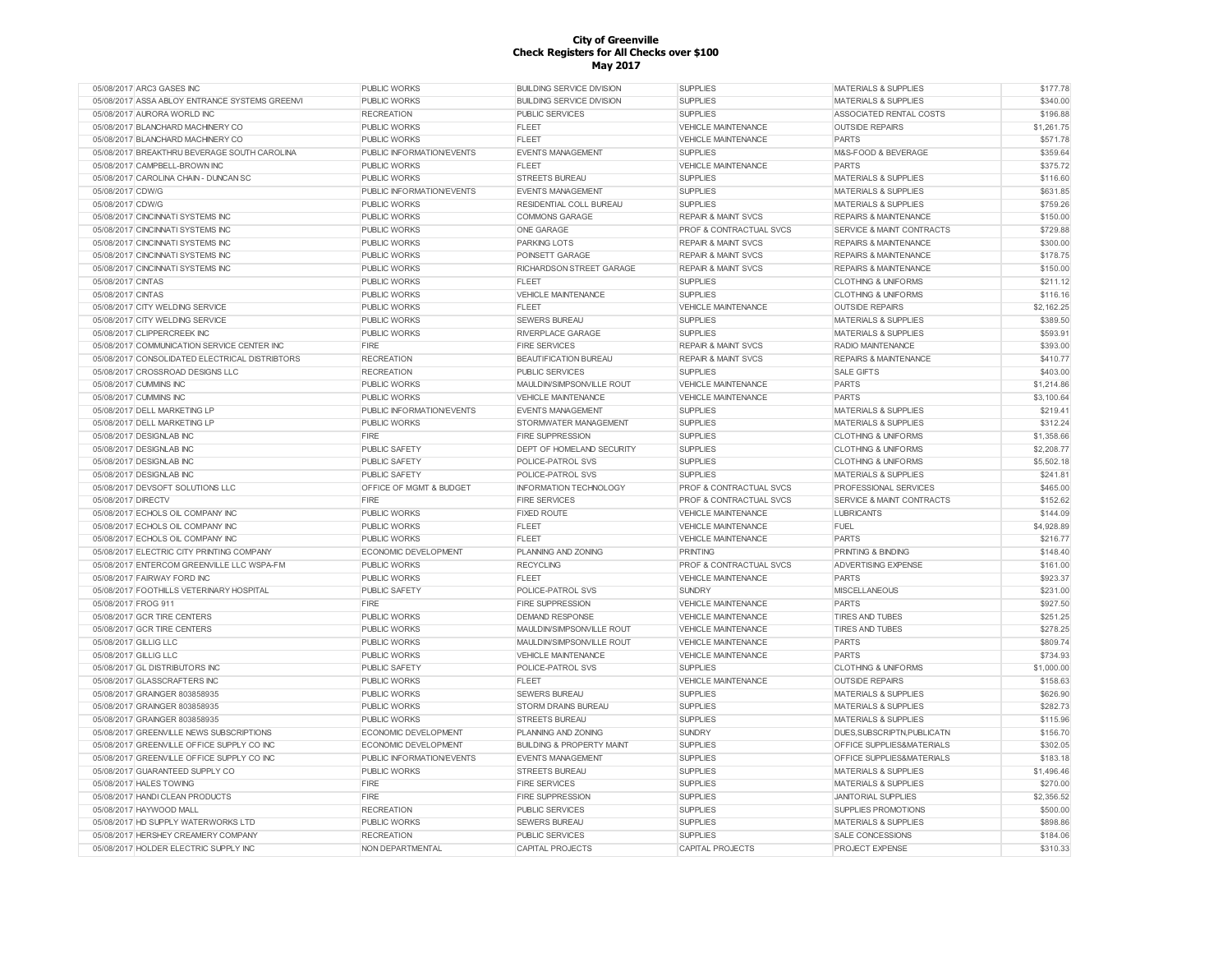| 05/08/2017 HOME DEPOT CREDIT SERVICE 1679      | <b>PUBLIC WORKS</b>       | <b>FLEET</b>                         | <b>SUPPLIES</b>                    | <b>MATERIALS &amp; SUPPLIES</b>      | \$102.55   |
|------------------------------------------------|---------------------------|--------------------------------------|------------------------------------|--------------------------------------|------------|
| 05/08/2017 HOME DEPOT CREDIT SERVICE 3104      | <b>PUBLIC WORKS</b>       | <b>MAINTENANCE</b>                   | <b>REPAIR &amp; MAINT SVCS</b>     | <b>REPAIRS &amp; MAINTENANCE</b>     | \$160.76   |
| 05/08/2017 HOME DEPOT CREDIT SERVICE 5906      | <b>PUBLIC WORKS</b>       | <b>BUILDING SERVICE DIVISION</b>     | <b>SUPPLIES</b>                    | <b>MATERIALS &amp; SUPPLIES</b>      | \$190.41   |
| 05/08/2017 HOME DEPOT CREDIT SERVICE 5922      | <b>RECREATION</b>         | <b>COMMUNITY CENTERS</b>             | MACHINERY AND EQUIPMENT            | MACHINERY AND EQUIPMENT              | \$335.54   |
| 05/08/2017 HOME DEPOT CREDIT SERVICE 5922      | <b>RECREATION</b>         | <b>FALLS PARK WORK CREW</b>          | <b>SUPPLIES</b>                    | <b>MATERIALS &amp; SUPPLIES</b>      | \$144.71   |
| 05/08/2017 HYDRADYNE LLC                       | <b>PUBLIC WORKS</b>       | <b>VEHICLE MAINTENANCE</b>           | <b>VEHICLE MAINTENANCE</b>         | <b>PARTS</b>                         | \$188.63   |
| 05/08/2017 HYDRAULIC ONSITE EQUIPMENT REPAIR   | <b>PUBLIC WORKS</b>       | <b>FLEET</b>                         | <b>VEHICLE MAINTENANCE</b>         | <b>OUTSIDE REPAIRS</b>               | \$833.32   |
| 05/08/2017 I/O SOLUTIONS INC                   | <b>HUMAN RESOURCES</b>    | <b>HUMAN RESOURCES</b>               | PROF & CONTRACTUAL SVCS            | PROFESSIONAL SERVICES                | \$270.00   |
| 05/08/2017 IHEARTMEDIA                         | <b>PUBLIC WORKS</b>       | <b>RECYCLING</b>                     | <b>PRINTING</b>                    | PRINTING & BINDING                   | \$600.00   |
| 05/08/2017 IVEY COMMUNICATIONS INC             | NON DEPARTMENTAL          | <b>CAPITAL PROJECTS</b>              | <b>CAPITAL PROJECTS</b>            | <b>EQUIPMENT</b>                     | \$548.14   |
| 05/08/2017 JET-VAC SEWER EQUIPMENT CO          | <b>PUBLIC WORKS</b>       | <b>SEWERS BUREAU</b>                 | <b>SUPPLIES</b>                    | <b>MATERIALS &amp; SUPPLIES</b>      | \$2,355.02 |
| 05/08/2017 JOHNSTONE SUPPLY OF GREENVILLE      | <b>PUBLIC WORKS</b>       | <b>BUILDING SERVICE DIVISION</b>     | <b>SUPPLIES</b>                    | <b>MATERIALS &amp; SUPPLIES</b>      | \$277.31   |
| 05/08/2017 KING ASPHALT INC                    | <b>PUBLIC WORKS</b>       | <b>SEWERS BUREAU</b>                 | <b>SUPPLIES</b>                    | <b>MATERIALS &amp; SUPPLIES</b>      | \$987.87   |
| 05/08/2017 LARK & ASSOCIATES POLYGRAPH SERVICE | <b>HUMAN RESOURCES</b>    | <b>HUMAN RESOURCES</b>               | <b>PROF &amp; CONTRACTUAL SVCS</b> | PROFESSIONAL SERVICES                | \$360.00   |
| 05/08/2017 LAWMEN'S SAFETY SUPPLY              | PUBLIC SAFETY             | <b>DEPT OF TREASURY</b>              | <b>SUPPLIES</b>                    | <b>MATERIALS &amp; SUPPLIES</b>      | \$3,948.24 |
| 05/08/2017 LEXISNEXIS 1403290                  | ECONOMIC DEVELOPMENT      | <b>BUILDING &amp; PROPERTY MAINT</b> | <b>PROF &amp; CONTRACTUAL SVCS</b> | PROFESSIONAL SERVICES                | \$156.35   |
| 05/08/2017 LOWES                               | FIRE                      | <b>FIRE SUPPRESSION</b>              | <b>SUPPLIES</b>                    | <b>MATERIALS &amp; SUPPLIES</b>      | \$158.01   |
| 05/08/2017 LOWES                               | NON DEPARTMENTAL          | <b>CAPITAL PROJECTS</b>              | <b>CAPITAL PROJECTS</b>            | <b>PROJECT EXPENSE</b>               | \$605.47   |
| 05/08/2017 LOWES                               | <b>PUBLIC WORKS</b>       | <b>STORM DRAINS BUREAU</b>           | <b>SUPPLIES</b>                    | <b>CONSTRUCTION &amp; REPAIR</b>     | \$565.17   |
| 05/08/2017 LYDIA THOMAS                        | <b>RECREATION</b>         | <b>PUBLIC SERVICES</b>               | PROF & CONTRACTUAL SVCS            | PROFESSIONAL SERVICES                | \$550.00   |
| 05/08/2017 MIKE'S BODY SHOP                    | <b>PUBLIC WORKS</b>       | <b>FLEET</b>                         | <b>VEHICLE MAINTENANCE</b>         | <b>OUTSIDE REPAIRS</b>               | \$450.00   |
|                                                |                           |                                      |                                    |                                      |            |
| 05/08/2017 MIKE'S BODY SHOP                    | <b>PUBLIC WORKS</b>       | <b>VEHICLE MAINTENANCE</b>           | <b>VEHICLE MAINTENANCE</b>         | <b>OUTSIDE REPAIRS</b>               | \$1,000.00 |
| 05/08/2017 MOORE MEDICAL CORP                  | FIRE                      | <b>FIRE SUPPRESSION</b>              | <b>SUPPLIES</b>                    | OTHER MEDICAL SUPPLIES               | \$2,197.11 |
| 05/08/2017 MUNCIE TRANSIT SUPPLY               | PUBLIC WORKS              | VEHICLE MAINTENANCE                  | VEHICLE MAINTENANCE                | <b>PARTS</b>                         | \$207.80   |
| 05/08/2017 NAPA AUTO PARTS                     | <b>FIRE</b>               | <b>FIRE SUPPRESSION</b>              | <b>VEHICLE MAINTENANCE</b>         | <b>PARTS</b>                         | \$247.41   |
| 05/08/2017 NAPA AUTO PARTS                     | <b>PUBLIC WORKS</b>       | <b>FLEET</b>                         | <b>SUPPLIES</b>                    | MATERIALS & SUPPLIES                 | \$1,102.88 |
| 05/08/2017 NAPA AUTO PARTS                     | <b>PUBLIC WORKS</b>       | <b>FLEET</b>                         | <b>VEHICLE MAINTENANCE</b>         | PARTS                                | \$2,083.32 |
| 05/08/2017 NAPA AUTO PARTS                     | <b>PUBLIC WORKS</b>       | <b>VEHICLE MAINTENANCE</b>           | <b>VEHICLE MAINTENANCE</b>         | PARTS                                | \$228.81   |
| 05/08/2017 NEW FLYER PARTS                     | <b>PUBLIC WORKS</b>       | VEHICLE MAINTENANCE                  | <b>VEHICLE MAINTENANCE</b>         | PARTS                                | \$122.43   |
| 05/08/2017 O'REILLY AUTO PARTS                 | <b>PUBLIC WORKS</b>       | <b>FLEET</b>                         | <b>VEHICLE MAINTENANCE</b>         | PARTS                                | \$270.76   |
| 05/08/2017 OFFICE DEPOT BSD                    | <b>PUBLIC WORKS</b>       | RESIDENTIAL COLL BUREAU              | <b>SUPPLIES</b>                    | <b>MATERIALS &amp; SUPPLIES</b>      | \$159.59   |
| 05/08/2017 OHIOPYLE PRINTS INC                 | <b>RECREATION</b>         | <b>PUBLIC SERVICES</b>               | <b>SUPPLIES</b>                    | <b>SALE GIFTS</b>                    | \$168.00   |
| 05/08/2017 OLD DOMINION BRUSH CO INC           | <b>PUBLIC WORKS</b>       | <b>FLEET</b>                         | VEHICLE MAINTENANCE                | <b>PARTS</b>                         | \$195.68   |
| 05/08/2017 PALMETTO BUS SALES LLC              | <b>PUBLIC WORKS</b>       | <b>CU-ICAR SHUTTLE</b>               | <b>VEHICLE MAINTENANCE</b>         | <b>PARTS</b>                         | \$247.71   |
| 05/08/2017 PALMETTO UTILITY PROTECTION INC     | <b>PUBLIC WORKS</b>       | <b>SEWERS BUREAU</b>                 | <b>PROF &amp; CONTRACTUAL SVCS</b> | PROFESSIONAL SERVICES                | \$1,002.68 |
| 05/08/2017 PAPER ROLLS PLUS                    | <b>RECREATION</b>         | <b>PUBLIC SERVICES</b>               | <b>PRINTING</b>                    | <b>PRINTING &amp; BINDING</b>        | \$413.65   |
| 05/08/2017 PEPSI-COLA BOTTLING CO              | PUBLIC INFORMATION/EVENTS | <b>EVENTS MANAGEMENT</b>             | <b>SUPPLIES</b>                    | M&S-FOOD & BEVERAGE                  | \$868.80   |
| 05/08/2017 PEPSI-COLA BOTTLING CO              | <b>RECREATION</b>         | <b>PUBLIC SERVICES</b>               | <b>SUPPLIES</b>                    | <b>SALE CONCESSIONS</b>              | \$667.76   |
| 05/08/2017 PET DAIRY                           | <b>RECREATION</b>         | PUBLIC SERVICES                      | <b>SUPPLIES</b>                    | <b>SALE CONCESSIONS</b>              | \$201.84   |
| 05/08/2017 PIEDMONT ASSOCIATES CO LLC          | <b>PUBLIC WORKS</b>       | <b>FLEET</b>                         | VEHICLE MAINTENANCE                | <b>PARTS</b>                         | \$223.48   |
| 05/08/2017 PIEDMONT ELECTRICAL DISTRIBUTORS    | PUBLIC WORKS              | <b>BUILDING SERVICE DIVISION</b>     | <b>SUPPLIES</b>                    | MATERIALS & SUPPLIES                 | \$568.37   |
| 05/08/2017 PIEDMONT ELECTRICAL DISTRIBUTORS    | <b>RECREATION</b>         | <b>FALLS PARK WORK CREW</b>          | <b>REPAIR &amp; MAINT SVCS</b>     | REPAIRS & MAINTENANCE                | \$178.84   |
| 05/08/2017 PRESORT PLUS INC                    | <b>RECREATION</b>         | <b>PUBLIC SERVICES</b>               | <b>PRINTING</b>                    | PRINTING & BINDING                   | \$2,689.50 |
| 05/08/2017 PRO AUTO PARTS WAREHOUSE            | <b>PUBLIC WORKS</b>       | <b>FLEET</b>                         | <b>VEHICLE MAINTENANCE</b>         | <b>PARTS</b>                         | \$393.81   |
| 05/08/2017 PROFORMA                            | <b>PUBLIC SAFETY</b>      | POLICE-PATROL SVS                    | <b>SUNDRY</b>                      | <b>RECRUITMENT ADS</b>               | \$139.92   |
| 05/08/2017 PROFORMA                            | <b>RECREATION</b>         | <b>EDUCATION</b>                     | <b>SUNDRY</b>                      | <b>RESTRD DONATION EXPENSE</b>       | \$261.48   |
| 05/08/2017 PUBLIC SAFETY CENTER INC            | <b>PUBLIC SAFETY</b>      | POLICE-PATROL SVS                    | <b>SUPPLIES</b>                    | <b>MATERIALS &amp; SUPPLIES</b>      | \$686.92   |
| 05/08/2017 READ'S UNIFORMS INC                 | FIRE                      | FIRE SUPPRESSION                     | <b>SUPPLIES</b>                    | <b>CLOTHING &amp; UNIFORMS</b>       | \$2,744.83 |
| 05/08/2017 RONNIE'S TRIM SHOP                  | <b>PUBLIC WORKS</b>       | <b>FLEET</b>                         | <b>VEHICLE MAINTENANCE</b>         | <b>OUTSIDE REPAIRS</b>               | \$275.00   |
| 05/08/2017 SAFETY PRODUCTS INC                 | <b>PUBLIC WORKS</b>       | RESIDENTIAL COLL BUREAU              | <b>SUPPLIES</b>                    | MATERIALS & SUPPLIES                 | \$148.59   |
| 05/08/2017 SAFETY PRODUCTS INC                 | <b>PUBLIC WORKS</b>       | <b>SEWERS BUREAU</b>                 | <b>SUPPLIES</b>                    | MATERIALS & SUPPLIES                 | \$148.59   |
| 05/08/2017 SAFETY PRODUCTS INC                 | <b>PUBLIC WORKS</b>       | <b>STORM DRAINS BUREAU</b>           | <b>SUPPLIES</b>                    | <b>MATERIALS &amp; SUPPLIES</b>      | \$148.58   |
| 05/08/2017 SAFETY PRODUCTS INC                 | <b>PUBLIC WORKS</b>       | <b>STREETS BUREAU</b>                | <b>SUPPLIES</b>                    | <b>MATERIALS &amp; SUPPLIES</b>      | \$148.58   |
| 05/08/2017 SAM'S CLUB                          | <b>RECREATION</b>         | <b>PUBLIC SERVICES</b>               | <b>SUPPLIES</b>                    | <b>SALE CONCESSIONS</b>              | \$1,048.48 |
|                                                |                           |                                      |                                    |                                      |            |
| 05/08/2017 SCHINDLER ELEVATOR CORPORATION      | <b>RECREATION</b>         | FALLS PARK WORK CREW                 | <b>PROF &amp; CONTRACTUAL SVCS</b> | PROFESSIONAL SERVICES                | \$588.05   |
| 05/08/2017 SNIDER FLEET SOLUTIONS              | <b>PUBLIC WORKS</b>       | <b>FLEET</b>                         | <b>VEHICLE MAINTENANCE</b>         | <b>OUTSIDE REPAIRS</b>               | \$1,004.23 |
| 05/08/2017 SOUND-EKLIN                         | <b>RECREATION</b>         | <b>ADMINISTRATION</b>                | PROF & CONTRACTUAL SVCS            | <b>SERVICE &amp; MAINT CONTRACTS</b> | \$309.16   |
| 05/08/2017 SOUTHEASTERN JANITORIAL OF SC LLC   | FIRE                      | <b>FIRE SUPPRESSION</b>              | <b>SUPPLIES</b>                    | <b>JANITORIAL SUPPLIES</b>           | \$300.00   |
| 05/08/2017 SOUTHEASTERN JANITORIAL OF SC LLC   | <b>PUBLIC WORKS</b>       | NON VEHICLE MAINTENANCE              | PROF & CONTRACTUAL SVCS            | SERVICE & MAINT CONTRACTS            | \$429.00   |
| 05/08/2017 SOUTHEASTERN JANITORIAL OF SC LLC   | <b>RECREATION</b>         | FALLS PARK WORK CREW                 | PROF & CONTRACTUAL SVCS            | SERVICE & MAINT CONTRACTS            | \$5,334.60 |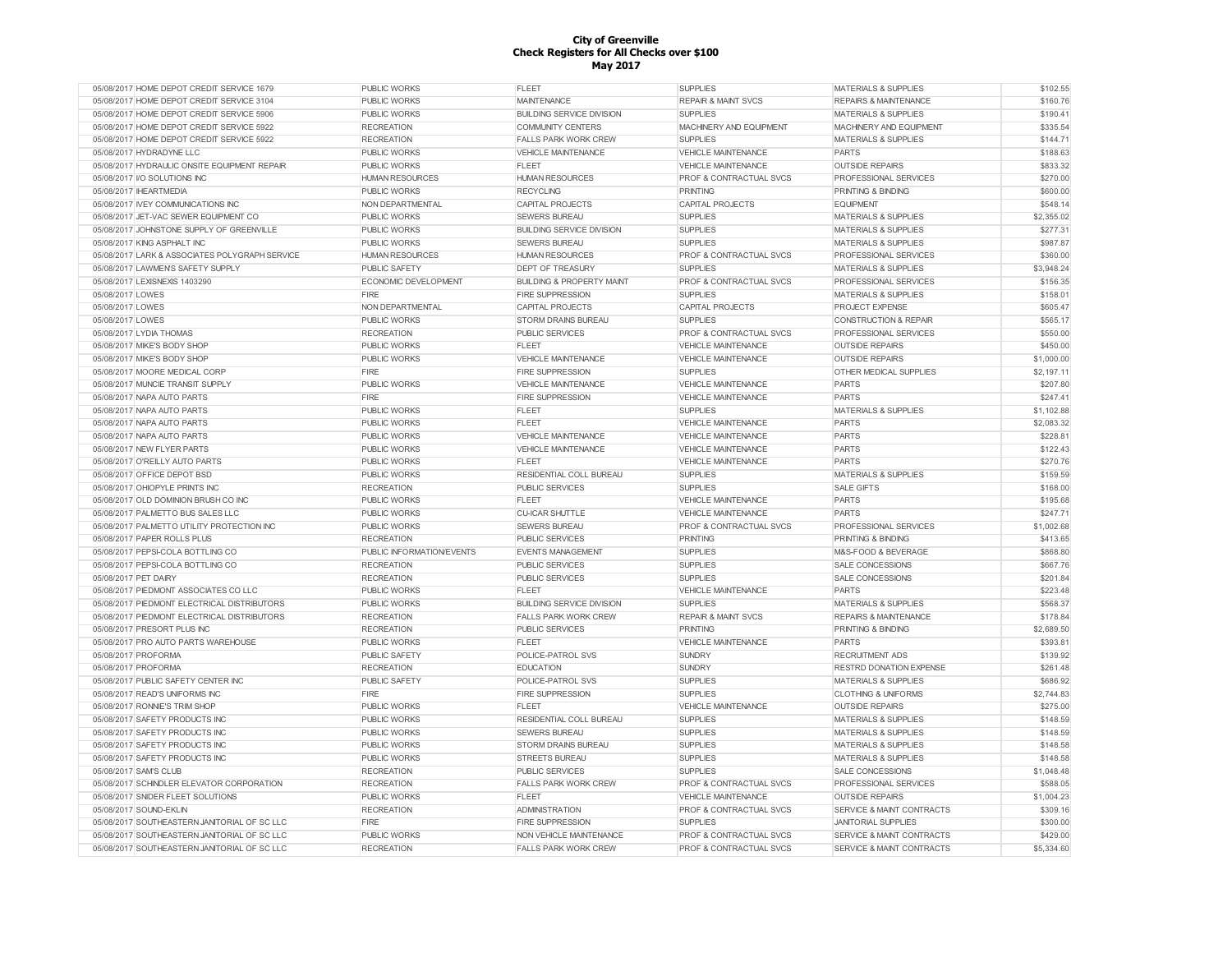| 05/08/2017 SOUTHEASTERN PAPER GROUP          | PUBLIC WORKS                       | <b>BUILDING SERVICE DIVISION</b>     | <b>SUPPLIES</b>                    | <b>JANITORIAL SUPPLIES</b>           | \$652.23    |
|----------------------------------------------|------------------------------------|--------------------------------------|------------------------------------|--------------------------------------|-------------|
| 05/08/2017 SOUTHEASTERN PAPER GROUP          | <b>RECREATION</b>                  | <b>FALLS PARK WORK CREW</b>          | <b>SUPPLIES</b>                    | <b>JANITORIAL SUPPLIES</b>           | \$579.82    |
| 05/08/2017 SPX GENFARE                       | <b>PUBLIC WORKS</b>                | <b>FIXED ROUTE</b>                   | <b>SUPPLIES</b>                    | <b>MATERIALS &amp; SUPPLIES</b>      | \$394.57    |
| 05/08/2017 STAPLES ADVANTAGE                 | <b>HUMAN RESOURCES</b>             | <b>HUMAN RESOURCES</b>               | <b>SUPPLIES</b>                    | <b>MATERIALS &amp; SUPPLIES</b>      | \$392.18    |
| 05/08/2017 STATE BUDGET AND CONTROL BOARD    | PUBLIC SAFETY                      | POLICE-PATROL SVS                    | PROF & CONTRACTUAL SVCS            | <b>SERVICE &amp; MAINT CONTRACTS</b> | \$112.00    |
| 05/08/2017 STOCKMAN OIL TWO INC              | <b>PUBLIC WORKS</b>                | FLEET                                | VEHICLE MAINTENANCE                | <b>PARTS</b>                         | \$1,057.88  |
| 05/08/2017 SUMMIT MEDIA LLC                  | <b>PUBLIC WORKS</b>                | <b>RECYCLING</b>                     | <b>PRINTING</b>                    | PRINTING & BINDING                   | \$600.00    |
| 05/08/2017 SUPPLYWORKS                       | <b>RECREATION</b>                  | <b>ADMINISTRATION</b>                | <b>SUPPLIES</b>                    | <b>JANITORIAL SUPPLIES</b>           | \$222.89    |
| 05/08/2017 SWANK MOTION PICTURES INC         | <b>PUBLIC INFORMATION/EVENTS</b>   | SPECIAL EVENTS                       | <b>PROF &amp; CONTRACTUAL SVCS</b> | <b>PROFESSIONAL SERVICES</b>         | \$490.78    |
| 05/08/2017 TEC UTILITIES SUPPLY INC          | <b>PUBLIC WORKS</b>                | <b>SEWERS BUREAU</b>                 | <b>SUPPLIES</b>                    | <b>MATERIALS &amp; SUPPLIES</b>      | \$946.85    |
| 05/08/2017 THE PETTING ZOO INC               | <b>RECREATION</b>                  | <b>PUBLIC SERVICES</b>               | <b>SUPPLIES</b>                    | <b>SALE GIFTS</b>                    | \$2,130.68  |
|                                              |                                    |                                      |                                    |                                      | \$475.94    |
| 05/08/2017 TOOL SHED INC. THE                | <b>PUBLIC WORKS</b>                | <b>BUILDING SERVICE DIVISION</b>     | <b>SUPPLIES</b>                    | <b>MATERIALS &amp; SUPPLIES</b>      |             |
| 05/08/2017 TRUCKPRO LLC                      | <b>PUBLIC WORKS</b>                | <b>VEHICLE MAINTENANCE</b>           | <b>VEHICLE MAINTENANCE</b>         | <b>PARTS</b>                         | \$312.60    |
| 05/08/2017 TRUCOLOR                          | ECONOMIC DEVELOPMENT               | <b>BUILDING &amp; PROPERTY MAINT</b> | <b>SUPPLIES</b>                    | OFFICE SUPPLIES&MATERIALS            | \$151.24    |
| 05/08/2017 UNIFIRST                          | <b>PUBLIC WORKS</b>                | <b>VEHICLE MAINTENANCE</b>           | <b>SUPPLIES</b>                    | <b>CLOTHING &amp; UNIFORMS</b>       | \$547.46    |
| 05/08/2017 UNITED CHEMICAL & SUPPLY CO INC   | <b>RECREATION</b>                  | <b>FALLS PARK WORK CREW</b>          | <b>SUPPLIES</b>                    | <b>MATERIALS &amp; SUPPLIES</b>      | \$746.24    |
| 05/08/2017 VERIZON WIRELESS                  | PUBLIC SAFETY                      | POLICE-PATROL SVS                    | <b>COMMUNICATIONS</b>              | <b>OTHER</b>                         | \$190.35    |
| 05/08/2017 VULCAN SAFETY SHOES               | FIRE                               | <b>FIRE SUPPRESSION</b>              | <b>SUPPLIES</b>                    | <b>CLOTHING &amp; UNIFORMS</b>       | \$382.10    |
| 05/08/2017 W N WATSON-WEST TIRE & AUTOMOTIVE | FIRE                               | <b>FIRE SUPPRESSION</b>              | <b>VEHICLE MAINTENANCE</b>         | <b>OUTSIDE REPAIRS</b>               | \$1,121.31  |
| 05/08/2017 WALMART COMMUNITY/RFCSLLC         | <b>PUBLIC SAFETY</b>               | POLICE-PATROL SVS                    | <b>SUPPLIES</b>                    | <b>MATERIALS &amp; SUPPLIES</b>      | \$573.65    |
| 05/08/2017 WILLIAMS FIRE APPARATUS           | FIRE                               | <b>FIRE SUPPRESSION</b>              | <b>VEHICLE MAINTENANCE</b>         | <b>PARTS</b>                         | \$126.80    |
| 05/08/2017 ZEP INC                           | <b>PUBLIC WORKS</b>                | <b>VEHICLE MAINTENANCE</b>           | <b>SUPPLIES</b>                    | <b>MATERIALS &amp; SUPPLIES</b>      | \$377.20    |
| 05/12/2017 A M SYSTEMS INC                   | <b>PUBLIC WORKS</b>                | RIVER STREET GARAGE                  | <b>SUPPLIES</b>                    | <b>MATERIALS &amp; SUPPLIES</b>      | \$1,975.70  |
| 05/12/2017 ALBERT BEEDIE                     | <b>PUBLIC WORKS</b>                | <b>FLEET</b>                         | <b>TRAVEL &amp; TRAINING</b>       | <b>TRAVEL &amp; TRAINING</b>         | \$583.18    |
| 05/12/2017 ANTHONY COLLIER                   | <b>PUBLIC SAFETY</b>               | FED EQUITABLE SHAR DOJ               | <b>TRAVEL &amp; TRAINING</b>       | <b>TRAVEL &amp; TRAINING</b>         | \$1,817.65  |
| 05/12/2017 ASE AUTOMOTIVE SERV EXCELLENCE    | <b>PUBLIC WORKS</b>                | <b>VEHICLE MAINTENANCE</b>           | <b>TRAVEL &amp; TRAINING</b>       | <b>TRAVEL &amp; TRAINING</b>         | \$114.00    |
| 05/12/2017 ASG LLC                           | <b>RECREATION</b>                  | <b>ADMINISTRATION</b>                | <b>PROF &amp; CONTRACTUAL SVCS</b> | <b>SERVICE &amp; MAINT CONTRACTS</b> | \$1,328.25  |
|                                              |                                    |                                      |                                    |                                      |             |
| 05/12/2017 AT & T                            | OFFICE OF MGMT & BUDGET            | INFORMATION TECHNOLOGY               | <b>COMMUNICATIONS</b>              | TELECOMMUNICATIONS/WIRELE            | \$13,255.81 |
| 05/12/2017 BOOT BARN                         | <b>PUBLIC WORKS</b>                | PARKING ADMINISTRATION               | <b>SUPPLIES</b>                    | <b>CLOTHING &amp; UNIFORMS</b>       | \$130.63    |
| 05/12/2017 BRITTANY MOORE                    | <b>PUBLIC WORKS</b>                | PARKING ADMINISTRATION               | <b>TRAVEL &amp; TRAINING</b>       | <b>TRAVEL &amp; TRAINING</b>         | \$292.00    |
| 05/12/2017 CAMILLA PITMAN                    | <b>CITY MANAGER</b>                | <b>CITY CLERK</b>                    | <b>TRAVEL &amp; TRAINING</b>       | <b>TRAVEL &amp; TRAINING</b>         | \$110.21    |
| 05/12/2017 CHI BLAIR                         | <b>PUBLIC SAFETY</b>               | FED EQUITABLE SHAR DOJ               | <b>TRAVEL &amp; TRAINING</b>       | <b>TRAVEL &amp; TRAINING</b>         | \$470.08    |
| 05/12/2017 CHRISTOPHER JACKMAN               | <b>PUBLIC WORKS</b>                | UTILITY UNDERGROUNDING FU            | <b>SUNDRY</b>                      | METER BOX CONVERSIONS                | \$300.00    |
| 05/12/2017 COLLINS LAW FIRM                  | <b>PUBLIC WORKS</b>                | PARKING ADMINISTRATION               | S. SPRING STREET GARAGE            | S. SPRING MONTHLY PARKING            | \$144.00    |
| 05/12/2017 COURTNEY DEVOE                    | ECONOMIC DEVELOPMENT               | <b>PLANNING AND ZONING</b>           | <b>TRAVEL &amp; TRAINING</b>       | <b>TRAVEL &amp; TRAINING</b>         | \$2,000.00  |
| 05/12/2017 CRIMSON ELECTRIC INC              | <b>RECREATION</b>                  | <b>FALLS PARK WORK CREW</b>          | PROF & CONTRACTUAL SVCS            | SERVICE & MAINT CONTRACTS            | \$255.46    |
| 05/12/2017 CUMMINS INC                       | <b>PUBLIC WORKS</b>                | <b>VEHICLE MAINTENANCE</b>           | <b>VEHICLE MAINTENANCE</b>         | <b>PARTS</b>                         | \$1,841.89  |
| 05/12/2017 CUMMINS-ALLISON CORP              | <b>PUBLIC WORKS</b>                | NON VEHICLE MAINTENANCE              | <b>PROF &amp; CONTRACTUAL SVCS</b> | PROFESSIONAL SERVICES                | \$441.00    |
| 05/12/2017 DAVID SUDDUTH                     | COUNCIL                            | CITY COUNCIL                         | <b>TRAVEL &amp; TRAINING</b>       | <b>LOCAL TRANSPORTATION</b>          | \$125.73    |
| 05/12/2017 DEAN'S ALTERNATOR                 | <b>PUBLIC WORKS</b>                | <b>VEHICLE MAINTENANCE</b>           | <b>VEHICLE MAINTENANCE</b>         | PARTS                                | \$295.00    |
| 05/12/2017 DELL MARKETING LP                 | OFFICE OF MGMT & BUDGET            | INFORMATION TECHNOLOGY               | <b>MIS PROJECTS</b>                | PCS/UPGRADES                         | \$2,289.86  |
| 05/12/2017 DISYS SOLUTIONS INC               | NON DEPARTMENTAL                   | CAPITAL PROJECTS                     | CAPITAL PROJECTS                   | <b>EQUIPMENT</b>                     | \$11,009.16 |
| 05/12/2017 DP3 ARCHITECTS, LTD               | NON DEPARTMENTAL                   | CAPITAL PROJECTS                     | CAPITAL PROJECTS                   | PLANNING/DESIGN                      | \$9,945.00  |
| 05/12/2017 DUKE ENERGY                       | FIRE                               | <b>FIRE SERVICES</b>                 |                                    | <b>ELECTRICITY</b>                   |             |
|                                              |                                    |                                      | <b>UTILITIES</b>                   |                                      | \$2,180.45  |
| 05/12/2017 DUKE ENERGY                       | <b>PUBLIC WORKS</b>                | <b>BUILDING SERVICE DIVISION</b>     | <b>UTILITIES</b>                   | <b>ELECTRICITY</b>                   | \$14,775.62 |
| 05/12/2017 DUKE ENERGY                       | <b>PUBLIC WORKS</b>                | CHURCH STREET GARAGE                 | <b>UTILITIES</b>                   | <b>ELECTRICITY</b>                   | \$1,808.19  |
| 05/12/2017 DUKE ENERGY                       | <b>PUBLIC WORKS</b>                | <b>RIVERPLACE GARAGE</b>             | <b>UTILITIES</b>                   | <b>ELECTRICITY</b>                   | \$3,810.26  |
| 05/12/2017 DUKE ENERGY                       | <b>PUBLIC WORKS</b>                | <b>TRAFFIC ENGINEERING</b>           | <b>UTILITIES</b>                   | <b>ELECTRICITY</b>                   | \$95,618.30 |
| 05/12/2017 DUKE ENERGY                       | <b>RECREATION</b>                  | <b>ADMINISTRATION</b>                | <b>UTILITIES</b>                   | <b>ELECTRICITY</b>                   | \$2,994.39  |
| 05/12/2017 DUKE ENERGY                       | <b>RECREATION</b>                  | <b>COMMUNITY CENTERS</b>             | <b>UTILITIES</b>                   | <b>ELECTRICITY</b>                   | \$234.18    |
| 05/12/2017 DUKE ENERGY                       | <b>RECREATION</b>                  | PARKS AND RECREATION                 | <b>UTILITIES</b>                   | ELECTRICITY                          | \$196.11    |
| 05/12/2017 DUKE ENERGY                       | <b>RECREATION</b>                  | PARKS MAINTENANCE                    | <b>UTILITIES</b>                   | <b>ELECTRICITY</b>                   | \$5,235.65  |
| 05/12/2017 EDWARD JONES                      | OFFICE OF MGMT & BUDGET            | <b>REVENUE</b>                       | <b>BUSINESS LICENSE(HOLDING)</b>   | <b>REFUND</b>                        | \$318.43    |
| 05/12/2017 EMPLOYMENT SCREENING RESOURCES    | <b>HUMAN RESOURCES</b>             | <b>HUMAN RESOURCES</b>               | <b>PROF &amp; CONTRACTUAL SVCS</b> | <b>PROFESSIONAL SERVICES</b>         | \$1,160.50  |
| 05/12/2017 EUGENE JACOBS                     | <b>RECREATION</b>                  | <b>COMMUNITY CENTERS</b>             | <b>REC CLASS INSTRUCTOR LIAB</b>   | <b>REFUND</b>                        | \$450.00    |
| 05/12/2017 FGP INTERNATIONAL                 | <b>HUMAN RESOURCES</b>             | <b>HUMAN RESOURCES</b>               | <b>PROF &amp; CONTRACTUAL SVCS</b> | <b>TEMP PERSONNEL SVCS</b>           | \$641.08    |
| 05/12/2017 FGP INTERNATIONAL                 | <b>OFFICE OF MGMT &amp; BUDGET</b> | <b>REVENUE</b>                       | PROF & CONTRACTUAL SVCS            | TEMP PERSONNEL SVCS                  | \$694.37    |
| 05/12/2017 FIRST SUN FAP                     | <b>HUMAN RESOURCES</b>             | <b>OCCUPATIONAL HEALTH</b>           | <b>PROF &amp; CONTRACTUAL SVCS</b> | <b>PROFESSIONAL SERVICES</b>         | \$1,554.00  |
| 05/12/2017 FLORES & ASSOCIATES LLC           |                                    | <b>HEALTH CARE</b>                   | <b>HEALTH</b>                      |                                      | \$740.00    |
|                                              | <b>HUMAN RESOURCES</b>             |                                      |                                    | <b>FSA ADMIN FEES</b>                |             |
| 05/12/2017 GAYE G SPRAGUE                    | COUNCIL                            | CITY COUNCIL                         | <b>TRAVEL &amp; TRAINING</b>       | <b>TRAVEL &amp; TRAINING</b>         | \$1,210.80  |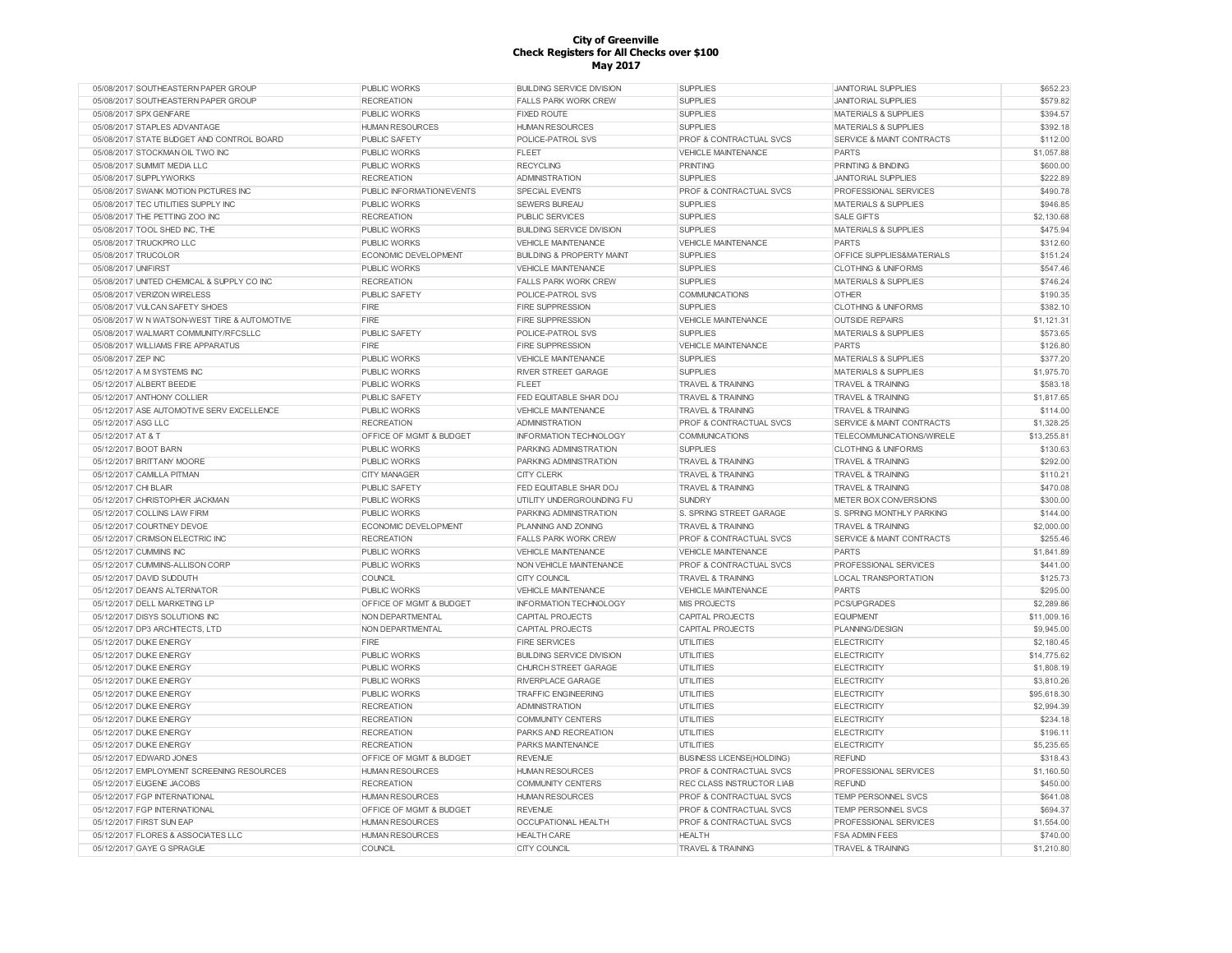| 05/12/2017 GENESIS HOMES                                                         | NON DEPARTMENTAL                           | <b>MISC GRANTS</b>                                | <b>CD PROJECTS</b>                                            | <b>GENESIS NICHOLTOWN</b>                                | \$7,400.00             |
|----------------------------------------------------------------------------------|--------------------------------------------|---------------------------------------------------|---------------------------------------------------------------|----------------------------------------------------------|------------------------|
| 05/12/2017 GILLIG LLC                                                            | <b>PUBLIC WORKS</b>                        | <b>VEHICLE MAINTENANCE</b>                        | <b>VEHICLE MAINTENANCE</b>                                    | <b>PARTS</b>                                             | \$1,174.52             |
| 05/12/2017 GREENVILLE COUNTY                                                     | MUNICIPAL COURT                            | MUNICIPAL COURT                                   | COURT LIAB-CLAIMS/JUDGMNT                                     | LEC-CONFISCATED MONIES                                   | \$1,438.55             |
| 05/12/2017 GREENVILLE COUNTY SOLID WASTE                                         | <b>PUBLIC WORKS</b>                        | <b>GARBAGE DISPOSAL BUREAU</b>                    | <b>PROF &amp; CONTRACTUAL SVCS</b>                            | <b>DISPOSAL CHARGES</b>                                  | \$18,503.55            |
| 05/12/2017 GREENVILLE WATER                                                      | <b>PUBLIC WORKS</b>                        | <b>BUILDING SERVICE DIVISION</b>                  | UTILITIES                                                     | OTHER                                                    | \$4,973.70             |
| 05/12/2017 GREENVILLE WATER                                                      | <b>PUBLIC WORKS</b>                        | NON VEHICLE MAINTENANCE                           | UTILITIES                                                     | WATER/WASTEWATER                                         | \$475.92               |
| 05/12/2017 GREENVILLE WATER                                                      | <b>RECREATION</b>                          | <b>FALLS PARK WORK CREW</b>                       | <b>UTILITIES</b>                                              | <b>OTHER</b>                                             | \$614.83               |
| 05/12/2017 GREENVILLE ZOO PETTY CASH                                             | <b>RECREATION</b>                          | <b>ADMINISTRATION</b>                             | <b>SUPPLIES</b>                                               | M&S-FOOD                                                 | \$125.72               |
| 05/12/2017 GREGORY PEST SOLUTIONS                                                | <b>PUBLIC WORKS</b>                        | <b>BUILDING SERVICE DIVISION</b>                  | <b>PROF &amp; CONTRACTUAL SVCS</b>                            | SERVICE & MAINT CONTRACTS                                | \$483.50               |
| 05/12/2017 HARPER CORPORATION                                                    | NON DEPARTMENTAL                           | <b>CAPITAL PROJECTS</b>                           | <b>CAPITAL PROJECTS</b>                                       | <b>CONSTRUCTION</b>                                      | \$2,466,239.77         |
| 05/12/2017 HM LIFE INSURANCE COMPANY                                             | <b>HUMAN RESOURCES</b>                     | <b>HEALTH CARE</b>                                | <b>HEALTH</b>                                                 | <b>HEALTH STOP LOSS</b>                                  | \$66,300.61            |
| 05/12/2017 IVEY COMMUNICATIONS INC                                               | NON DEPARTMENTAL                           | <b>CAPITAL PROJECTS</b>                           | CAPITAL PROJECTS                                              | <b>EQUIPMENT</b>                                         | \$2,671.01             |
| 05/12/2017 JEFF KERNODLE                                                         | <b>RECREATION</b>                          | <b>COMMUNITY CENTERS</b>                          | <b>SUPPLIES</b>                                               | MATERIALS & SUPPLIES                                     | \$150.00               |
| 05/12/2017 JOHN C CALHOUN ELEMENTARY                                             | Z <sub>O</sub> O                           | <b>PUBLIC SERVICES</b>                            | GATES/CONCESSION                                              | <b>ADMISSIONS</b>                                        | \$215.00               |
| 05/12/2017 JOHN CASTILE                                                          | <b>CITY MANAGER</b>                        | <b>CITY MANAGER</b>                               | <b>TRAVEL &amp; TRAINING</b>                                  | <b>TRAVEL &amp; TRAINING</b>                             | \$102.72               |
| 05/12/2017 JOSEPH DENT                                                           | <b>RECREATION</b>                          | <b>ADMINISTRATION</b>                             | <b>RECREATION FEES</b>                                        | <b>REC FEES-FALLS PARK</b>                               | \$150.00               |
| 05/12/2017 KAUFMAN TRAILERS                                                      | <b>PUBLIC WORKS</b>                        | STORM DRAINS BUREAU                               | <b>SUPPLIES</b>                                               | <b>MATERIALS &amp; SUPPLIES</b>                          | \$1,000.00             |
| 05/12/2017 KEVIN HOWARD                                                          | ECONOMIC DEVELOPMENT                       | ECONOMIC DEVELOPMENT                              | <b>TRAVEL &amp; TRAINING</b>                                  | <b>TRAVEL &amp; TRAINING</b>                             | \$959.61               |
| 05/12/2017 KING ASPHALT INC                                                      | <b>PUBLIC WORKS</b>                        | <b>SEWERS BUREAU</b>                              | <b>SUPPLIES</b>                                               | <b>MATERIALS &amp; SUPPLIES</b>                          | \$1,507.32             |
| 05/12/2017 KING ASPHALT INC                                                      | <b>PUBLIC WORKS</b>                        | <b>STORM DRAINS BUREAU</b>                        | <b>SUPPLIES</b>                                               | <b>MATERIALS &amp; SUPPLIES</b>                          | \$1,507.32             |
| 05/12/2017 KUDZU STAFFING                                                        | <b>HUMAN RESOURCES</b>                     |                                                   |                                                               | <b>TEMP PERSONNEL SVCS</b>                               | \$356.25               |
|                                                                                  |                                            | <b>HUMAN RESOURCES</b>                            | PROF & CONTRACTUAL SVCS                                       |                                                          |                        |
| 05/12/2017 KW BEVERAGE                                                           | PUBLIC INFORMATION/EVENTS                  | <b>EVENTS MANAGEMENT</b>                          | <b>SUPPLIES</b>                                               | M&S-FOOD & BEVERAGE                                      | \$846.74               |
| 05/12/2017 MARATHON STAFFING INC                                                 | <b>HUMAN RESOURCES</b>                     | <b>HUMAN RESOURCES</b>                            | PROF & CONTRACTUAL SVCS                                       | <b>TEMP PERSONNEL SVCS</b>                               | \$491.70               |
| 05/12/2017 MARATHON STAFFING INC                                                 | <b>PUBLIC SAFETY</b>                       | POLICE-DISPATCH BUREAU                            | <b>PROF &amp; CONTRACTUAL SVCS</b>                            | <b>TEMP PERSONNEL SVCS</b>                               | \$7,216.82             |
| 05/12/2017 MARATHON STAFFING INC                                                 | <b>PUBLIC WORKS</b>                        | <b>MAINTENANCE</b>                                | <b>PROF &amp; CONTRACTUAL SVCS</b>                            | TEMP PERSONNEL SVCS                                      | \$2,096.03             |
| 05/12/2017 MAXWELL SCHWED WORKING CASH                                           | PUBLIC INFORMATION/EVENTS                  | <b>EVENTS MANAGEMENT</b>                          | PETTY CASH                                                    | PETTY CASH-ARENA EVENTS                                  | \$3,000.00             |
| 05/12/2017 MICHAEL DAVIS                                                         | OFFICE OF MGMT & BUDGET                    | GIS                                               | <b>TRAVEL &amp; TRAINING</b>                                  | <b>TRAVEL &amp; TRAINING</b>                             | \$631.97               |
| 05/12/2017 MICHAEL YEAROUT                                                       | PUBLIC SAFETY                              | POLICE-PATROL SVS                                 | <b>TRAVEL &amp; TRAINING</b>                                  | <b>TRAVEL &amp; TRAINING</b>                             | \$149.00               |
| 05/12/2017 MIKE'S BODY SHOP                                                      | <b>PUBLIC WORKS</b>                        | <b>VEHICLE MAINTENANCE</b>                        | <b>VEHICLE MAINTENANCE</b>                                    | <b>OUTSIDE REPAIRS</b>                                   | \$625.00               |
| 05/12/2017 MUNICIPAL ASSOCIATION OF SC                                           | <b>CITY MANAGER</b>                        | <b>CITY CLERK</b>                                 | PROF & CONTRACTUAL SVCS                                       | PROFESSIONAL SERVICES                                    | \$2,500.00             |
| 05/12/2017 NAPA AUTO PARTS                                                       | PUBLIC WORKS                               | <b>VEHICLE MAINTENANCE</b>                        | <b>VEHICLE MAINTENANCE</b>                                    | <b>PARTS</b>                                             | \$173.60               |
|                                                                                  |                                            |                                                   |                                                               |                                                          |                        |
| 05/12/2017 NEOGOV GOVERNMENTJOBS.COM INC                                         | NON DEPARTMENTAL                           | CAPITAL PROJECTS                                  | <b>CAPITAL PROJECTS</b>                                       | <b>EQUIPMENT</b>                                         | \$12,200.00            |
| 05/12/2017 NICK DEPALMA                                                          | <b>PUBLIC WORKS</b>                        | <b>ENGINEERING</b>                                | <b>TRAVEL &amp; TRAINING</b>                                  | <b>TRAVEL &amp; TRAINING</b>                             | \$106.30               |
| 05/12/2017 REBUILD UPSTATE                                                       | C. D. DIVISION                             | <b>CDBG PROJECTS</b>                              | <b>CD PROJECTS</b>                                            | PUBLIC INFORMATION                                       | \$4,857.46             |
| 05/12/2017 REPUBLIC SERVICES                                                     | <b>PUBLIC WORKS</b>                        | <b>GARBAGE DISPOSAL BUREAU</b>                    | PROF & CONTRACTUAL SVCS                                       | PROFESSIONAL SERVICES                                    | \$22,203.04            |
| 05/12/2017 S & ME, INC.                                                          | <b>PUBLIC WORKS</b>                        | STORMWATER MANAGEMENT                             | <b>PROF &amp; CONTRACTUAL SVCS</b>                            | PROFESSIONAL SERVICES                                    | \$3,000.00             |
| 05/12/2017 S C DEPARTMENT OF REVENUE                                             | <b>CITY MANAGER</b>                        | NON-DEPARTMENTAL                                  | <b>SUNDRY</b>                                                 | <b>TAXES</b>                                             | \$2,654.26             |
| 05/12/2017 S C DEPARTMENT OF REVENUE                                             | PUBLIC INFORMATION/EVENTS                  | <b>EVENTS MANAGEMENT</b>                          | <b>SUNDRY</b>                                                 | <b>TAXES</b>                                             | \$1,786.44             |
| 05/12/2017 SANDRA TEMPLETON PETTY CASH                                           | CITY ATTORNEY                              | CITY ATTORNEY                                     | <b>SUNDRY</b>                                                 | COURT COSTS                                              | \$140.00               |
| 05/12/2017 SPIRIT MUSIC LLC                                                      | PUBLIC INFORMATION/EVENTS                  | <b>EVENTS MANAGEMENT</b>                          | PROF & CONTRACTUAL SVCS                                       | <b>PROFESSIONAL SERVICES</b>                             | \$400.00               |
| 05/12/2017 SPX GENFARE                                                           | <b>PUBLIC WORKS</b>                        | VEHICLE MAINTENANCE                               | VEHICLE MAINTENANCE                                           | <b>PARTS</b>                                             | \$994.63               |
| 05/12/2017 SUPPLYWORKS                                                           | <b>PUBLIC WORKS</b>                        | NON VEHICLE MAINTENANCE                           | <b>SUPPLIES</b>                                               | <b>MATERIALS &amp; SUPPLIES</b>                          | \$491.03               |
| 05/12/2017 TALENT MANAGEMENT SOLUTIONS                                           | PUBLIC INFORMATION/EVENTS                  | <b>EVENTS MANAGEMENT</b>                          | PROF & CONTRACTUAL SVCS                                       | TEMP PERSONNEL SVCS                                      | \$680.46               |
| 05/12/2017 TALENT MANAGEMENT SOLUTIONS                                           | PUBLIC SAFETY                              | POLICE-DISPATCH BUREAU                            | <b>PROF &amp; CONTRACTUAL SVCS</b>                            | <b>TEMP PERSONNEL SVCS</b>                               | \$589.56               |
| 05/12/2017 TALENT MANAGEMENT SOLUTIONS                                           | <b>PUBLIC WORKS</b>                        | <b>CU-ICAR SHUTTLE</b>                            | <b>PROF &amp; CONTRACTUAL SVCS</b>                            | TEMP PERSONNEL SVCS                                      | \$362.74               |
| 05/12/2017 TALENT MANAGEMENT SOLUTIONS                                           | <b>PUBLIC WORKS</b>                        | <b>MAINTENANCE</b>                                | <b>PROF &amp; CONTRACTUAL SVCS</b>                            | <b>TEMP PERSONNEL SVCS</b>                               | \$693.20               |
| 05/12/2017 TALENT MANAGEMENT SOLUTIONS                                           | <b>PUBLIC WORKS</b>                        |                                                   | PROF & CONTRACTUAL SVCS                                       | <b>TEMP PERSONNEL SVCS</b>                               |                        |
| 05/12/2017 TALENT MANAGEMENT SOLUTIONS                                           |                                            | MAULDIN/SIMPSONVILLE ROUT                         | <b>PROF &amp; CONTRACTUAL SVCS</b>                            | <b>TEMP PERSONNEL SVCS</b>                               | \$448.47               |
|                                                                                  | <b>PUBLIC WORKS</b>                        | RESIDENTIAL COLL BUREAU                           |                                                               |                                                          | \$4,977.48             |
| 05/12/2017 TALENT MANAGEMENT SOLUTIONS                                           | <b>PUBLIC WORKS</b>                        | STORM DRAINS BUREAU                               | <b>PROF &amp; CONTRACTUAL SVCS</b>                            | <b>TEMP PERSONNEL SVCS</b>                               | \$660.00               |
| 05/12/2017 TALENT MANAGEMENT SOLUTIONS<br>05/12/2017 TALENT MANAGEMENT SOLUTIONS | <b>PUBLIC WORKS</b><br><b>PUBLIC WORKS</b> | <b>STREETS BUREAU</b><br><b>TROLLEY</b>           | <b>PROF &amp; CONTRACTUAL SVCS</b><br>PROF & CONTRACTUAL SVCS | <b>TEMP PERSONNEL SVCS</b><br><b>TEMP PERSONNEL SVCS</b> | \$1,815.00<br>\$197.86 |
|                                                                                  |                                            |                                                   |                                                               |                                                          |                        |
| 05/12/2017 TALENT MANAGEMENT SOLUTIONS                                           | PUBLIC WORKS                               | VEHICLE MAINTENANCE                               | <b>PROF &amp; CONTRACTUAL SVCS</b>                            | <b>TEMP PERSONNEL SVCS</b>                               | \$2,255.56             |
| 05/12/2017 TALENT MANAGEMENT SOLUTIONS                                           | <b>RECREATION</b>                          | <b>ADMINISTRATION</b>                             | PROF & CONTRACTUAL SVCS                                       | TEMP PERSONNEL SVCS                                      | \$698.65               |
| 05/12/2017 TALENT MANAGEMENT SOLUTIONS                                           | <b>RECREATION</b>                          | <b>COMMUNITY CENTERS</b>                          | PROF & CONTRACTUAL SVCS                                       | TEMP PERSONNEL SVCS                                      | \$1,404.60             |
| 05/12/2017 TALENT MANAGEMENT SOLUTIONS                                           | <b>RECREATION</b>                          | <b>PUBLIC SERVICES</b>                            | <b>PROF &amp; CONTRACTUAL SVCS</b>                            | TEMP PERSONNEL SVCS                                      | \$327.52               |
| 05/12/2017 TERRACON CONSULTANTS INC                                              | NON DEPARTMENTAL                           | <b>CAPITAL PROJECTS</b>                           | CAPITAL PROJECTS                                              | <b>CONSTRUCTION</b>                                      | \$650.00               |
| 05/12/2017 THERMO KING OF GREENVILLE                                             | <b>PUBLIC WORKS</b>                        | <b>VEHICLE MAINTENANCE</b>                        | <b>SUPPLIES</b>                                               | MATERIALS & SUPPLIES                                     | \$146.20               |
| 05/12/2017 TRUCK TOYZ INC                                                        | <b>PUBLIC WORKS</b>                        | <b>FLEET</b>                                      | <b>VEHICLE MAINTENANCE</b>                                    | <b>OUTSIDE REPAIRS</b>                                   | \$2,340.00             |
| 05/12/2017 TRUCKPRO LLC<br>05/12/2017 UNIFIRST                                   | PUBLIC WORKS<br>PUBLIC WORKS               | VEHICLE MAINTENANCE<br><b>VEHICLE MAINTENANCE</b> | <b>VEHICLE MAINTENANCE</b><br><b>SUPPLIES</b>                 | <b>PARTS</b><br><b>CLOTHING &amp; UNIFORMS</b>           | \$458.45<br>\$252.43   |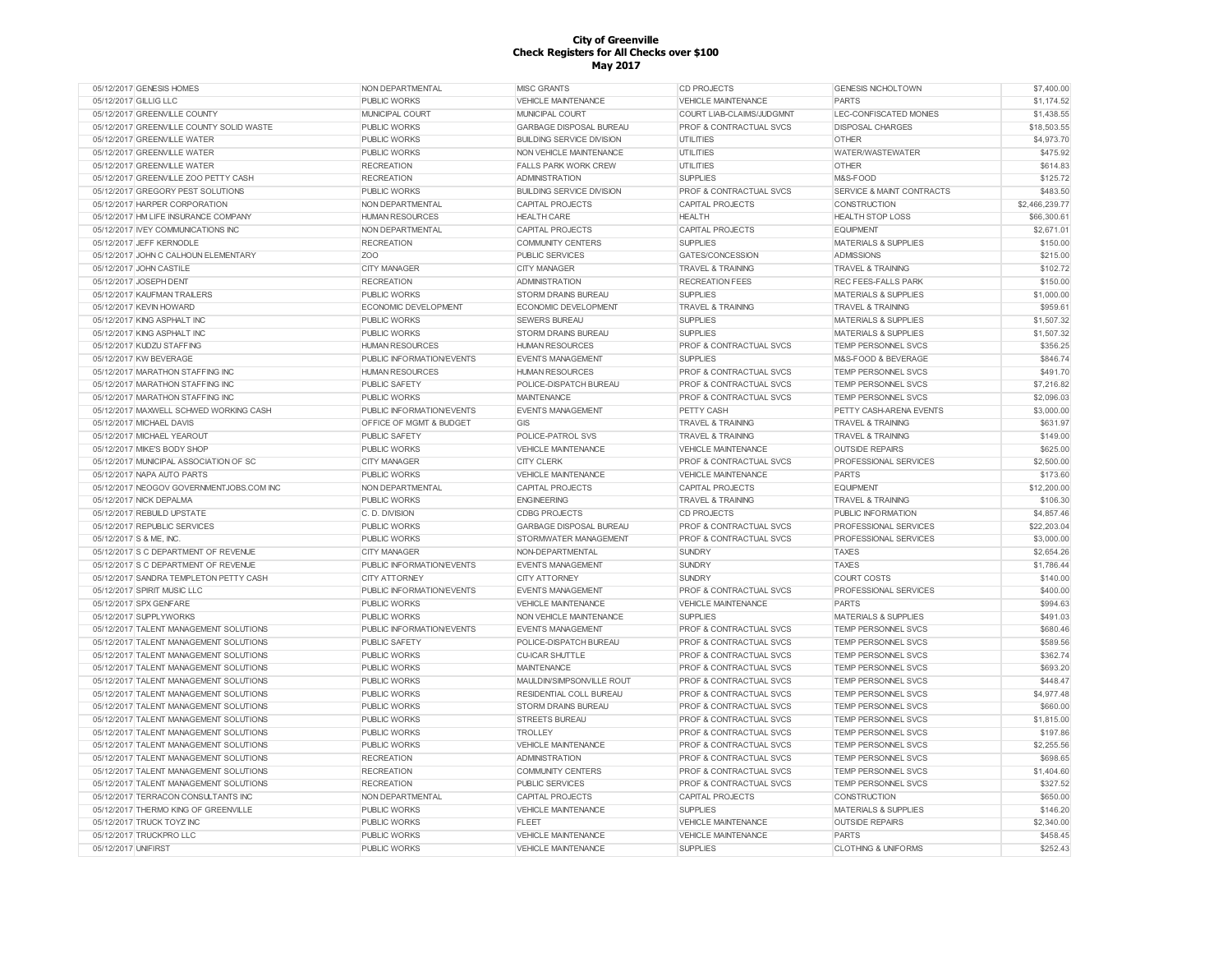| 05/12/2017 UPCOUNTRY HISTORY MUSEUM            | NON DEPARTMENTAL                 | ACCOMMODATION TAX                    | PROF & CONTRACTUAL SVCS            | SPECIAL PROJECTS                     | \$7,520.00  |
|------------------------------------------------|----------------------------------|--------------------------------------|------------------------------------|--------------------------------------|-------------|
| 05/12/2017 UPPER STATE CODE ENF ASSOC OF SC    | <b>ECONOMIC DEVELOPMENT</b>      | <b>BUILDING &amp; PROPERTY MAINT</b> | <b>TRAVEL &amp; TRAINING</b>       | <b>TRAVEL &amp; TRAINING</b>         | \$900.00    |
| 05/12/2017 VAUGHN AND MELTON                   | PUBLIC WORKS                     | UTILITY UNDERGROUNDING FU            | <b>PROF &amp; CONTRACTUAL SVCS</b> | PROFESSIONAL SERVICES                | \$946.00    |
| 05/12/2017 VAUGHN AND MELTON                   | NON DEPARTMENTAL                 | <b>CAPITAL PROJECTS</b>              | <b>CAPITAL PROJECTS</b>            | PLANNING/DESIGN                      | \$23,200.00 |
| 05/12/2017 VERIZON WIRELESS                    | <b>ECONOMIC DEVELOPMENT</b>      | <b>BUILDING &amp; PROPERTY MAINT</b> | <b>COMMUNICATIONS</b>              | <b>OTHER</b>                         | \$299.03    |
| 05/12/2017 VERIZON WIRELESS                    | <b>ECONOMIC DEVELOPMENT</b>      | <b>ECONOMIC DEVELOPMENT</b>          | COMMUNICATIONS                     | <b>OTHER</b>                         | \$143.97    |
| 05/12/2017 VERIZON WIRELESS                    | NON DEPARTMENTAL                 | <b>CAPITAL PROJECTS</b>              | <b>CAPITAL PROJECTS</b>            | <b>EQUIPMENT</b>                     | \$532.98    |
| 05/12/2017 VERIZON WIRELESS                    | OFFICE OF MGMT & BUDGET          | <b>INFORMATION TECHNOLOGY</b>        | <b>COMMUNICATIONS</b>              | TELECOMMUNICATIONS/WIRELE            | \$278.18    |
| 05/12/2017 VERIZON WIRELESS                    | OFFICE OF MGMT & BUDGET          | <b>REVENUE</b>                       | <b>COMMUNICATIONS</b>              | <b>OTHER</b>                         | \$114.21    |
| 05/12/2017 VERIZON WIRELESS                    | <b>PUBLIC INFORMATION/EVENTS</b> | SPECIAL EVENTS                       | COMMUNICATIONS                     | <b>OTHER</b>                         | \$105.90    |
| 05/12/2017 VERIZON WIRELESS                    | PUBLIC WORKS                     | <b>BUILDING SERVICE DIVISION</b>     | COMMUNICATIONS                     | <b>OTHER</b>                         | \$350.85    |
| 05/12/2017 VERIZON WIRELESS                    | <b>PUBLIC WORKS</b>              | CONSTRUCTION & INSPECTION            | <b>COMMUNICATIONS</b>              | <b>OTHER</b>                         | \$389.83    |
| 05/12/2017 VERIZON WIRELESS                    | <b>PUBLIC WORKS</b>              | <b>ENGINEERING</b>                   | <b>COMMUNICATIONS</b>              | <b>OTHER</b>                         | \$343.28    |
| 05/12/2017 VERIZON WIRELESS                    | <b>PUBLIC WORKS</b>              | <b>FIXED ROUTE</b>                   | COMMUNICATIONS                     | <b>OTHER</b>                         | \$148.28    |
| 05/12/2017 VERIZON WIRELESS                    | PUBLIC WORKS                     | <b>FLEET</b>                         | <b>COMMUNICATIONS</b>              | <b>OTHER</b>                         | \$304.93    |
| 05/12/2017 VERIZON WIRELESS                    | <b>PUBLIC WORKS</b>              | MAULDIN/SIMPSONVILLE ROUT            | COMMUNICATIONS                     | <b>OTHER</b>                         | \$102.05    |
| 05/12/2017 VERIZON WIRELESS                    | PUBLIC WORKS                     | PARKING ADMINISTRATION               | <b>COMMUNICATIONS</b>              | <b>OTHER</b>                         | \$960.08    |
| 05/12/2017 VERIZON WIRELESS                    | <b>PUBLIC WORKS</b>              | <b>PUBLIC WORKS</b>                  | <b>COMMUNICATIONS</b>              | <b>OTHER</b>                         | \$214.61    |
| 05/12/2017 VERIZON WIRELESS                    | PUBLIC WORKS                     | RESIDENTIAL COLL BUREAU              | <b>COMMUNICATIONS</b>              | <b>OTHER</b>                         | \$512.29    |
| 05/12/2017 VERIZON WIRELESS                    | <b>PUBLIC WORKS</b>              | <b>SEWERS BUREAU</b>                 | <b>COMMUNICATIONS</b>              | <b>OTHER</b>                         | \$685.28    |
| 05/12/2017 VERIZON WIRELESS                    | <b>PUBLIC WORKS</b>              | <b>STORM DRAINS BUREAU</b>           | <b>COMMUNICATIONS</b>              | <b>OTHER</b>                         | \$1,209.08  |
| 05/12/2017 VERIZON WIRELESS                    | <b>PUBLIC WORKS</b>              | STORMWATER MANAGEMENT                | <b>COMMUNICATIONS</b>              | <b>TELEPHONE</b>                     | \$196.33    |
| 05/12/2017 VERIZON WIRELESS                    | <b>PUBLIC WORKS</b>              | <b>STREETS BUREAU</b>                | <b>COMMUNICATIONS</b>              | <b>OTHER</b>                         | \$458.31    |
|                                                |                                  |                                      |                                    |                                      |             |
| 05/12/2017 VERIZON WIRELESS                    | <b>PUBLIC WORKS</b>              | <b>TROLLEY</b>                       | <b>COMMUNICATIONS</b>              | <b>OTHER</b>                         | \$149.08    |
| 05/12/2017 VERIZON WIRELESS                    | PUBLIC WORKS                     | <b>VEHICLE MAINTENANCE</b>           | COMMUNICATIONS                     | <b>OTHER</b>                         | \$184.16    |
| 05/12/2017 VERIZON WIRELESS                    | <b>RECREATION</b>                | PARKS MAINTENANCE                    | COMMUNICATIONS                     | <b>OTHER</b>                         | \$727.34    |
| 05/12/2017 VULCAN SAFETY SHOES                 | PUBLIC WORKS                     | RESIDENTIAL COLL BUREAU              | <b>SUPPLIES</b>                    | <b>CLOTHING &amp; UNIFORMS</b>       | \$121.89    |
| 05/12/2017 WAYNE OWENS                         | <b>PUBLIC WORKS</b>              | <b>STREETS BUREAU</b>                | <b>SUPPLIES</b>                    | <b>MATERIALS &amp; SUPPLIES</b>      | \$279.25    |
| 05/12/2017 WELLS FARGO INSURANCE SERVICE USA   | <b>HUMAN RESOURCES</b>           | <b>HUMAN RESOURCES</b>               | PROF & CONTRACTUAL SVCS            | PROFESSIONAL SERVICES                | \$6,000.00  |
| 05/12/2017 WSPA TV                             | <b>RECREATION</b>                | <b>PUBLIC SERVICES</b>               | <b>SUPPLIES</b>                    | SUPPLIES PROMOTIONS                  | \$1,920.00  |
| 05/12/2017 XEROX CORPORATION                   | OFFICE OF MGMT & BUDGET          | <b>INFORMATION TECHNOLOGY</b>        | <b>PROF &amp; CONTRACTUAL SVCS</b> | <b>EQUIPMENT RENTAL</b>              | \$1,281.66  |
| 05/15/2017 ABC LOCKSMITH LLC                   | <b>PUBLIC WORKS</b>              | <b>FLEET</b>                         | <b>VEHICLE MAINTENANCE</b>         | <b>OUTSIDE REPAIRS</b>               | \$113.60    |
| 05/15/2017 ADVANCE AUTO PARTS                  | <b>PUBLIC WORKS</b>              | <b>CU-ICAR SHUTTLE</b>               | <b>VEHICLE MAINTENANCE</b>         | <b>PARTS</b>                         | \$143.98    |
| 05/15/2017 ADVANCED FIRE PROTECTION            | <b>PUBLIC WORKS</b>              | <b>BUILDING SERVICE DIVISION</b>     | <b>PROF &amp; CONTRACTUAL SVCS</b> | <b>SERVICE &amp; MAINT CONTRACTS</b> | \$480.00    |
| 05/15/2017 ADVANCED FIRE PROTECTION            | <b>PUBLIC WORKS</b>              | <b>RIVERPLACE GARAGE</b>             | PROF & CONTRACTUAL SVCS            | <b>SERVICE &amp; MAINT CONTRACTS</b> | \$3,518.00  |
| 05/15/2017 ALDRIDGE PRODUCE COMPANY            | <b>RECREATION</b>                | <b>ADMINISTRATION</b>                | <b>SUPPLIES</b>                    | M&S-FOOD                             | \$465.74    |
| 05/15/2017 ALTEC INDUSTRIES                    | <b>PUBLIC WORKS</b>              | <b>FLEET</b>                         | <b>VEHICLE MAINTENANCE</b>         | <b>OUTSIDE REPAIRS</b>               | \$5,756.09  |
| 05/15/2017 ASG LLC                             | <b>RECREATION</b>                | <b>ADMINISTRATION</b>                | PROF & CONTRACTUAL SVCS            | <b>SERVICE &amp; MAINT CONTRACTS</b> | \$1,328.25  |
| 05/15/2017 ASSA ABLOY ENTRANCE SYSTEMS GREENVI | PUBLIC WORKS                     | <b>BUILDING SERVICE DIVISION</b>     | <b>SUPPLIES</b>                    | <b>MATERIALS &amp; SUPPLIES</b>      | \$119.90    |
| 05/15/2017 BATTERY SPECIALISTS INC             | <b>PUBLIC WORKS</b>              | <b>SEWERS BUREAU</b>                 | <b>SUPPLIES</b>                    | <b>MATERIALS &amp; SUPPLIES</b>      | \$169.55    |
| 05/15/2017 BEN MEADOWS CO                      | PUBLIC WORKS                     | STORMWATER MANAGEMENT                | <b>SUPPLIES</b>                    | <b>MATERIALS &amp; SUPPLIES</b>      | \$356.65    |
| 05/15/2017 BREAKTHRU BEVERAGE SOUTH CAROLINA   | PUBLIC INFORMATION/EVENTS        | <b>EVENTS MANAGEMENT</b>             | <b>SUPPLIES</b>                    | M&S-FOOD & BEVERAGE                  | \$1,439.40  |
| 05/15/2017 CAMELOT CINEMAS                     | <b>RECREATION</b>                | <b>COMMUNITY CENTERS</b>             | <b>SUPPLIES</b>                    | <b>MATERIALS &amp; SUPPLIES</b>      | \$105.00    |
| 05/15/2017 CAMPBELL-BROWN INC                  | <b>PUBLIC WORKS</b>              | FLEET                                | <b>VEHICLE MAINTENANCE</b>         | <b>PARTS</b>                         | \$423.29    |
| 05/15/2017 CAROLINA ALTERNATORS                | <b>PUBLIC WORKS</b>              | <b>FLEET</b>                         | <b>VEHICLE MAINTENANCE</b>         | <b>OUTSIDE REPAIRS</b>               | \$185.50    |
| 05/15/2017 CAROLINA ALTERNATORS                | <b>PUBLIC WORKS</b>              | <b>FLEET</b>                         | <b>VEHICLE MAINTENANCE</b>         | <b>PARTS</b>                         | \$339.20    |
| 05/15/2017 CAROLINA HEADWEAR LLC               | <b>PUBLIC WORKS</b>              | <b>FIXED ROUTE</b>                   | <b>SUPPLIES</b>                    | <b>CLOTHING &amp; UNIFORMS</b>       | \$2,083.00  |
| 05/15/2017 CDW/G                               | OFFICE OF MGMT & BUDGET          | <b>INFORMATION TECHNOLOGY</b>        | <b>MIS PROJECTS</b>                | <b>PCS/UPGRADES</b>                  | \$272.90    |
| 05/15/2017 CDW/G                               | OFFICE OF MGMT & BUDGET          | <b>INFORMATION TECHNOLOGY</b>        | <b>SUPPLIES</b>                    | <b>MATERIALS &amp; SUPPLIES</b>      | \$711.67    |
| 05/15/2017 CHILDRENS MUSEUM OF THE UPSTATE     | <b>RECREATION</b>                | <b>PUBLIC SERVICES</b>               | <b>SUNDRY</b>                      | RESEARCH CONSERVATION EXP            | \$200.00    |
| 05/15/2017 CINCINNATI SYSTEMS INC              | <b>PUBLIC WORKS</b>              | ONE GARAGE                           | <b>REPAIR &amp; MAINT SVCS</b>     | <b>REPAIRS &amp; MAINTENANCE</b>     | \$293.75    |
| 05/15/2017 CINCINNATI SYSTEMS INC              | <b>PUBLIC WORKS</b>              | <b>PARKING LOTS</b>                  | <b>SUPPLIES</b>                    | <b>MATERIALS &amp; SUPPLIES</b>      | \$271.25    |
| 05/15/2017 CINTAS                              | PUBLIC SAFETY                    | POLICE-PATROL SVS                    | <b>SUNDRY</b>                      | <b>MISCELLANEOUS</b>                 | \$171.72    |
| 05/15/2017 CINTAS                              | <b>PUBLIC WORKS</b>              | FLEET                                | <b>SUPPLIES</b>                    | <b>CLOTHING &amp; UNIFORMS</b>       | \$367.75    |
| 05/15/2017 CITY WELDING SERVICE                | <b>PUBLIC WORKS</b>              | <b>FLEET</b>                         | <b>VEHICLE MAINTENANCE</b>         | <b>OUTSIDE REPAIRS</b>               | \$754.50    |
| 05/15/2017 CITY WELDING SERVICE                | <b>PUBLIC WORKS</b>              | <b>SEWERS BUREAU</b>                 | <b>SUPPLIES</b>                    | <b>MATERIALS &amp; SUPPLIES</b>      | \$1,499.25  |
| 05/15/2017 CITY WELDING SERVICE                | <b>RECREATION</b>                | <b>FALLS PARK WORK CREW</b>          | <b>REPAIR &amp; MAINT SVCS</b>     | <b>REPAIRS &amp; MAINTENANCE</b>     | \$329.50    |
| 05/15/2017 COMPLETE FITNESS & YOGA             | <b>HUMAN RESOURCES</b>           | <b>HEALTH CARE</b>                   | <b>SUNDRY</b>                      | <b>WELLNESS ACTIVITIES</b>           | \$240.00    |
| 05/15/2017 CONCRETE SUPPLY COMPANY LLC         | PUBLIC WORKS                     | <b>STREETS BUREAU</b>                | <b>SUPPLIES</b>                    | <b>MATERIALS &amp; SUPPLIES</b>      | \$980.50    |
| 05/15/2017 CRIMSON ELECTRIC INC                | <b>RECREATION</b>                | <b>FALLS PARK WORK CREW</b>          | PROF & CONTRACTUAL SVCS            | <b>SERVICE &amp; MAINT CONTRACTS</b> | \$5,459.00  |
|                                                |                                  |                                      |                                    |                                      |             |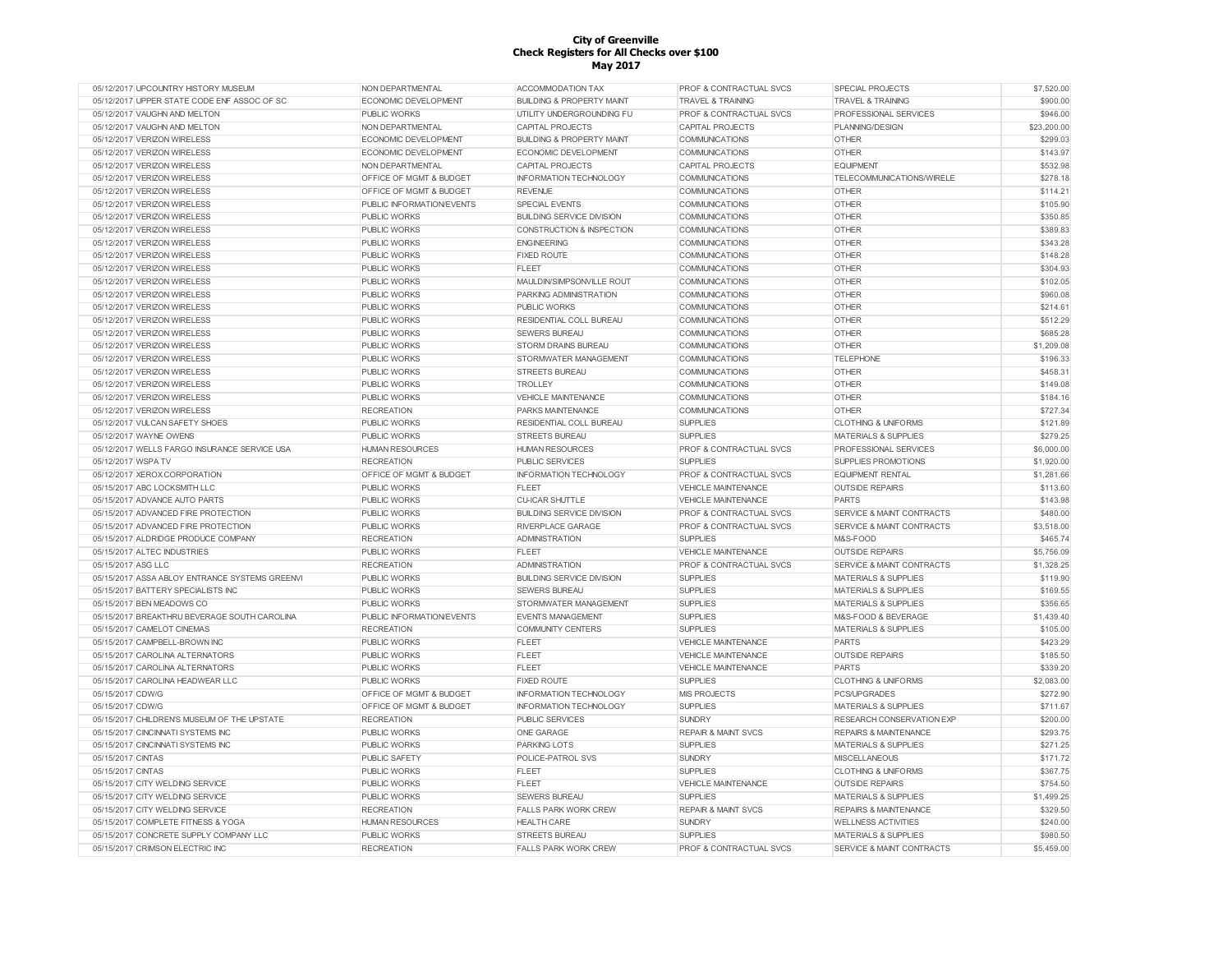| 05/15/2017 CROSSROAD DESIGNS LLC              | <b>RECREATION</b>         | <b>PUBLIC SERVICES</b>               | <b>SUPPLIES</b>                    | <b>SALE GIFTS</b>                    | \$407.85    |
|-----------------------------------------------|---------------------------|--------------------------------------|------------------------------------|--------------------------------------|-------------|
| 05/15/2017 CUMMINS INC                        | <b>PUBLIC WORKS</b>       | VEHICLE MAINTENANCE                  | VEHICLE MAINTENANCE                | PARTS                                | \$4,922.19  |
| 05/15/2017 DATA FORMS OF CHARLOTTE INC        | PUBLIC SAFETY             | POLICE-PATROL SVS                    | <b>SUPPLIES</b>                    | <b>MATERIALS &amp; SUPPLIES</b>      | \$319.00    |
| 05/15/2017 DESIGNLAB INC                      | PUBLIC SAFETY             | <b>DEPT OF HOMELAND SECURITY</b>     | <b>SUPPLIES</b>                    | <b>CLOTHING &amp; UNIFORMS</b>       | \$298.88    |
| 05/15/2017 DESIGNLAB INC                      | <b>PUBLIC SAFETY</b>      | POLICE-PATROL SVS                    | <b>SUPPLIES</b>                    | <b>CLOTHING &amp; UNIFORMS</b>       | \$1,288.09  |
| 05/15/2017 DISYS SOLUTIONS INC                | OFFICE OF MGMT & BUDGET   | <b>INFORMATION TECHNOLOGY</b>        | <b>PROF &amp; CONTRACTUAL SVCS</b> | SERVICE & MAINT CONTRACTS            | \$225.78    |
| 05/15/2017 DP3 ARCHITECTS, LTD                | NON DEPARTMENTAL          | CAPITAL PROJECTS                     | CAPITAL PROJECTS                   | PLANNING/DESIGN                      | \$19,147.02 |
| 05/15/2017 DUKE ENERGY                        | C. D. DIVISION            | <b>CDBG PROJECTS</b>                 | <b>CD PROJECTS</b>                 | PUBLIC SERVICES (GENERAL)            | \$155.56    |
| 05/15/2017 ECHOLS OIL COMPANY INC             | <b>PUBLIC WORKS</b>       | <b>FLEET</b>                         | <b>VEHICLE MAINTENANCE</b>         | <b>FUEL</b>                          | \$27,490.01 |
| 05/15/2017 FAIRWAY OUTDOOR ADVERTISING LLC    | <b>RECREATION</b>         | <b>PUBLIC SERVICES</b>               | <b>SUPPLIES</b>                    | <b>SUPPLIES PROMOTIONS</b>           | \$800.00    |
| 05/15/2017 FIRST TEAM SPORTS CENTER           | <b>RECREATION</b>         | <b>COMMUNITY CENTERS</b>             | <b>SUPPLIES</b>                    | <b>MATERIALS &amp; SUPPLIES</b>      | \$1,312.28  |
|                                               |                           |                                      |                                    |                                      |             |
| 05/15/2017 FORMS & SUPPLY INC                 | <b>RECREATION</b>         | <b>PUBLIC SERVICES</b>               | <b>PRINTING</b>                    | PRINTING & BINDING                   | \$519.38    |
| 05/15/2017 GIMME-A-SIGN CO INC                | <b>PUBLIC WORKS</b>       | <b>FLEET</b>                         | <b>VEHICLE MAINTENANCE</b>         | <b>PARTS</b>                         | \$442.91    |
| 05/15/2017 GOODYEAR COMMERCIAL TIRE           | <b>PUBLIC WORKS</b>       | FLEET                                | <b>VEHICLE MAINTENANCE</b>         | <b>PARTS</b>                         | \$1.111.16  |
| 05/15/2017 GREAT LAKES PETROLEUM              | <b>PUBLIC WORKS</b>       | <b>ADMINISTRATION</b>                | <b>VEHICLE MAINTENANCE</b>         | FUEL                                 | \$13,048.51 |
| 05/15/2017 GREENVILLE FENCE SALES INC         | <b>PUBLIC WORKS</b>       | RICHARDSON STREET GARAGE             | <b>REPAIR &amp; MAINT SVCS</b>     | <b>REPAIRS &amp; MAINTENANCE</b>     | \$644.00    |
| 05/15/2017 GREENVILLE NEWS                    | OFFICE OF MGMT & BUDGET   | <b>PURCHASING</b>                    | <b>PROF &amp; CONTRACTUAL SVCS</b> | <b>ADVERTISING EXPENSE</b>           | \$285.45    |
| 05/15/2017 GREENVILLE OFFICE SUPPLY CO INC    | ECONOMIC DEVELOPMENT      | <b>BUILDING &amp; PROPERTY MAINT</b> | <b>SUPPLIES</b>                    | OFFICE SUPPLIES&MATERIALS            | \$123.51    |
| 05/15/2017 GREENVILLE OFFICE SUPPLY CO INC.   | PUBLIC INFORMATION/EVENTS | <b>EVENTS MANAGEMENT</b>             | <b>SUPPLIES</b>                    | OFFICE SUPPLIES&MATERIALS            | \$123.45    |
| 05/15/2017 GREENVILLE OFFICE SUPPLY CO INC    | PUBLIC INFORMATION/EVENTS | <b>SPECIAL EVENTS</b>                | <b>PRINTING</b>                    | PRINTING & BINDING                   | \$116.55    |
| 05/15/2017 HERSHEY CREAMERY COMPANY           | <b>RECREATION</b>         | <b>PUBLIC SERVICES</b>               | <b>SUPPLIES</b>                    | SALE CONCESSIONS                     | \$295.80    |
| 05/15/2017 HILLS MACHINERY COMP LLC           | <b>PUBLIC WORKS</b>       | <b>FLEET</b>                         | <b>VEHICLE MAINTENANCE</b>         | <b>OUTSIDE REPAIRS</b>               | \$597.35    |
| 05/15/2017 HOME DEPOT CREDIT SERVICE 3104     | PUBLIC WORKS              | <b>BROAD STREET GARAGE</b>           | <b>SUPPLIES</b>                    | <b>MATERIALS &amp; SUPPLIES</b>      | \$179.94    |
| 05/15/2017 HOME DEPOT CREDIT SERVICE 3104     | <b>PUBLIC WORKS</b>       | <b>COMMONS GARAGE</b>                | <b>SUPPLIES</b>                    | <b>MATERIALS &amp; SUPPLIES</b>      | \$114.16    |
| 05/15/2017 HOME DEPOT CREDIT SERVICE 5906     | <b>PUBLIC WORKS</b>       | <b>BUILDING SERVICE DIVISION</b>     | <b>SUPPLIES</b>                    | <b>MATERIALS &amp; SUPPLIES</b>      | \$188.40    |
| 05/15/2017 HYDRAULIC ONSITE EQUIPMENT REPAIR  | <b>PUBLIC WORKS</b>       | <b>FLEET</b>                         | <b>VEHICLE MAINTENANCE</b>         | <b>OUTSIDE REPAIRS</b>               | \$210.80    |
|                                               |                           |                                      |                                    |                                      |             |
| 05/15/2017 INDEPENDENT-MAIL                   | <b>RECREATION</b>         | <b>PUBLIC SERVICES</b>               | <b>SUPPLIES</b>                    | SUPPLIES PROMOTIONS                  | \$102.50    |
| 05/15/2017 IVEY COMMUNICATIONS INC            | NON DEPARTMENTAL          | CAPITAL PROJECTS                     | <b>CAPITAL PROJECTS</b>            | <b>EQUIPMENT</b>                     | \$602.64    |
| 05/15/2017 JET-VAC SEWER EQUIPMENT CO         | <b>PUBLIC WORKS</b>       | <b>FLEET</b>                         | <b>VEHICLE MAINTENANCE</b>         | PARTS                                | \$1,783.48  |
| 05/15/2017 JET-VAC SEWER EQUIPMENT CO         | PUBLIC WORKS              | <b>SEWERS BUREAU</b>                 | <b>SUPPLIES</b>                    | <b>MATERIALS &amp; SUPPLIES</b>      | \$1,500.06  |
| 05/15/2017 JOHNSTONE SUPPLY OF GREENVILLE     | PUBLIC WORKS              | <b>BUILDING SERVICE DIVISION</b>     | <b>SUPPLIES</b>                    | MATERIALS & SUPPLIES                 | \$224.58    |
| 05/15/2017 KING ASPHALT INC                   | <b>PUBLIC WORKS</b>       | <b>STREETS BUREAU</b>                | <b>SUPPLIES</b>                    | MATERIALS & SUPPLIES                 | \$249.28    |
| 05/15/2017 KONE INC                           | <b>PUBLIC WORKS</b>       | <b>ONE GARAGE</b>                    | <b>PROF &amp; CONTRACTUAL SVCS</b> | <b>SERVICE &amp; MAINT CONTRACTS</b> | \$3,780.00  |
| 05/15/2017 L & B LANDSCAPING SERVICE INC      | <b>RECREATION</b>         | <b>BEAUTIFICATION BUREAU</b>         | <b>PROF &amp; CONTRACTUAL SVCS</b> | <b>SERVICE &amp; MAINT CONTRACTS</b> | \$2,809.00  |
| 05/15/2017 LABORATORY CORPORATION OF AMERICA  | <b>HUMAN RESOURCES</b>    | OCCUPATIONAL HEALTH                  | PROF & CONTRACTUAL SVCS            | PROFESSIONAL SERVICES                | \$2,197.34  |
| 05/15/2017 LANDSCAPERS SUPPLY                 | <b>RECREATION</b>         | <b>BEAUTIFICATION BUREAU</b>         | <b>SUPPLIES</b>                    | <b>MATERIALS &amp; SUPPLIES</b>      | \$614.80    |
| 05/15/2017 LAWMEN'S SAFETY SUPPLY             | <b>PUBLIC SAFETY</b>      | POLICE-PATROL SVS                    | <b>SUPPLIES</b>                    | <b>MATERIALS &amp; SUPPLIES</b>      | \$1,068.64  |
| 05/15/2017 LEXISNEXIS 1239194                 | <b>PUBLIC SAFETY</b>      | POLICE-PATROL SVS                    | <b>PROF &amp; CONTRACTUAL SVCS</b> | PROFESSIONAL SERVICES                | \$318.00    |
| 05/15/2017 LOWES                              | <b>PUBLIC WORKS</b>       | <b>SEWERS BUREAU</b>                 | <b>SUPPLIES</b>                    | <b>MATERIALS &amp; SUPPLIES</b>      | \$249.13    |
| 05/15/2017 M P SERVICES LLC                   | HOME                      | HOME PROJECTS                        | <b>CD PROJECTS</b>                 | PUBLIC INFORMATION                   | \$225.00    |
| 05/15/2017 MCKINNEY DODGE CHRYSLER PLY JE     | PUBLIC WORKS              | <b>FLEET</b>                         | VEHICLE MAINTENANCE                | PARTS                                | \$160.07    |
| 05/15/2017 MERUS REFRESHMENT SERVICES INC     | PUBLIC WORKS              |                                      | <b>SUPPLIES</b>                    |                                      | \$117.61    |
|                                               |                           | PARKING ADMINISTRATION               |                                    | MATERIALS & SUPPLIES                 |             |
| 05/15/2017 MIKE'S BODY SHOP                   | <b>PUBLIC WORKS</b>       | <b>FLEET</b>                         | <b>VEHICLE MAINTENANCE</b>         | <b>OUTSIDE REPAIRS</b>               | \$300.00    |
| 05/15/2017 MOES SOUTHWEST GRILL               | <b>RECREATION</b>         | <b>COMMUNITY CENTERS</b>             | <b>SUPPLIES</b>                    | <b>MATERIALS &amp; SUPPLIES</b>      | \$172.63    |
| 05/15/2017 MST CONCRETE PRODUCTS              | <b>PUBLIC WORKS</b>       | <b>STORM DRAINS BUREAU</b>           | <b>SUPPLIES</b>                    | CONSTRUCTION & REPAIR                | \$302.10    |
| 05/15/2017 NAPA AUTO PARTS                    | <b>PUBLIC WORKS</b>       | <b>FLEET</b>                         | <b>VEHICLE MAINTENANCE</b>         | <b>PARTS</b>                         | \$1,054.63  |
| 05/15/2017 NORFOLK SOUTHERN RAILWAY COMPANY   | <b>RECREATION</b>         | PARKS AND RECREATION                 | PROF & CONTRACTUAL SVCS            | RENTAL OF REAL PROPERTY              | \$306.49    |
| 05/15/2017 NORRIS SUPPLY CO                   | <b>PUBLIC WORKS</b>       | <b>FLEET</b>                         | <b>VEHICLE MAINTENANCE</b>         | <b>PARTS</b>                         | \$249.44    |
| 05/15/2017 NORRIS SUPPLY CO                   | <b>PUBLIC WORKS</b>       | <b>STORMWATER MANAGEMENT</b>         | <b>SUPPLIES</b>                    | <b>MATERIALS &amp; SUPPLIES</b>      | \$147.29    |
| 05/15/2017 NORRIS SUPPLY CO                   | <b>RECREATION</b>         | <b>COMMUNITY CENTERS</b>             | MACHINERY AND EQUIPMENT            | MACHINERY AND EQUIPMENT              | \$404.90    |
| 05/15/2017 NORRIS SUPPLY CO                   | <b>RECREATION</b>         | RIGHTS-OF-WAY                        | <b>SUPPLIES</b>                    | <b>MATERIALS &amp; SUPPLIES</b>      | \$121.81    |
| 05/15/2017 OFFICE DEPOT BSD                   | PUBLIC SAFETY             | POLICE-PATROL SVS                    | <b>SUPPLIES</b>                    | <b>MATERIALS &amp; SUPPLIES</b>      | \$152.61    |
| 05/15/2017 OHIOPYLE PRINTS INC                | <b>RECREATION</b>         | PUBLIC SERVICES                      | <b>SUPPLIES</b>                    | SALE GIFTS                           | \$893.88    |
| 05/15/2017 PANAGAKOS ASPHALT PAVING INC       | PUBLIC WORKS              | <b>SEWERS BUREAU</b>                 | <b>SUPPLIES</b>                    | MATERIALS & SUPPLIES                 | \$137.20    |
| 05/15/2017 PANAGAKOS ASPHALT PAVING INC       | <b>PUBLIC WORKS</b>       | STORM DRAINS BUREAU                  | <b>SUPPLIES</b>                    | MATERIALS & SUPPLIES                 | \$137.20    |
| 05/15/2017 PANAGAKOS ASPHALT PAVING INC       | PUBLIC WORKS              | <b>STREETS BUREAU</b>                | <b>SUPPLIES</b>                    | <b>MATERIALS &amp; SUPPLIES</b>      | \$274.42    |
| 05/15/2017 PEPSI-COLA BOTTLING CO             |                           |                                      | <b>SUPPLIES</b>                    |                                      | \$779.57    |
|                                               | <b>RECREATION</b>         | <b>PUBLIC SERVICES</b>               |                                    | SALE CONCESSIONS                     |             |
| 05/15/2017 PET DAIRY                          | <b>RECREATION</b>         | <b>PUBLIC SERVICES</b>               | <b>SUPPLIES</b>                    | SALE CONCESSIONS                     | \$112.00    |
| 05/15/2017 PETERBILT STORE OF GREENVILLE. THE | PUBLIC WORKS              | VEHICLE MAINTENANCE                  | <b>VEHICLE MAINTENANCE</b>         | <b>PARTS</b>                         | \$19,705.76 |
| 05/15/2017 PIEDMONT ASSOCIATES CO LLC         | PUBLIC WORKS              | <b>FLEET</b>                         | <b>VEHICLE MAINTENANCE</b>         | <b>PARTS</b>                         | \$172.34    |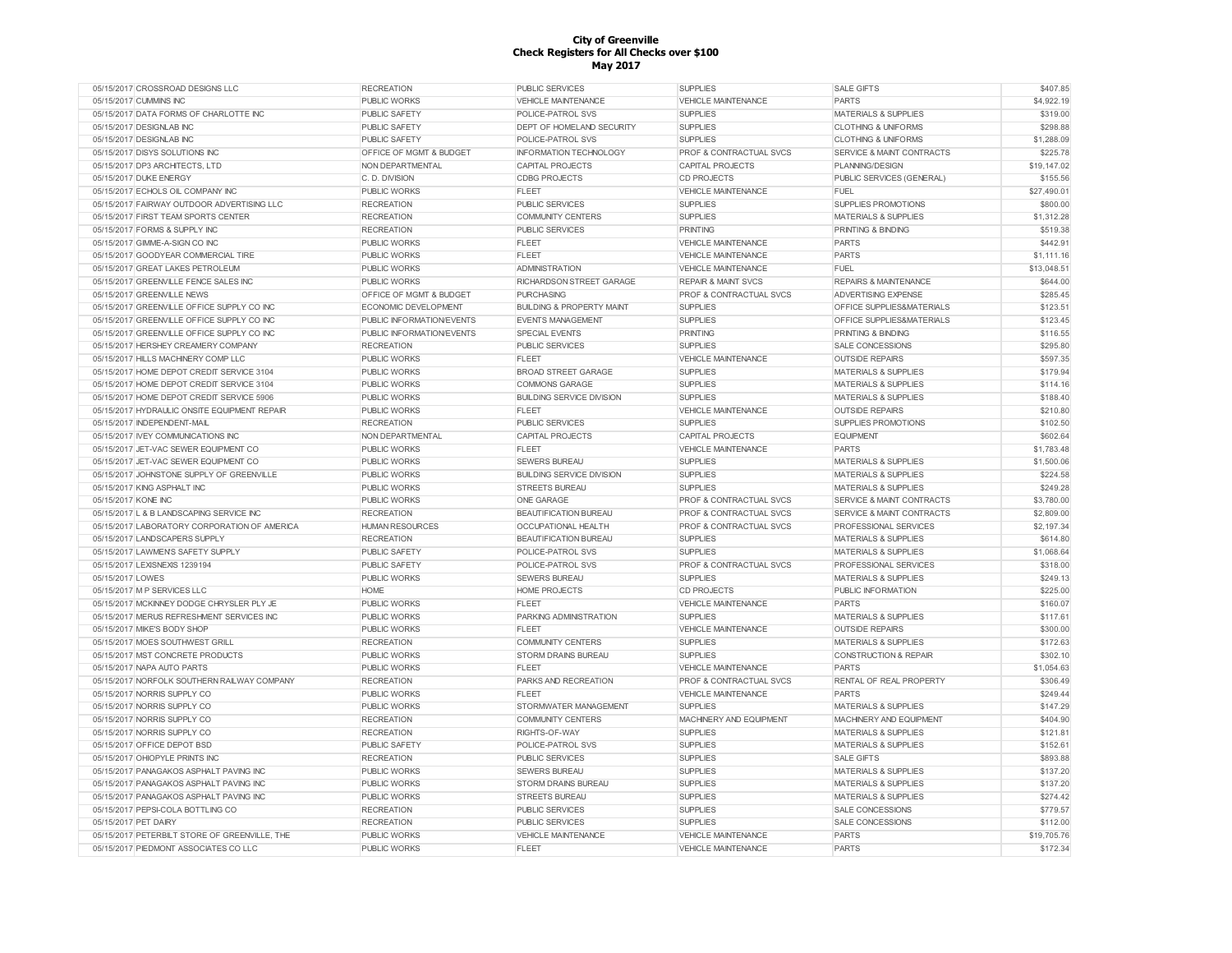| 05/15/2017 PREMIER GROWERS INC               | <b>RECREATION</b>                  | <b>FALLS PARK WORK CREW</b>          | <b>SUPPLIES</b>                    | <b>MATERIALS &amp; SUPPLIES</b>      | \$8,870.60  |
|----------------------------------------------|------------------------------------|--------------------------------------|------------------------------------|--------------------------------------|-------------|
| 05/15/2017 PRESORT PLUS INC                  | OFFICE OF MGMT & BUDGET            | <b>PURCHASING</b>                    | <b>COMMUNICATIONS</b>              | POSTAGE                              | \$3,986.93  |
| 05/15/2017 PRO AUTO PARTS WAREHOUSE          | <b>PUBLIC WORKS</b>                | <b>FLEET</b>                         | <b>VEHICLE MAINTENANCE</b>         | <b>PARTS</b>                         | \$135.56    |
| 05/15/2017 PROFESSIONAL PARTY RENTALS INC    | <b>RECREATION</b>                  | <b>BEAUTIFICATION BUREAU</b>         | <b>SUPPLIES</b>                    | <b>MATERIALS &amp; SUPPLIES</b>      | \$239.03    |
| 05/15/2017 PROFORMA                          | <b>RECREATION</b>                  | <b>PUBLIC SERVICES</b>               | <b>SUPPLIES</b>                    | SPECIAL EVENTS                       | \$1,014.67  |
| 05/15/2017 PROFORMA                          | <b>RECREATION</b>                  | <b>PUBLIC SERVICES</b>               | <b>SUPPLIES</b>                    | SUPPLIES PROMOTIONS                  | \$154.78    |
| 05/15/2017 R J SHIRLEY INC                   | <b>RECREATION</b>                  | TREE MAINTENANCE BUREAU              | PROF & CONTRACTUAL SVCS            | PROFESSIONAL SERVICES                | \$1,062.75  |
| 05/15/2017 REEL VIDEO & STILLS INC           | <b>PUBLIC WORKS</b>                | <b>FLEET</b>                         | <b>REPAIR &amp; MAINT SVCS</b>     | RADIO MAINTENANCE                    | \$318.00    |
| 05/15/2017 RHODE ISLAND NOVELTY INC          | <b>RECREATION</b>                  | <b>PUBLIC SERVICES</b>               | <b>SUPPLIES</b>                    | <b>SALE GIFTS</b>                    | \$1,460.40  |
| 05/15/2017 RODENT PRO.COM LLC                | <b>RECREATION</b>                  | <b>ADMINISTRATION</b>                | <b>SUPPLIES</b>                    | M&S-FOOD                             | \$466.08    |
| 05/15/2017 S & S WORLDWIDE                   | <b>RECREATION</b>                  | <b>COMMUNITY CENTERS</b>             | <b>SUPPLIES</b>                    | <b>MATERIALS &amp; SUPPLIES</b>      | \$401.07    |
| 05/15/2017 S C DEPARTMENT OF CORRECTIONS     | <b>RECREATION</b>                  | PARKS MAINTENANCE                    | PROF & CONTRACTUAL SVCS            | TEMP PERSONNEL SVCS                  | \$1,287.00  |
| 05/15/2017 SAM'S CLUB                        | <b>RECREATION</b>                  | <b>PUBLIC SERVICES</b>               | <b>SUPPLIES</b>                    | SALE CONCESSIONS                     | \$352.97    |
| 05/15/2017 SCHNEIDER TREE CARE               | NON DEPARTMENTAL                   | <b>CAPITAL PROJECTS</b>              | <b>CAPITAL PROJECTS</b>            | CONSTRUCTION                         | \$25,727.00 |
| 05/15/2017 SNIDER FLEET SOLUTIONS            | <b>PUBLIC WORKS</b>                | <b>FLEET</b>                         | <b>VEHICLE MAINTENANCE</b>         | <b>OUTSIDE REPAIRS</b>               | \$3.152.52  |
| 05/15/2017 SNIDER FLEET SOLUTIONS            | <b>PUBLIC WORKS</b>                | FLEET                                | <b>VEHICLE MAINTENANCE</b>         | <b>PARTS</b>                         | \$2,228.90  |
| 05/15/2017 SOUTHEASTERN JANITORIAL OF SC LLC | <b>PUBLIC WORKS</b>                | PARKING ADMINISTRATION               | <b>PROF &amp; CONTRACTUAL SVCS</b> | <b>SERVICE &amp; MAINT CONTRACTS</b> | \$755.00    |
| 05/15/2017 SOUTHEASTERN PAPER GROUP          | <b>PUBLIC WORKS</b>                | <b>BUILDING SERVICE DIVISION</b>     | <b>SUPPLIES</b>                    | <b>JANITORIAL SUPPLIES</b>           | \$934.50    |
| 05/15/2017 SOUTHEASTERN PAPER GROUP          | <b>RECREATION</b>                  | <b>COMMUNITY CENTERS</b>             | <b>SUPPLIES</b>                    | <b>MATERIALS &amp; SUPPLIES</b>      | \$426.83    |
| 05/15/2017 SOUTHEASTERN PAPER GROUP          | <b>RECREATION</b>                  | <b>FALLS PARK WORK CREW</b>          | <b>SUPPLIES</b>                    | <b>JANITORIAL SUPPLIES</b>           | \$503.08    |
| 05/15/2017 STATE TREASURER                   | MUNICIPAL COURT                    | MUNICIPAL COURT                      | COURT LIAB-CLAIMS/JUDGMNT          | LEC-CONFISCATED MONIES               | \$908.37    |
| 05/15/2017 STATE TREASURER                   |                                    |                                      | <b>COURT LIABILITY</b>             | <b>COURT-DRUG SURCHARGE</b>          | \$1,499.91  |
|                                              | MUNICIPAL COURT                    | MUNICIPAL COURT                      |                                    |                                      | \$295.56    |
| 05/15/2017 STATE TREASURER                   | MUNICIPAL COURT                    | MUNICIPAL COURT                      | <b>COURT LIABILITY</b>             | COURT-DUI HWY PATRL SURCH            |             |
| 05/15/2017 STATE TREASURER                   | MUNICIPAL COURT                    | MUNICIPAL COURT                      | <b>COURT LIABILITY</b>             | COURT-DUI SPINAL CORD SUR            | \$295.56    |
| 05/15/2017 STATE TREASURER                   | MUNICIPAL COURT                    | MUNICIPAL COURT                      | <b>COURT LIABILITY</b>             | <b>COURT-STATE ASSESSMENT</b>        | \$15,002.48 |
| 05/15/2017 STATE TREASURER                   | MUNICIPAL COURT                    | MUNICIPAL COURT                      | <b>COURT LIABILITY</b>             | COURT-TRAFFIC SURCHARGE              | \$7,329.57  |
| 05/15/2017 STATE TREASURER                   | MUNICIPAL COURT                    | MUNICIPAL COURT                      | <b>COURT LIABILITY</b>             | <b>DUS HWY PATROL</b>                | \$424.40    |
| 05/15/2017 STATE TREASURER                   | MUNICIPAL COURT                    | MUNICIPAL COURT                      | <b>COURT LIABILITY</b>             | SC CRIMINAL JUSTICE ACADE            | \$140.86    |
| 05/15/2017 STRATUS BUILDING SOLUTIONS        | PUBLIC SAFETY                      | POLICE-PATROL SVS                    | PROF & CONTRACTUAL SVCS            | SERVICE & MAINT CONTRACTS            | \$651.00    |
| 05/15/2017 SUPERION LLC                      | NON DEPARTMENTAL                   | CAPITAL PROJECTS                     | <b>CAPITAL PROJECTS</b>            | <b>EQUIPMENT</b>                     | \$501.10    |
| 05/15/2017 SWANK MOTION PICTURES INC         | PUBLIC INFORMATION/EVENTS          | <b>SPECIAL EVENTS</b>                | PROF & CONTRACTUAL SVCS            | PROFESSIONAL SERVICES                | \$437.78    |
| 05/15/2017 T2 SYSTEMS CANADA INC             | <b>PUBLIC WORKS</b>                | PARKING LOTS                         | <b>COMMUNICATIONS</b>              | WEST END PARK & RIDE                 | \$106.00    |
| 05/15/2017 TEC UTILITIES SUPPLY INC          | <b>PUBLIC WORKS</b>                | <b>SEWERS BUREAU</b>                 | <b>SUPPLIES</b>                    | <b>MATERIALS &amp; SUPPLIES</b>      | \$1,654.96  |
| 05/15/2017 TENNANT SALES AND SERVICE COMPANY | <b>PUBLIC WORKS</b>                | <b>FLEET</b>                         | VEHICLE MAINTENANCE                | PARTS                                | \$209.88    |
| 05/15/2017 THOMSON RELITERS - WEST           | <b>CITY ATTORNEY</b>               | <b>CITY ATTORNEY</b>                 | <b>SUNDRY</b>                      | DUES, SUBSCRIPTN, PUBLICATN          | \$2,172.22  |
| 05/15/2017 THYSSENKRUPP ELEVATOR CORP        | <b>PUBLIC WORKS</b>                | RICHARDSON STREET GARAGE             | <b>REPAIR &amp; MAINT SVCS</b>     | <b>REPAIRS &amp; MAINTENANCE</b>     | \$525.00    |
| 05/15/2017 TRUCK TOYZ INC                    | <b>PUBLIC WORKS</b>                | <b>FLEET</b>                         | <b>VEHICLE MAINTENANCE</b>         | <b>OUTSIDE REPAIRS</b>               | \$1,872.00  |
| 05/15/2017 ULINE INC                         | <b>PUBLIC WORKS</b>                | <b>BROAD STREET GARAGE</b>           | <b>SUPPLIES</b>                    | MATERIALS & SUPPLIES                 | \$710.20    |
| 05/15/2017 ULINE INC                         | <b>PUBLIC WORKS</b>                | <b>COMMONS GARAGE</b>                | <b>SUPPLIES</b>                    | <b>MATERIALS &amp; SUPPLIES</b>      | \$710.20    |
| 05/15/2017 UPSTATE MATERIALS INC             | <b>RECREATION</b>                  | <b>PARKS MAINTENANCE</b>             | <b>SUPPLIES</b>                    | MATERIALS & SUPPLIES                 | \$1,632.40  |
| 05/15/2017 VAUGHN AND MELTON                 | <b>PUBLIC WORKS</b>                | UTILITY UNDERGROUNDING FU            | <b>SUNDRY</b>                      | UNDERGROUNDING COMMERCIAL            | \$9,243.00  |
| 05/15/2017 W M ROEBUCK INC                   | NON DEPARTMENTAL                   | <b>CAPITAL PROJECTS</b>              | CAPITAL PROJECTS                   | <b>EQUIPMENT</b>                     | \$15,250.91 |
| 05/15/2017 WALMART COMMUNITY/RFCSLLC         | <b>RECREATION</b>                  | <b>COMMUNITY CENTERS</b>             | <b>SUPPLIES</b>                    | MATERIALS & SUPPLIES                 | \$1,432.34  |
| 05/15/2017 WHITE HORSE PACKAGING CO          | <b>PUBLIC WORKS</b>                | PARKING ADMINISTRATION               | <b>SUPPLIES</b>                    | <b>JANITORIAL SUPPLIES</b>           | \$120.97    |
| 05/15/2017 WHITE HORSE PACKAGING CO          | <b>RECREATION</b>                  | <b>ADMINISTRATION</b>                | <b>SUPPLIES</b>                    | <b>JANITORIAL SUPPLIES</b>           | \$737.34    |
| 05/15/2017 WILSON'S 5 TO \$1 STORES INC      | <b>RECREATION</b>                  | <b>COMMUNITY CENTERS</b>             | <b>SUPPLIES</b>                    | <b>MATERIALS &amp; SUPPLIES</b>      | \$147.77    |
| 05/15/2017 WP LAW INC                        | <b>RECREATION</b>                  | <b>BEAUTIFICATION BUREAU</b>         | <b>SUPPLIES</b>                    | <b>MATERIALS &amp; SUPPLIES</b>      | \$549.54    |
| 05/15/2017 WP LAW INC                        | <b>RECREATION</b>                  | <b>FALLS PARK WORK CREW</b>          | <b>SUPPLIES</b>                    | MATERIALS & SUPPLIES                 | \$155.68    |
| 05/19/2017 4IMPRINT                          | COUNCIL                            | <b>CITY COUNCIL</b>                  | <b>SUNDRY</b>                      | <b>MISCELLANEOUS</b>                 | \$510.03    |
| 05/19/2017 A & H LAWN MAINTENANCE            | <b>RECREATION</b>                  | PARKS MAINTENANCE                    | PROF & CONTRACTUAL SVCS            | SERVICE & MAINT CONTRACTS            | \$2,100.00  |
| 05/19/2017 A C MOORE                         | <b>RECREATION</b>                  | <b>COMMUNITY CENTERS</b>             | <b>SUPPLIES</b>                    | <b>MATERIALS &amp; SUPPLIES</b>      | \$137.51    |
| 05/19/2017 A E DRILLING SERVICES LLC         | <b>OFFICE OF MGMT &amp; BUDGET</b> | <b>REVENUE</b>                       | <b>BUSINESS LICENSE(HOLDING)</b>   | <b>REFUND</b>                        | \$102.00    |
| 05/19/2017 ABC LOCKSMITH LLC                 | <b>PUBLIC WORKS</b>                | <b>BUILDING SERVICE DIVISION</b>     | <b>SUPPLIES</b>                    | <b>MATERIALS &amp; SUPPLIES</b>      | \$141.60    |
| 05/19/2017 ACTION TARGET                     | <b>PUBLIC SAFETY</b>               | POLICE-PATROL SVS                    | <b>SUPPLIES</b>                    | <b>MATERIALS &amp; SUPPLIES</b>      | \$624.75    |
| 05/19/2017 ADVANCED SECURITY CONNECTIONS LLC | NON DEPARTMENTAL                   | <b>CAPITAL PROJECTS</b>              | CAPITAL PROJECTS                   | <b>EQUIPMENT</b>                     | \$280.00    |
| 05/19/2017 ALICIA WILSON                     | MUNICIPAL COURT                    | MUNICIPAL COURT                      | <b>COURT LIABILITY</b>             | COURT-RESTITUTION                    | \$248.50    |
| 05/19/2017 AMICK EQUIPMENT COMPANY INC       | <b>PUBLIC WORKS</b>                | FLEET                                | <b>VEHICLE MAINTENANCE</b>         | <b>OUTSIDE REPAIRS</b>               | \$656.26    |
| 05/19/2017 AMICK EQUIPMENT COMPANY INC       | <b>PUBLIC WORKS</b>                | <b>FLEET</b>                         | VEHICLE MAINTENANCE                | <b>PARTS</b>                         | \$114.84    |
| 05/19/2017 ANN'S CAKES & CATERING            | FIRE                               | <b>FIRE SERVICES</b>                 | <b>SUPPLIES</b>                    | <b>MATERIALS &amp; SUPPLIES</b>      | \$385.82    |
| 05/19/2017 ANTHONY RIVERA                    | <b>ECONOMIC DEVELOPMENT</b>        | <b>BUILDING &amp; PROPERTY MAINT</b> | <b>TRAVEL &amp; TRAINING</b>       | <b>LOCAL TRANSPORTATION</b>          | \$1,062.00  |
|                                              |                                    |                                      |                                    |                                      |             |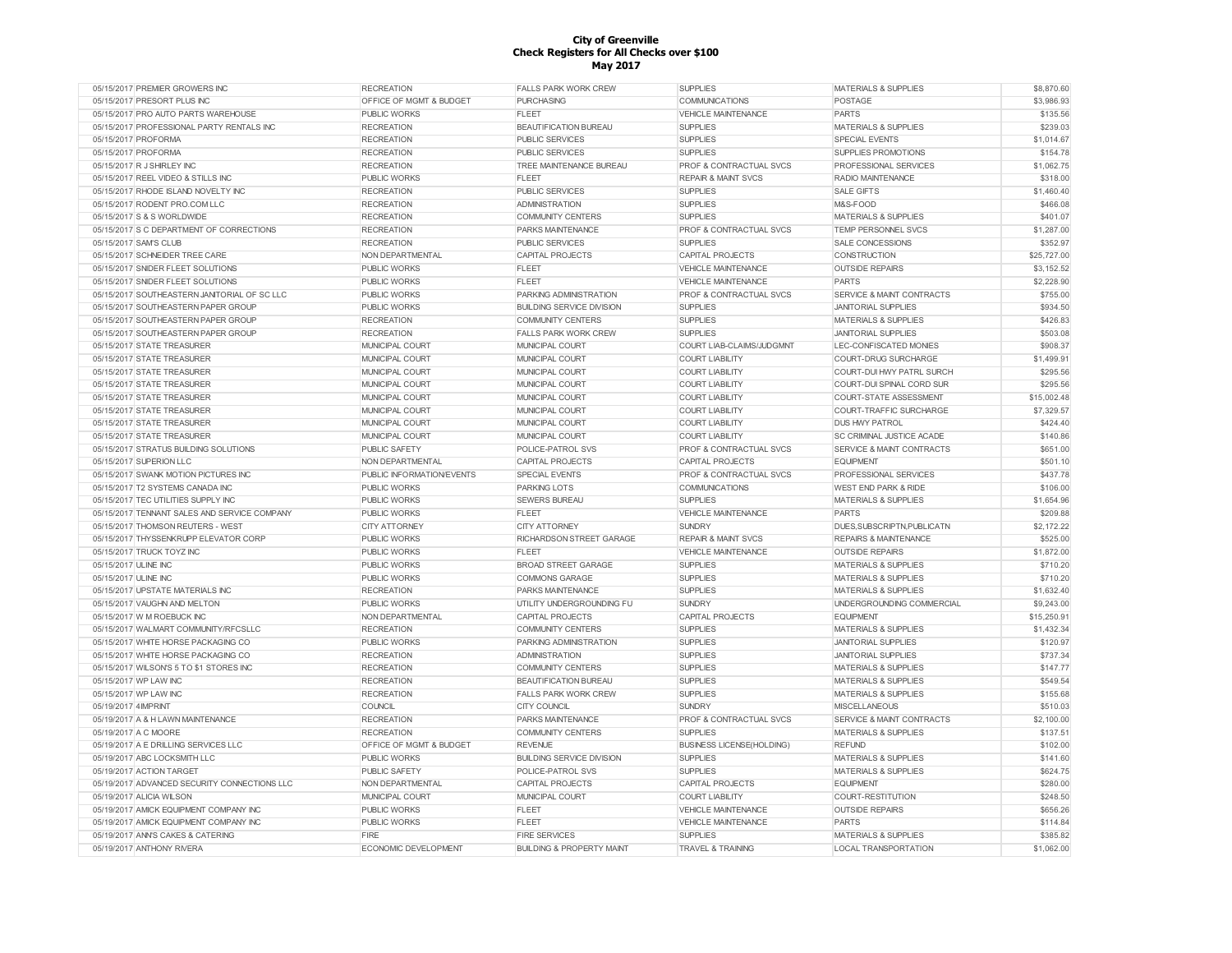| 05/19/2017 ARC3 GASES INC                    | <b>PUBLIC WORKS</b>                        | <b>FLEET</b>                         | <b>SUPPLIES</b>                                          | <b>MATERIALS &amp; SUPPLIES</b>      | \$142.84             |
|----------------------------------------------|--------------------------------------------|--------------------------------------|----------------------------------------------------------|--------------------------------------|----------------------|
| 05/19/2017 ASG LLC                           | <b>RECREATION</b>                          | <b>ADMINISTRATION</b>                | <b>PROF &amp; CONTRACTUAL SVCS</b>                       | <b>SERVICE &amp; MAINT CONTRACTS</b> | \$1,328.25           |
| 05/19/2017 AT & T MOBILITY                   | OFFICE OF MGMT & BUDGET                    | <b>INFORMATION TECHNOLOGY</b>        | <b>COMMUNICATIONS</b>                                    | TELECOMMUNICATIONS/WIRELE            | \$157.96             |
| 05/19/2017 AUDIO SOLUTIONS INC               | FIRE                                       | <b>FIRE SERVICES</b>                 | <b>SUPPLIES</b>                                          | <b>MATERIALS &amp; SUPPLIES</b>      | \$847.52             |
| 05/19/2017 AXON ENTERPRISE INC               | <b>PUBLIC SAFETY</b>                       | FED EQUITABLE SHAR DOJ               | MACHINERY AND EQUIPMENT                                  | MACHINERY AND EQUIPMENT              | \$2,573.17           |
| 05/19/2017 BARBARA FOSTER                    | <b>RECREATION</b>                          | <b>ADMINISTRATION</b>                | <b>TRAVEL &amp; TRAINING</b>                             | <b>TRAVEL &amp; TRAINING</b>         | \$422.00             |
| 05/19/2017 BELLACINO'S PIZZA & GRINDERS      | PUBLIC WORKS                               | RESIDENTIAL COLL BUREAU              | <b>SUNDRY</b>                                            | <b>MISCELLANEOUS</b>                 | \$302.40             |
| 05/19/2017 BEN CARROLL                       | <b>PUBLIC WORKS</b>                        | <b>STREETS BUREAU</b>                | <b>TRAVEL &amp; TRAINING</b>                             | <b>TRAVEL &amp; TRAINING</b>         | \$235.87             |
| 05/19/2017 BEST CHEVROLET                    | PUBLIC WORKS                               | <b>FLEET</b>                         | VEHICLE MAINTENANCE                                      | <b>OUTSIDE REPAIRS</b>               | \$1,364.51           |
| 05/19/2017 BEST WINDOW CLEANING              | <b>PUBLIC WORKS</b>                        | <b>BUILDING SERVICE DIVISION</b>     | <b>PROF &amp; CONTRACTUAL SVCS</b>                       | <b>SERVICE &amp; MAINT CONTRACTS</b> | \$760.00             |
| 05/19/2017 BEVERLY BEACH                     | MUNICIPAL COURT                            | MUNICIPAL COURT                      | <b>COURT LIABILITY</b>                                   | COURT-RESTITUTION                    | \$150.00             |
| 05/19/2017 BI-LO                             | MUNICIPAL COURT                            | MUNICIPAL COURT                      | <b>COURT LIABILITY</b>                                   | <b>COURT-RESTITUTION</b>             | \$100.00             |
| 05/19/2017 BIKA'S DRIVE IN                   | MUNICIPAL COURT                            | MUNICIPAL COURT                      | <b>COURT LIABILITY</b>                                   | COURT-RESTITUTION                    | \$145.50             |
| 05/19/2017 BLANCHARD MACHINERY CO            | <b>PUBLIC WORKS</b>                        | <b>STORM DRAINS BUREAU</b>           | <b>PROF &amp; CONTRACTUAL SVCS</b>                       | <b>EQUIPMENT RENTAL</b>              | \$6,677.89           |
| 05/19/2017 BOOT BARN                         | PUBLIC WORKS                               | RESIDENTIAL COLL BUREAU              | <b>SUPPLIES</b>                                          | <b>MATERIALS &amp; SUPPLIES</b>      | \$150.77             |
| 05/19/2017 BRANDON ONEAL                     | MUNICIPAL COURT                            | MUNICIPAL COURT                      | <b>COURT LIABILITY</b>                                   | <b>COURT-RESTITUTION</b>             | \$200.00             |
| 05/19/2017 BRANDSTICKITY                     | <b>RECREATION</b>                          | <b>BEAUTIFICATION BUREAU</b>         | <b>SUPPLIES</b>                                          | <b>CLOTHING &amp; UNIFORMS</b>       | \$290.54             |
| 05/19/2017 BRANDSTICKITY                     | <b>RECREATION</b>                          | <b>FALLS PARK WORK CREW</b>          | <b>SUPPLIES</b>                                          | <b>CLOTHING &amp; UNIFORMS</b>       | \$224.00             |
|                                              |                                            |                                      |                                                          |                                      | \$376.30             |
| 05/19/2017 BRANDSTICKITY                     | <b>RECREATION</b>                          | PARKS MAINTENANCE                    | <b>SUPPLIES</b>                                          | <b>CLOTHING &amp; UNIFORMS</b>       |                      |
| 05/19/2017 BRANDSTICKITY                     | <b>RECREATION</b>                          | RIGHTS-OF-WAY                        | <b>SUPPLIES</b>                                          | <b>CLOTHING &amp; UNIFORMS</b>       | \$156.46             |
| 05/19/2017 BRYANTS KAR GARD LLC              | <b>PUBLIC WORKS</b>                        | <b>FLEET</b>                         | VEHICLE MAINTENANCE                                      | <b>OUTSIDE REPAIRS</b>               | \$209.97             |
| 05/19/2017 BUDDY SKINNER                     | ECONOMIC DEVELOPMENT                       | <b>BUILDING &amp; PROPERTY MAINT</b> | <b>TRAVEL &amp; TRAINING</b>                             | <b>TRAVEL &amp; TRAINING</b>         | \$1,150.92           |
| 05/19/2017 BURGER KING                       | MUNICIPAL COURT                            | MUNICIPAL COURT                      | <b>COURT LIABILITY</b>                                   | <b>COURT-RESTITUTION</b>             | \$124.00             |
| 05/19/2017 BUY BUY BABY                      | MUNICIPAL COURT                            | MUNICIPAL COURT                      | <b>COURT LIABILITY</b>                                   | <b>COURT-RESTITUTION</b>             | \$150.00             |
| 05/19/2017 CANCER SURVIVORS PARK ALLIANCE    | NON DEPARTMENTAL                           | <b>CAPITAL PROJECTS</b>              | <b>CAPITAL PROJECTS</b>                                  | CONSTRUCTION                         | \$70,000.00          |
| 05/19/2017 CAROLINA INTERNATIONAL TRUCKS     | <b>PUBLIC WORKS</b>                        | <b>FLEET</b>                         | <b>VEHICLE MAINTENANCE</b>                               | <b>PARTS</b>                         | \$607.53             |
| 05/19/2017 CDW/G                             | OFFICE OF MGMT & BUDGET                    | <b>INFORMATION TECHNOLOGY</b>        | <b>SUPPLIES</b>                                          | <b>MATERIALS &amp; SUPPLIES</b>      | \$777.00             |
| 05/19/2017 CHARLES LANE                      | <b>PUBLIC SAFETY</b>                       | POLICE-PATROL SVS                    | <b>TRAVEL &amp; TRAINING</b>                             | <b>TRAVEL &amp; TRAINING</b>         | \$162.00             |
| 05/19/2017 CHARLIE MILLS                     | PUBLIC SAFETY                              | POLICE-PATROL SVS                    | <b>TRAVEL &amp; TRAINING</b>                             | <b>TRAVEL &amp; TRAINING</b>         | \$262.00             |
| 05/19/2017 CHARTER COMMUNICATIONS            | <b>FIRE</b>                                | <b>FIRE SUPPRESSION</b>              | <b>COMMUNICATIONS</b>                                    | CABLE TELEVISION/INTERNET            | \$824.54             |
| 05/19/2017 CHARTER COMMUNICATIONS            | NON DEPARTMENTAL                           | CAPITAL PROJECTS                     | <b>CAPITAL PROJECTS</b>                                  | <b>EQUIPMENT</b>                     | \$1,150.00           |
| 05/19/2017 CHARTER COMMUNICATIONS            | OFFICE OF MGMT & BUDGET                    | INFORMATION TECHNOLOGY               | <b>COMMUNICATIONS</b>                                    | TELECOMMUNICATIONS/WIRELE            | \$10,094.48          |
| 05/19/2017 CHARTER COMMUNICATIONS            | PUBLIC SAFETY                              | POLICE-PATROL SVS                    | <b>COMMUNICATIONS</b>                                    | <b>OTHER</b>                         | \$299.76             |
| 05/19/2017 CHARTER COMMUNICATIONS            | <b>PUBLIC WORKS</b>                        | <b>BUILDING SERVICE DIVISION</b>     | <b>COMMUNICATIONS</b>                                    | <b>OTHER</b>                         | \$154.56             |
| 05/19/2017 CHARTER COMMUNICATIONS            | PUBLIC WORKS                               | <b>PARKING LOTS</b>                  | <b>COMMUNICATIONS</b>                                    | <b>BSWA</b>                          | \$117.50             |
| 05/19/2017 CHARTER COMMUNICATIONS            | PUBLIC WORKS                               | <b>PARKING LOTS</b>                  | <b>COMMUNICATIONS</b>                                    | <b>WEST END PARK &amp; RIDE</b>      | \$137.62             |
| 05/19/2017 CHARTER COMMUNICATIONS            | <b>RECREATION</b>                          | <b>COMMUNITY CENTERS</b>             | <b>COMMUNICATIONS</b>                                    | CABLE TELEVISION/INTERNET            | \$631.11             |
| 05/19/2017 CHEF TLC LLC                      | PUBLIC WORKS                               | RESIDENTIAL COLL BUREAU              | <b>SUNDRY</b>                                            | <b>MISCELLANEOUS</b>                 | \$190.85             |
| 05/19/2017 CHIEF SUPPLY CORP                 | PUBLIC SAFETY                              | POLICE-PATROL SVS                    | <b>SUPPLIES</b>                                          | <b>MATERIALS &amp; SUPPLIES</b>      | \$399.99             |
| 05/19/2017 CHRIS STOVER                      | ECONOMIC DEVELOPMENT                       | <b>BUILDING &amp; PROPERTY MAINT</b> | <b>TRAVEL &amp; TRAINING</b>                             | <b>LOCAL TRANSPORTATION</b>          | \$585.20             |
| 05/19/2017 CHRISTOPHER TRUCKS INC            | <b>PUBLIC WORKS</b>                        | <b>FLEET</b>                         | <b>VEHICLE MAINTENANCE</b>                               | PARTS                                | \$668.87             |
| 05/19/2017 CINTAS                            | <b>PUBLIC WORKS</b>                        | <b>BUILDING SERVICE DIVISION</b>     | <b>SUPPLIES</b>                                          | <b>CLOTHING &amp; UNIFORMS</b>       | \$3,013.95           |
| 05/19/2017 CINTAS                            | PUBLIC WORKS                               | <b>FLEET</b>                         | <b>SUPPLIES</b>                                          | <b>CLOTHING &amp; UNIFORMS</b>       | \$190.47             |
| 05/19/2017 CINTAS FIRE PROTECTION 636525     | <b>PUBLIC WORKS</b>                        | <b>FLEET</b>                         | <b>VEHICLE MAINTENANCE</b>                               | <b>PARTS</b>                         | \$283.54             |
| 05/19/2017 CITGO CORNER MART                 | MUNICIPAL COURT                            | MUNICIPAL COURT                      | <b>COURT LIABILITY</b>                                   | COURT-RESTITUTION                    | \$200.00             |
| 05/19/2017 CITY WELDING SERVICE              | <b>PUBLIC WORKS</b>                        | FLEET                                | <b>VEHICLE MAINTENANCE</b>                               | <b>OUTSIDE REPAIRS</b>               | \$1,881.50           |
| 05/19/2017 CLEMSON UNIVERSITY                | C. D. DIVISION                             | <b>CDBG PROJECTS</b>                 | PROF & CONTRACTUAL SVCS                                  | TEMP PERSONNEL SVCS                  | \$1,521.75           |
| 05/19/2017 CLERK OF COURT                    | OFFICE OF MGMT & BUDGET                    | NON-DEPARTMENTAL                     | PR-WH                                                    | <b>GARNISHMENTS</b>                  | \$606.54             |
| 05/19/2017 CLERK OF COURT -SPARTANBURG       | OFFICE OF MGMT & BUDGET                    | NON-DEPARTMENTAL                     | PR-WH                                                    | <b>GARNISHMENTS</b>                  | \$1,040.63           |
| 05/19/2017 CLERK OF COURT PICKENS COUNTY     |                                            |                                      |                                                          |                                      |                      |
|                                              |                                            |                                      |                                                          |                                      |                      |
| 05/19/2017 COLLIER INTERNATIONAL             | OFFICE OF MGMT & BUDGET                    | NON-DEPARTMENTAL                     | PR-WH                                                    | <b>GARNISHMENTS</b>                  | \$304.34             |
|                                              | MUNICIPAL COURT                            | MUNICIPAL COURT                      | <b>COURT LIABILITY</b>                                   | COURT-RESTITUTION                    | \$350.00             |
| 05/19/2017 COMMUNICATION SERVICE CENTER INC  | PUBLIC SAFETY                              | POLICE-PATROL SVS                    | <b>REPAIR &amp; MAINT SVCS</b>                           | <b>REPAIRS &amp; MAINTENANCE</b>     | \$284.71             |
| 05/19/2017 COMMUNICATION SERVICE CENTER INC  | PUBLIC SAFETY                              | POLICE-PATROL SVS                    | <b>SUNDRY</b>                                            | <b>MISCELLANEOUS</b>                 | \$180.29             |
| 05/19/2017 COMMUNICATION SERVICE CENTER INC  | <b>PUBLIC WORKS</b>                        | MAULDIN/SIMPSONVILLE ROUT            | <b>VEHICLE MAINTENANCE</b>                               | <b>OUTSIDE REPAIRS</b>               | \$2,330.00           |
| 05/19/2017 COMMUNICATION SERVICE CENTER INC  | <b>PUBLIC WORKS</b>                        | <b>STREETS BUREAU</b>                | <b>REPAIR &amp; MAINT SVCS</b>                           | RADIO MAINTENANCE                    | \$1,322.56           |
| 05/19/2017 COURTNEY BEATY                    | MUNICIPAL COURT                            | MUNICIPAL COURT                      | <b>COURT LIABILITY</b>                                   | COURT-RESTITUTION                    | \$200.00             |
| 05/19/2017 CRIMSON ELECTRIC INC              | <b>RECREATION</b>                          | FALLS PARK WORK CREW                 | <b>SUPPLIES</b>                                          | MATERIALS & SUPPLIES                 | \$1.470.51           |
| 05/19/2017 CRISSIE WOOD                      | OFFICE OF MGMT & BUDGET                    | ACCOUNTING                           | <b>TRAVEL &amp; TRAINING</b>                             | <b>TRAVEL &amp; TRAINING</b>         | \$142.87             |
| 05/19/2017 CUMMINS<br>05/19/2017 CUMMINS INC | <b>PUBLIC WORKS</b><br><b>PUBLIC WORKS</b> | <b>FLEET</b><br><b>FLEET</b>         | <b>VEHICLE MAINTENANCE</b><br><b>VEHICLE MAINTENANCE</b> | <b>PARTS</b><br>PARTS                | \$503.49<br>\$408.24 |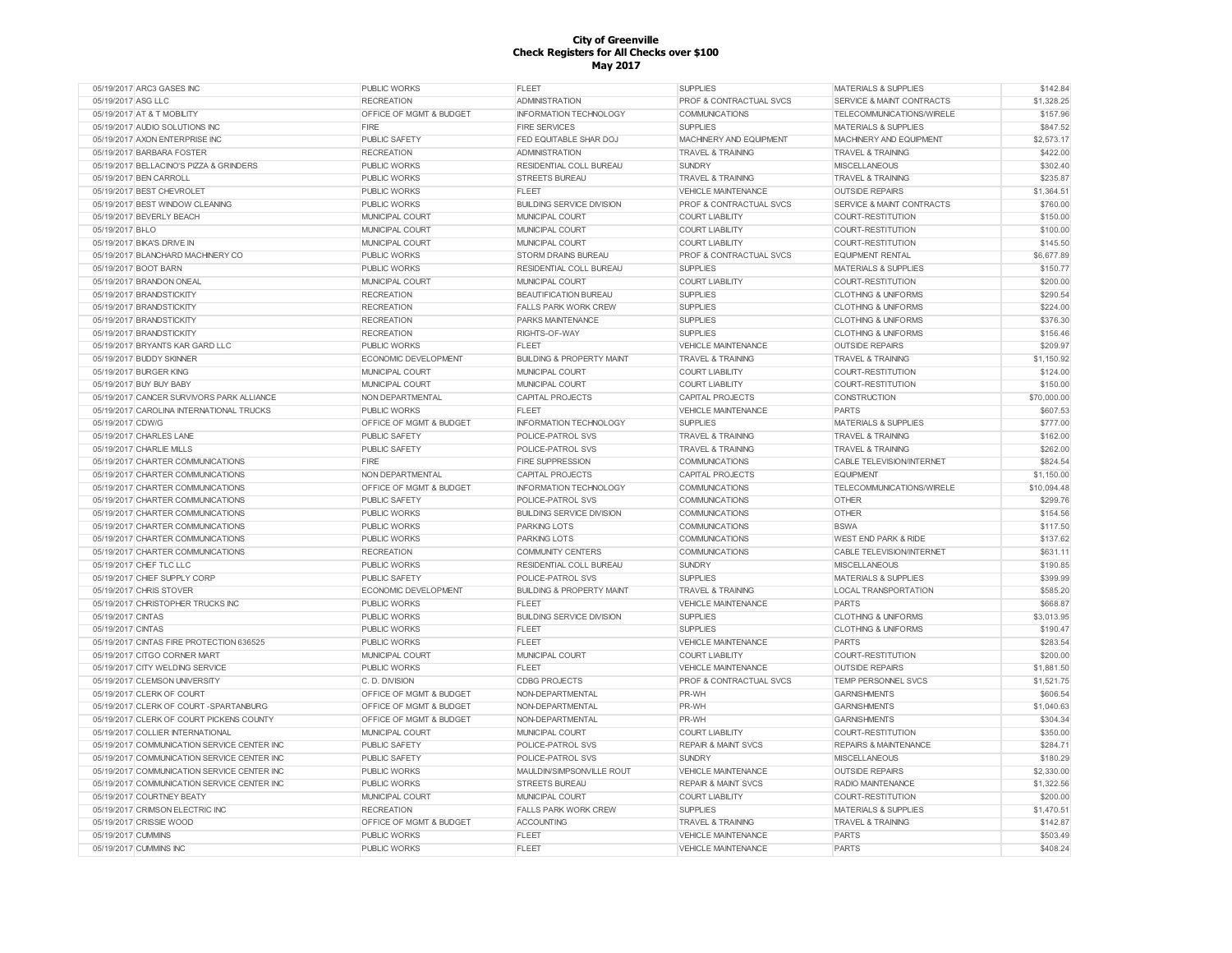| 05/19/2017 CUMMINS INC                       | PUBLIC WORKS            | <b>VEHICLE MAINTENANCE</b>       | <b>VEHICLE MAINTENANCE</b>         | <b>PARTS</b>                    | \$2,108.87  |
|----------------------------------------------|-------------------------|----------------------------------|------------------------------------|---------------------------------|-------------|
| 05/19/2017 CYBERCITY 3D INC                  | OFFICE OF MGMT & BUDGET | GIS                              | <b>SUPPLIES</b>                    | <b>MATERIALS &amp; SUPPLIES</b> | \$1,770.00  |
| 05/19/2017 DAVE DERRICK                      | <b>PUBLIC WORKS</b>     | PUBLIC WORKS                     | <b>TRAVEL &amp; TRAINING</b>       | <b>TRAVEL &amp; TRAINING</b>    | \$247.46    |
| 05/19/2017 DAVE DERRICK                      | <b>PUBLIC WORKS</b>     | <b>STREETS BUREAU</b>            | <b>TRAVEL &amp; TRAINING</b>       | <b>TRAVEL &amp; TRAINING</b>    | \$657.44    |
| 05/19/2017 DELL MARKETING LP                 | OFFICE OF MGMT & BUDGET | INFORMATION TECHNOLOGY           | <b>MIS PROJECTS</b>                | PCS/UPGRADES                    | \$3,801.51  |
| 05/19/2017 DESIGNLAB INC                     | PUBLIC SAFETY           | POLICE-PATROL SVS                | <b>SUPPLIES</b>                    | <b>CLOTHING &amp; UNIFORMS</b>  | \$4,657.20  |
| 05/19/2017 DIRECTV                           | FIRE                    | <b>FIRE SERVICES</b>             | PROF & CONTRACTUAL SVCS            | SERVICE & MAINT CONTRACTS       | \$152.62    |
| 05/19/2017 DOUGLAS WEBSTER                   | MUNICIPAL COURT         | MUNICIPAL COURT                  | <b>COURT LIABILITY</b>             | <b>COURT-RESTITUTION</b>        | \$351.00    |
| 05/19/2017 DUKE ENERGY                       | <b>FIRE</b>             | <b>FIRE SERVICES</b>             | <b>UTILITIES</b>                   | <b>ELECTRICITY</b>              | \$1,479.12  |
| 05/19/2017 DUKE ENERGY                       | MUNICIPAL COURT         | MUNICIPAL COURT                  | <b>UTILITIES</b>                   | <b>ELECTRICITY</b>              | \$764.03    |
| 05/19/2017 DUKE ENERGY                       | PUBLIC SAFETY           | POLICE-PATROL SVS                | <b>UTILITIES</b>                   | <b>ELECTRICITY</b>              | \$764.02    |
| 05/19/2017 DUKE ENERGY                       | <b>PUBLIC WORKS</b>     |                                  |                                    |                                 |             |
|                                              |                         | <b>BROAD STREET GARAGE</b>       | <b>UTILITIES</b>                   | <b>ELECTRICITY</b>              | \$567.20    |
| 05/19/2017 DUKE ENERGY                       | PUBLIC WORKS            | <b>BUILDING SERVICE DIVISION</b> | <b>UTILITIES</b>                   | <b>ELECTRICITY</b>              | \$535.00    |
| 05/19/2017 DUKE ENERGY                       | PUBLIC WORKS            | <b>COMMONS GARAGE</b>            | <b>UTILITIES</b>                   | <b>ELECTRICITY</b>              | \$1,439.54  |
| 05/19/2017 DUKE ENERGY                       | <b>PUBLIC WORKS</b>     | <b>FIXED ROUTE</b>               | UTILITIES                          | <b>ELECTRICITY</b>              | \$2,189.98  |
| 05/19/2017 DUKE ENERGY                       | PUBLIC WORKS            | FLEET                            | <b>UTILITIES</b>                   | <b>ELECTRICITY</b>              | \$1,154.51  |
| 05/19/2017 DUKE ENERGY                       | <b>PUBLIC WORKS</b>     | <b>LIBERTY SQUARE GARAGE</b>     | <b>UTILITIES</b>                   | <b>ELECTRICITY</b>              | \$1,714.90  |
| 05/19/2017 DUKE ENERGY                       | PUBLIC WORKS            | N LAURENS ST GARAGE              | UTILITIES                          | <b>ELECTRICITY</b>              | \$406.56    |
| 05/19/2017 DUKE ENERGY                       | <b>PUBLIC WORKS</b>     | NON VEHICLE MAINTENANCE          | <b>UTILITIES</b>                   | <b>ELECTRICITY</b>              | \$901.31    |
| 05/19/2017 DUKE ENERGY                       | PUBLIC WORKS            | ONE GARAGE                       | <b>UTILITIES</b>                   | <b>ELECTRICITY</b>              | \$1,679.02  |
| 05/19/2017 DUKE ENERGY                       | PUBLIC WORKS            | PARKING ADMINISTRATION           | <b>UTILITIES</b>                   | <b>ELECTRICITY</b>              | \$367.10    |
| 05/19/2017 DUKE ENERGY                       | PUBLIC WORKS            | POINSETT GARAGE                  | <b>UTILITIES</b>                   | <b>ELECTRICITY</b>              | \$1,971.60  |
| 05/19/2017 DUKE ENERGY                       | <b>PUBLIC WORKS</b>     | PUBLIC WORKS                     | <b>UTILITIES</b>                   | <b>ELECTRICITY</b>              | \$2,039.35  |
| 05/19/2017 DUKE ENERGY                       | <b>PUBLIC WORKS</b>     | RICHARDSON STREET GARAGE         | <b>UTILITIES</b>                   | <b>ELECTRICITY</b>              | \$3,467.83  |
| 05/19/2017 DUKE ENERGY                       | <b>PUBLIC WORKS</b>     | <b>RIVER STREET GARAGE</b>       | <b>UTILITIES</b>                   | <b>ELECTRICITY</b>              | \$1.045.91  |
| 05/19/2017 DUKE ENERGY                       | <b>PUBLIC WORKS</b>     | S. SPRING STREET GARAGE          | <b>UTILITIES</b>                   | <b>ELECTRICITY</b>              | \$2,347.26  |
| 05/19/2017 DUKE ENERGY                       | <b>PUBLIC WORKS</b>     | <b>TRAFFIC ENGINEERING</b>       | <b>UTILITIES</b>                   | <b>ELECTRICITY</b>              | \$3,044.70  |
| 05/19/2017 DUKE ENERGY                       |                         |                                  |                                    |                                 |             |
|                                              | <b>RECREATION</b>       | <b>COMMUNITY CENTERS</b>         | UTILITIES                          | <b>ELECTRICITY</b>              | \$1,992.15  |
| 05/19/2017 DUKE ENERGY                       | <b>RECREATION</b>       | PARKS AND RECREATION             | UTILITIES                          | <b>ELECTRICITY</b>              | \$522.08    |
| 05/19/2017 DUKE ENERGY                       | <b>RECREATION</b>       | PARKS MAINTENANCE                | UTILITIES                          | <b>ELECTRICITY</b>              | \$14,051.60 |
| 05/19/2017 DUNCAN LLC                        | NON DEPARTMENTAL        | CAPITAL PROJECTS                 | CAPITAL PROJECTS                   | PLANNING/DESIGN                 | \$2,240.00  |
| 05/19/2017 EDMUND SCOTT                      | NON DEPARTMENTAL        | CAPITAL PROJECTS                 | CAPITAL PROJECTS                   | <b>CONSTRUCTION</b>             | \$5,434.68  |
| 05/19/2017 ELECTRONIC DATA MAGNETICS INC     | <b>PUBLIC WORKS</b>     | <b>FIXED ROUTE</b>               | <b>PRINTING</b>                    | PRINTING & BINDING              | \$1,585.00  |
| 05/19/2017 ENTERCOM GREENVILLE LLC WSPA-FM   | <b>PUBLIC WORKS</b>     | <b>RECYCLING</b>                 | <b>PRINTING</b>                    | <b>PRINTING &amp; BINDING</b>   | \$491.00    |
| 05/19/2017 ENVIRO SAFETY PRODUCTS            | PUBLIC SAFETY           | POLICE-PATROL SVS                | <b>SUPPLIES</b>                    | <b>CLOTHING &amp; UNIFORMS</b>  | \$6,780.00  |
| 05/19/2017 FAIRWAY FORD INC                  | <b>PUBLIC WORKS</b>     | <b>FLEET</b>                     | VEHICLE MAINTENANCE                | <b>PARTS</b>                    | \$164.32    |
| 05/19/2017 FAIRWAY OUTDOOR ADVERTISING LLC   | NON DEPARTMENTAL        | <b>MISC GRANTS</b>               | <b>SUPPLIES</b>                    | MATERIALS & SUPPLIES            | \$1,204.00  |
| 05/19/2017 FAIRWAY OUTDOOR ADVERTISING LLC   | <b>PUBLIC WORKS</b>     | <b>RECYCLING</b>                 | <b>PRINTING</b>                    | PRINTING & BINDING              | \$900.00    |
| 05/19/2017 FAMILY CT OF THE 13TH CIRCUIT     | OFFICE OF MGMT & BUDGET | NON-DEPARTMENTAL                 | PR-WH                              | <b>GARNISHMENTS</b>             | \$4,157.24  |
| 05/19/2017 FGP INTERNATIONAL                 | <b>HUMAN RESOURCES</b>  | <b>HUMAN RESOURCES</b>           | PROF & CONTRACTUAL SVCS            | TEMP PERSONNEL SVCS             | \$801.34    |
| 05/19/2017 FGP INTERNATIONAL                 | OFFICE OF MGMT & BUDGET | <b>REVENUE</b>                   | <b>PROF &amp; CONTRACTUAL SVCS</b> | TEMP PERSONNEL SVCS             | \$684.59    |
| 05/19/2017 FISHEYE STUDIOS                   | OFFICE OF MGMT & BUDGET | <b>ACCOUNTING</b>                | <b>PROF &amp; CONTRACTUAL SVCS</b> | PROFESSIONAL SERVICES           | \$1,060.00  |
| 05/19/2017 FLIGELS UNIFORM CO INC            | <b>PUBLIC WORKS</b>     | MAULDIN/SIMPSONVILLE ROUT        | <b>SUPPLIES</b>                    | <b>CLOTHING &amp; UNIFORMS</b>  | \$702.18    |
| 05/19/2017 FLSDU                             | OFFICE OF MGMT & BUDGET | NON-DEPARTMENTAL                 | PR-WH                              | <b>GARNISHMENTS</b>             | \$362.65    |
|                                              |                         |                                  |                                    |                                 |             |
| 05/19/2017 FOOTHILLS VETERINARY HOSPITAL     | <b>PUBLIC SAFETY</b>    | POLICE-PATROL SVS                | <b>SUNDRY</b>                      | <b>MISCELLANEOUS</b>            | \$340.72    |
| 05/19/2017 FORTILINE INC                     | <b>PUBLIC WORKS</b>     | <b>STORM DRAINS BUREAU</b>       | <b>SUPPLIES</b>                    | CONSTRUCTION & REPAIR           | \$917.67    |
| 05/19/2017 FROG 911                          | <b>FIRE</b>             | <b>FIRE SUPPRESSION</b>          | <b>VEHICLE MAINTENANCE</b>         | <b>PARTS</b>                    | \$636.00    |
| 05/19/2017 G & C APPRAISALS                  | C. D. DIVISION          | <b>CDBG PROJECTS</b>             | <b>CD PROJECTS</b>                 | <b>LAND ACQUISITION</b>         | \$800.00    |
| 05/19/2017 GLASSCRAFTERS INC                 | <b>PUBLIC WORKS</b>     | <b>FLEET</b>                     | <b>VEHICLE MAINTENANCE</b>         | <b>OUTSIDE REPAIRS</b>          | \$364.14    |
| 05/19/2017 GOLDEN STRIP GLASS INC            | <b>PUBLIC WORKS</b>     | <b>BUILDING SERVICE DIVISION</b> | PROF & CONTRACTUAL SVCS            | SERVICE & MAINT CONTRACTS       | \$1,069.48  |
| 05/19/2017 GOODYEAR COMMERCIAL TIRE          | <b>FIRE</b>             | <b>FIRE SUPPRESSION</b>          | <b>VEHICLE MAINTENANCE</b>         | <b>PARTS</b>                    | \$3,078.85  |
| 05/19/2017 GOODYEAR COMMERCIAL TIRE          | PUBLIC WORKS            | FLEET                            | <b>VEHICLE MAINTENANCE</b>         | <b>PARTS</b>                    | \$1,093.18  |
| 05/19/2017 GOVERNMENT FINANCE OFFICERS ASSOC | OFFICE OF MGMT & BUDGET | <b>ACCOUNTING</b>                | <b>SUNDRY</b>                      | DUES.SUBSCRIPTN.PUBLICATN       | \$198.33    |
| 05/19/2017 GOVERNMENT FINANCE OFFICERS ASSOC | OFFICE OF MGMT & BUDGET | <b>ADMINISTRATION</b>            | <b>SUNDRY</b>                      | DUES.SUBSCRIPTN.PUBLICATN       | \$546.67    |
| 05/19/2017 GRAINGER 803858935                | FIRE                    | <b>FIRE SUPPRESSION</b>          | <b>SUPPLIES</b>                    | <b>MATERIALS &amp; SUPPLIES</b> | \$828.93    |
| 05/19/2017 GRAINGER 803858935                | <b>PUBLIC WORKS</b>     | FLEET                            | <b>SUPPLIES</b>                    | <b>MATERIALS &amp; SUPPLIES</b> | \$275.92    |
| 05/19/2017 GREENVILLE COUNTY TAX COLLECTO    | NON DEPARTMENTAL        | CAPITAL PROJECTS                 | CAPITAL PROJECTS                   | <b>R/O/W SITE ACQUISITION</b>   | \$247.22    |
| 05/19/2017 GREENVILLE INDUSTRIAL RUBBER &    | <b>FIRE</b>             | <b>FIRE SUPPRESSION</b>          | <b>VEHICLE MAINTENANCE</b>         | <b>PARTS</b>                    | \$1,072.30  |
| 05/19/2017 GREENVILLE NEWS                   | CITY MANAGER            | <b>CITY CLERK</b>                | <b>PRINTING</b>                    | PRINTING & BINDING              | \$158.50    |
|                                              |                         |                                  |                                    |                                 |             |
| 05/19/2017 GREENVILLE NEWS                   | OFFICE OF MGMT & BUDGET | <b>ADMINISTRATION</b>            | PROF & CONTRACTUAL SVCS            | <b>ADVERTISING EXPENSE</b>      | \$396.00    |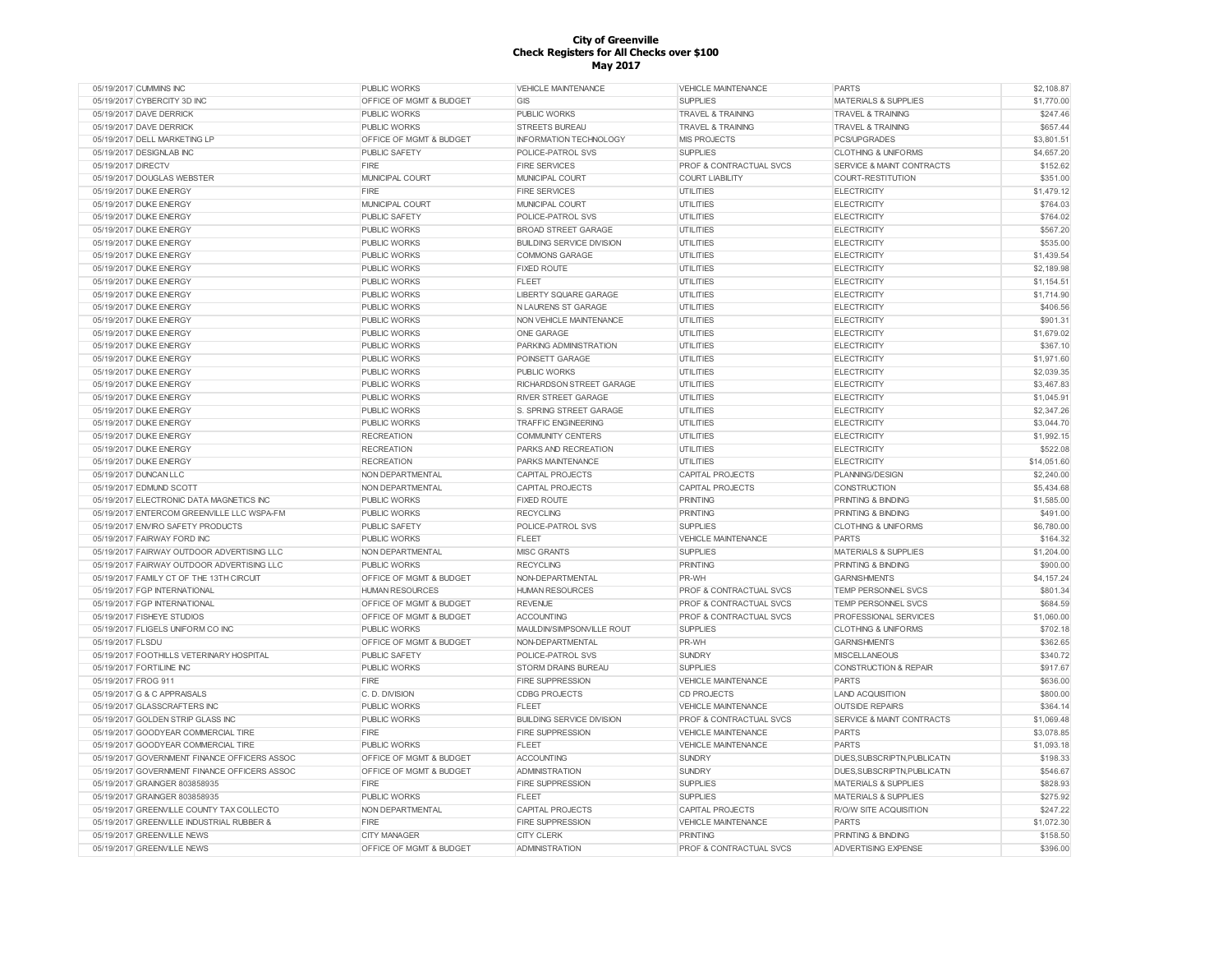| 05/19/2017 GREENVILLE NEWS SUBSCRIPTIONS       | ECONOMIC DEVELOPMENT    | ECONOMIC DEVELOPMENT             | <b>SUNDRY</b>                      | DUES, SUBSCRIPTN, PUBLICATN          | \$330.98    |
|------------------------------------------------|-------------------------|----------------------------------|------------------------------------|--------------------------------------|-------------|
| 05/19/2017 GREENVILLE OFFICE SUPPLY CO INC     | <b>HUMAN RESOURCES</b>  | <b>OCCUPATIONAL HEALTH</b>       | <b>SUPPLIES</b>                    | <b>MATERIALS &amp; SUPPLIES</b>      | \$249.90    |
| 05/19/2017 GREENVILLE OFFICE SUPPLY CO INC     | MUNICIPAL COURT         | <b>MUNICIPAL COURT</b>           | <b>SUPPLIES</b>                    | <b>MATERIALS &amp; SUPPLIES</b>      | \$2.156.44  |
| 05/19/2017 GREENVILLE OFFICE SUPPLY CO INC     | <b>PUBLIC WORKS</b>     | <b>ENGINEERING</b>               | <b>SUPPLIES</b>                    | <b>OFFICE SUPPLIES&amp;MATERIALS</b> | \$2,506.14  |
| 05/19/2017 GREENVILLE WATER                    | <b>PUBLIC WORKS</b>     | <b>BUILDING SERVICE DIVISION</b> | UTILITIES                          | <b>OTHER</b>                         | \$908.52    |
| 05/19/2017 H2L CONSULTING ENGINEERS            | NON DEPARTMENTAL        | <b>CAPITAL PROJECTS</b>          | <b>CAPITAL PROJECTS</b>            | CONSTRUCTION                         | \$2,000.00  |
| 05/19/2017 HESC                                | OFFICE OF MGMT & BUDGET | NON-DEPARTMENTAL                 | PR-WH                              | <b>GARNISHMENTS</b>                  | \$178.05    |
| 05/19/2017 HILARY RICHARDS                     | MUNICIPAL COURT         | MUNICIPAL COURT                  | <b>COURT LIABILITY</b>             | COURT-RESTITUTION                    | \$250.00    |
| 05/19/2017 HOGAN CONSTRUCTION GROUP LLC        | NON DEPARTMENTAL        | <b>CAPITAL PROJECTS</b>          | <b>CAPITAL PROJECTS</b>            | <b>CONSTRUCTION</b>                  | \$12,386.23 |
| 05/19/2017 HOME DEPOT CREDIT SERVICE 4123      | <b>PUBLIC WORKS</b>     | <b>STREETS BUREAU</b>            | <b>SUPPLIES</b>                    | <b>MATERIALS &amp; SUPPLIES</b>      | \$352.51    |
| 05/19/2017 HOME DEPOT CREDIT SERVICE 5898      | FIRE                    | <b>FIRE SERVICES</b>             | <b>SUPPLIES</b>                    | <b>MATERIALS &amp; SUPPLIES</b>      | \$509.82    |
| 05/19/2017 HOME DEPOT CREDIT SERVICE 5914      | <b>RECREATION</b>       | <b>ADMINISTRATION</b>            | <b>SUPPLIES</b>                    | M&S-EXHIBITS                         | \$130.38    |
| 05/19/2017 HOME DEPOT CREDIT SERVICE 5922      | <b>RECREATION</b>       | PARKS MAINTENANCE                | <b>SUPPLIES</b>                    | <b>MATERIALS &amp; SUPPLIES</b>      | \$1,079.56  |
| 05/19/2017 IHEARTMEDIA                         | <b>PUBLIC WORKS</b>     | <b>RECYCLING</b>                 | PRINTING                           | <b>PRINTING &amp; BINDING</b>        | \$600.00    |
| 05/19/2017 INTERNAL REVENUE SERVICE            | OFFICE OF MGMT & BUDGET | NON-DEPARTMENTAL                 | PR-WH                              | <b>GARNISHMENTS</b>                  | \$202.50    |
| 05/19/2017 IRON MOUNTAIN 27128                 | <b>PUBLIC SAFETY</b>    | POLICE-PATROL SVS                | <b>PROF &amp; CONTRACTUAL SVCS</b> | <b>SERVICE &amp; MAINT CONTRACTS</b> | \$189.30    |
| 05/19/2017 IRON MOUNTAIN 27129                 | OFFICE OF MGMT & BUDGET | <b>INFORMATION TECHNOLOGY</b>    | PROF & CONTRACTUAL SVCS            | SERVICE & MAINT CONTRACTS            | \$436.94    |
|                                                |                         |                                  |                                    |                                      | \$248.00    |
| 05/19/2017 IVEY COMMUNICATIONS INC             | NON DEPARTMENTAL        | <b>CAPITAL PROJECTS</b>          | <b>CAPITAL PROJECTS</b>            | <b>PROJECT EXPENSE</b>               |             |
| 05/19/2017 JANET ROBINSON                      | <b>RECREATION</b>       | <b>COMMUNITY CENTERS</b>         | <b>TRAVEL &amp; TRAINING</b>       | <b>TRAVEL &amp; TRAINING</b>         | \$165.00    |
| 05/19/2017 JASON & LINDSEY EDWARDS             | OFFICE OF MGMT & BUDGET | <b>REVENUE</b>                   | MISCELLANEOUS REVENUE              | <b>DPC FEES</b>                      | \$125.00    |
| 05/19/2017 JASON RAMPEY                        | <b>PUBLIC SAFETY</b>    | POLICE-PATROL SVS                | <b>TRAVEL &amp; TRAINING</b>       | <b>TRAVEL &amp; TRAINING</b>         | \$1,455.86  |
| 05/19/2017 JESSICA MCGLOTHLEN                  | PUBLIC SAFETY           | POLICE-PATROL SVS                | <b>TRAVEL &amp; TRAINING</b>       | <b>TRAVEL &amp; TRAINING</b>         | \$209.98    |
| 05/19/2017 JOHN THOMPSON                       | PUBLIC SAFETY           | POLICE-PATROL SVS                | <b>TRAVEL &amp; TRAINING</b>       | <b>TRAVEL &amp; TRAINING</b>         | \$709.34    |
| 05/19/2017 JOHNSTONE SUPPLY OF GREENVILLE      | <b>PUBLIC WORKS</b>     | <b>BUILDING SERVICE DIVISION</b> | <b>SUPPLIES</b>                    | <b>MATERIALS &amp; SUPPLIES</b>      | \$132.47    |
| 05/19/2017 KEVIN WHITAKER CHEVROLET INC        | <b>PUBLIC WORKS</b>     | <b>FLEET</b>                     | <b>VEHICLE MAINTENANCE</b>         | PARTS                                | \$380.46    |
| 05/19/2017 KUDZU STAFFING                      | <b>HUMAN RESOURCES</b>  | <b>HUMAN RESOURCES</b>           | <b>PROF &amp; CONTRACTUAL SVCS</b> | <b>TEMP PERSONNEL SVCS</b>           | \$230.40    |
| 05/19/2017 KUSTOM SIGNALS INC                  | PUBLIC SAFETY           | POLICE-PATROL SVS                | <b>SUPPLIES</b>                    | <b>MATERIALS &amp; SUPPLIES</b>      | \$110.11    |
| 05/19/2017 LARK & ASSOCIATES POLYGRAPH SERVICE | <b>HUMAN RESOURCES</b>  | <b>HUMAN RESOURCES</b>           | <b>PROF &amp; CONTRACTUAL SVCS</b> | PROFESSIONAL SERVICES                | \$720.00    |
| 05/19/2017 LEEDA JONES                         | <b>RECREATION</b>       | <b>PUBLIC SERVICES</b>           | <b>SUPPLIES</b>                    | <b>SPECIAL EVENTS</b>                | \$700.00    |
| 05/19/2017 LOWES                               | FIRE                    | <b>FIRE PREVENTION</b>           | <b>SUPPLIES</b>                    | <b>MATERIALS &amp; SUPPLIES</b>      | \$833.28    |
| 05/19/2017 LOWES                               | NON DEPARTMENTAL        | <b>CAPITAL PROJECTS</b>          | CAPITAL PROJECTS                   | PROJECT EXPENSE                      | \$953.74    |
| 05/19/2017 LUCAI JRIDO                         | MUNICIPAL COURT         | MUNICIPAL COURT                  | <b>COURT LIABILITY</b>             | <b>COURT-RESTITUTION</b>             | \$250.00    |
| 05/19/2017 MAC PAPERS INC GREENVILLE           | MUNICIPAL COURT         | MUNICIPAL COURT                  | <b>SUPPLIES</b>                    | <b>MATERIALS &amp; SUPPLIES</b>      | \$821.50    |
| 05/19/2017 MAKERS COLLECTIVE                   | NON DEPARTMENTAL        | ACCOMMODATION TAX                | <b>PROF &amp; CONTRACTUAL SVCS</b> | <b>SPECIAL PROJECTS</b>              | \$13,313.54 |
| 05/19/2017 MARATHON STAFFING INC               | <b>HUMAN RESOURCES</b>  | <b>HUMAN RESOURCES</b>           | PROF & CONTRACTUAL SVCS            | TEMP PERSONNEL SVCS                  | \$524.48    |
| 05/19/2017 MARATHON STAFFING INC               | <b>PUBLIC SAFETY</b>    | POLICE-DISPATCH BUREAU           | PROF & CONTRACTUAL SVCS            | <b>TEMP PERSONNEL SVCS</b>           | \$6,736.20  |
| 05/19/2017 MARATHON STAFFING INC               | PUBLIC WORKS            | <b>MAINTENANCE</b>               | PROF & CONTRACTUAL SVCS            | TEMP PERSONNEL SVCS                  | \$2,168.09  |
| 05/19/2017 MARGARITA DIAZ-CHABNER              | <b>RECREATION</b>       | <b>COMMUNITY CENTERS</b>         | <b>BUILDING &amp; SPACE RENTAL</b> | <b>SEARS REC CENTER</b>              | \$100.00    |
| 05/19/2017 MBM CORPORATION                     | MUNICIPAL COURT         | MUNICIPAL COURT                  | <b>SUPPLIES</b>                    | <b>MATERIALS &amp; SUPPLIES</b>      | \$887.19    |
| 05/19/2017 MCKINNEY DODGE CHRYSLER PLY JE      | <b>PUBLIC WORKS</b>     | <b>FLEET</b>                     | <b>VEHICLE MAINTENANCE</b>         | PARTS                                | \$334.35    |
| 05/19/2017 METROMONT                           | <b>PUBLIC WORKS</b>     | PARKING ADMINISTRATION           | <b>PARKING DEPOSITS</b>            | PKG DEPOSITS-CHURCH ST.              | \$964.80    |
| 05/19/2017 MICHAEL PANASKO                     | ECONOMIC DEVELOPMENT    | <b>ECONOMIC DEVELOPMENT</b>      | <b>TRAVEL &amp; TRAINING</b>       | <b>TRAVEL &amp; TRAINING</b>         | \$638.81    |
| 05/19/2017 MICHELLE LENTZ                      | <b>PUBLIC SAFETY</b>    | POLICE-PATROL SVS                | <b>TRAVEL &amp; TRAINING</b>       | <b>TRAVEL &amp; TRAINING</b>         | \$149.00    |
| 05/19/2017 MID-ATLANTIC ASSOCIATES INC         | NON DEPARTMENTAL        | <b>MISC GRANTS</b>               | <b>CAPITAL PROJECTS</b>            | PROJECT EXPENSE                      | \$5,240.00  |
| 05/19/2017 MIKE'S BODY SHOP                    | <b>PUBLIC WORKS</b>     | <b>FLEET</b>                     | <b>VEHICLE MAINTENANCE</b>         | <b>OUTSIDE REPAIRS</b>               | \$150.00    |
| 05/19/2017 MINUTEMAN PRESS                     | <b>PUBLIC WORKS</b>     | <b>FIXED ROUTE</b>               | PRINTING                           | PRINTING & BINDING                   | \$329.12    |
| 05/19/2017 MKSK                                | NON DEPARTMENTAL        | <b>CAPITAL PROJECTS</b>          | <b>CAPITAL PROJECTS</b>            | PLANNING/DESIGN                      | \$3.376.17  |
| 05/19/2017 MOORE MEDICAL CORP                  | FIRE                    | <b>FIRE SUPPRESSION</b>          | <b>SUPPLIES</b>                    | OTHER MEDICAL SUPPLIES               | \$1,352.91  |
| 05/19/2017 MOTOROLA-PALMETTO 800               |                         | <b>FIXED ROUTE</b>               | <b>COMMUNICATIONS</b>              | <b>OTHER</b>                         | \$603.28    |
|                                                | <b>PUBLIC WORKS</b>     |                                  |                                    |                                      |             |
| 05/19/2017 NAPA AUTO PARTS                     | <b>FIRE</b>             | <b>FIRE SUPPRESSION</b>          | <b>VEHICLE MAINTENANCE</b>         | <b>PARTS</b>                         | \$1,249.19  |
| 05/19/2017 NAPA AUTO PARTS                     | <b>PUBLIC WORKS</b>     | FLEET                            | <b>VEHICLE MAINTENANCE</b>         | <b>PARTS</b>                         | \$3,657.83  |
| 05/19/2017 NILFISK INC                         | <b>PUBLIC WORKS</b>     | <b>FLEET</b>                     | <b>VEHICLE MAINTENANCE</b>         | PARTS                                | \$253.51    |
| 05/19/2017 O'REILLY AUTO PARTS                 | <b>PUBLIC WORKS</b>     | <b>FLEET</b>                     | <b>VEHICLE MAINTENANCE</b>         | <b>PARTS</b>                         | \$208.97    |
| 05/19/2017 OFFICE DEPOT BSD                    | FIRE                    | <b>FIRE SERVICES</b>             | <b>SUPPLIES</b>                    | OFFICE SUPPLIES&MATERIALS            | \$593.58    |
| 05/19/2017 OFFICE DEPOT BSD                    | <b>PUBLIC WORKS</b>     | STORMWATER MANAGEMENT            | <b>SUPPLIES</b>                    | OFFICE SUPPLIES&MATERIALS            | \$379.99    |
| 05/19/2017 OGLETREE DEAKINS NASH SMOAK & STEWA | FIRE                    | <b>FIRE</b>                      | PROF & CONTRACTUAL SVCS            | <b>PROFESSIONAL SERVICES</b>         | \$560.00    |
| 05/19/2017 OMNILINK SYSTEMS INC                | PUBLIC SAFETY           | POLICE-PATROL SVS                | PROF & CONTRACTUAL SVCS            | SERVICE & MAINT CONTRACTS            | \$682.00    |
| 05/19/2017 PANAGAKOS ASPHALT PAVING INC        | <b>PUBLIC WORKS</b>     | <b>SEWERS BUREAU</b>             | <b>SUPPLIES</b>                    | MATERIALS & SUPPLIES                 | \$115.54    |
| 05/19/2017 PANAGAKOS ASPHALT PAVING INC        | <b>PUBLIC WORKS</b>     | <b>STORM DRAINS BUREAU</b>       | <b>SUPPLIES</b>                    | <b>MATERIALS &amp; SUPPLIES</b>      | \$115.54    |
| 05/19/2017 PANAGAKOS ASPHALT PAVING INC        | <b>PUBLIC WORKS</b>     | <b>STREETS BUREAU</b>            | <b>SUPPLIES</b>                    | <b>MATERIALS &amp; SUPPLIES</b>      | \$231.09    |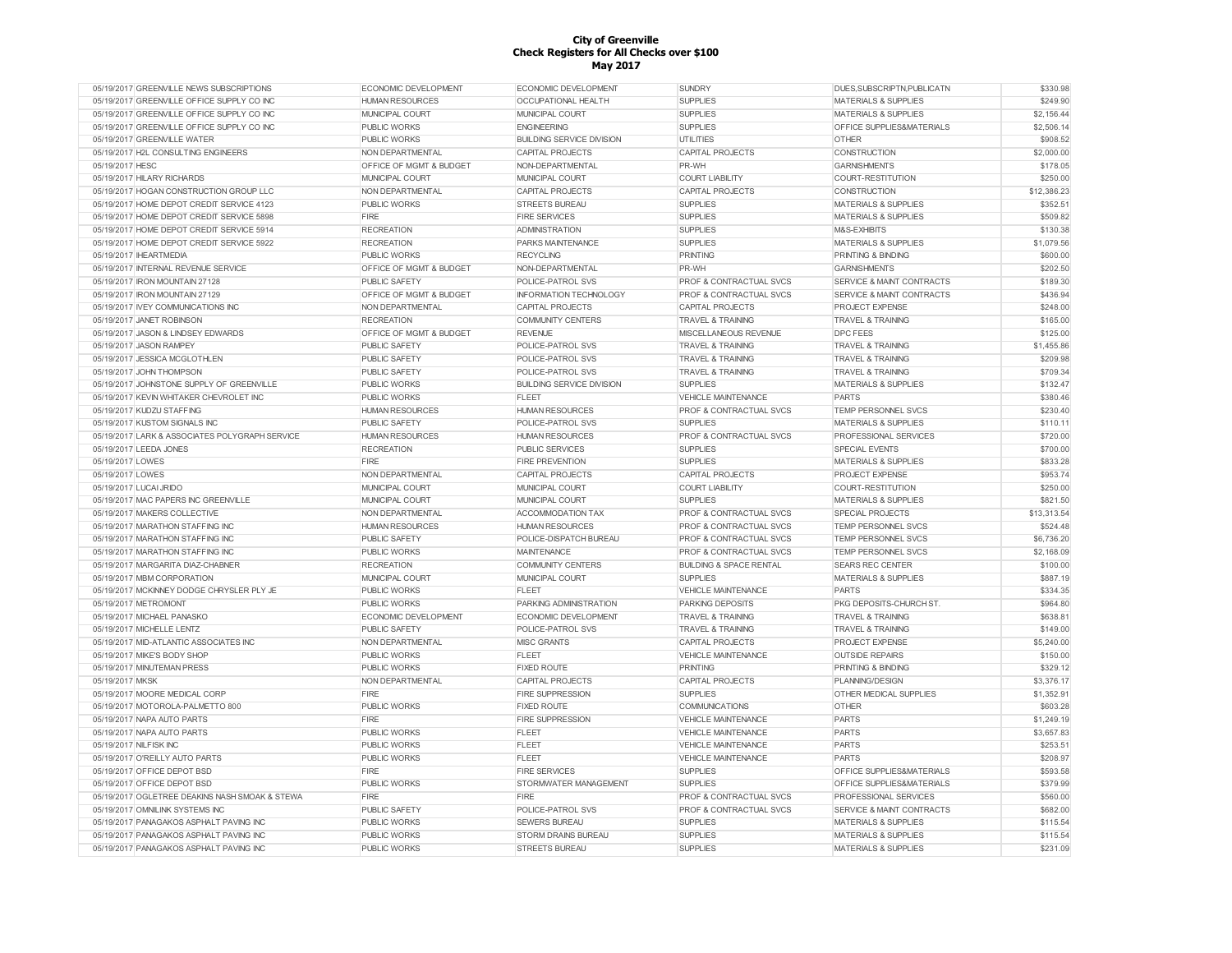| 05/19/2017 PARSONS BRINKERHOFF INC            | <b>RECREATION</b>                  | <b>FALLS PARK WORK CREW</b>    | <b>REPAIR &amp; MAINT SVCS</b>     | REPAIRS & MAINTENANCE            | \$34,467.74 |
|-----------------------------------------------|------------------------------------|--------------------------------|------------------------------------|----------------------------------|-------------|
| 05/19/2017 PIEDMONT ASSOCIATES CO LLC         | PUBLIC WORKS                       | <b>FLEET</b>                   | <b>VEHICLE MAINTENANCE</b>         | <b>PARTS</b>                     | \$124.34    |
| 05/19/2017 PIEDMONT ELECTRICAL DISTRIBUTORS   | <b>RECREATION</b>                  | <b>FALLS PARK WORK CREW</b>    | PROF & CONTRACTUAL SVCS            | SERVICE & MAINT CONTRACTS        | \$139.98    |
| 05/19/2017 PIEDMONT ELECTRICAL DISTRIBUTORS   | <b>RECREATION</b>                  | PARKS MAINTENANCE              | <b>REPAIR &amp; MAINT SVCS</b>     | <b>REPAIRS &amp; MAINTENANCE</b> | \$271.32    |
| 05/19/2017 PIEDMONT NATURAL GAS CO            | FIRE                               | <b>FIRE SERVICES</b>           | <b>UTILITIES</b>                   | GAS                              | \$426.58    |
| 05/19/2017 PIEDMONT NATURAL GAS CO            | <b>PUBLIC WORKS</b>                | <b>FLEET</b>                   | UTILITIES                          | GAS                              | \$442.47    |
| 05/19/2017 PIEDMONT NATURAL GAS CO            | PUBLIC WORKS                       | <b>PUBLIC WORKS</b>            | <b>UTILITIES</b>                   | GAS                              | \$121.11    |
| 05/19/2017 PIEDMONT NATURAL GAS CO            | <b>RECREATION</b>                  | <b>ADMINISTRATION</b>          | <b>UTILITIES</b>                   | GAS                              | \$249.90    |
| 05/19/2017 PIEDMONT NATURAL GAS CO            | <b>RECREATION</b>                  | PARKS AND RECREATION           | <b>UTILITIES</b>                   | GAS                              | \$145.59    |
| 05/19/2017 PRESORT PLUS INC                   | OFFICE OF MGMT & BUDGET            | <b>PURCHASING</b>              | <b>COMMUNICATIONS</b>              | POSTAGE                          | \$1,025.27  |
| 05/19/2017 PRESORT PLUS INC                   | PUBLIC INFORMATION/EVENTS          | PUBLIC INFORMATION             | <b>PRINTING</b>                    | PRINTING & BINDING               | \$1,955.40  |
| 05/19/2017 PRINTTEK INC                       | <b>PUBLIC WORKS</b>                | <b>RECYCLING</b>               | <b>SUPPLIES</b>                    | <b>MATERIALS &amp; SUPPLIES</b>  | \$413.08    |
| 05/19/2017 PRO AUTO PARTS WAREHOUSE           | <b>PUBLIC WORKS</b>                | <b>FLEET</b>                   | <b>VEHICLE MAINTENANCE</b>         | <b>PARTS</b>                     | \$346.17    |
| 05/19/2017 PROJECT LIFESAVER INTERNATIONAL    | FIRE                               | <b>FIRE SUPPRESSION</b>        | <b>SUPPLIES</b>                    | <b>MATERIALS &amp; SUPPLIES</b>  | \$18,921.00 |
| 05/19/2017 PSYCHEMEDICS CORPORATION           | <b>HUMAN RESOURCES</b>             | OCCUPATIONAL HEALTH            | PROF & CONTRACTUAL SVCS            | PROFESSIONAL SERVICES            | \$2,649.50  |
| 05/19/2017 PUBLIX                             | MUNICIPAL COURT                    | MUNICIPAL COURT                | <b>COURT LIABILITY</b>             | COURT-RESTITUTION                | \$150.00    |
| 05/19/2017 RADARSIGN LLC                      | <b>PUBLIC WORKS</b>                | <b>TRAFFIC ENGINEERING</b>     | <b>SUPPLIES</b>                    | M&S-SIGNALS                      | \$7,810.00  |
| 05/19/2017 RED WING SHOE STORE #874           | FIRE                               | <b>FIRE SUPPRESSION</b>        | <b>SUPPLIES</b>                    | <b>CLOTHING &amp; UNIFORMS</b>   | \$140.00    |
| 05/19/2017 REDROCK CAPITAL LLC                | NON DEPARTMENTAL                   | CAPITAL PROJECTS               | CAPITAL PROJECTS                   | R/O/W SITE ACQUISITION           | \$7,952.78  |
| 05/19/2017 REHRIG PACIFIC COMPANY             | PUBLIC WORKS                       | RESIDENTIAL COLL BUREAU        | <b>SUPPLIES</b>                    | M&S-CARTS                        | \$23,738.57 |
| 05/19/2017 RENEE SIMON                        | MUNICIPAL COURT                    | MUNICIPAL COURT                | <b>COURT LIABILITY</b>             | COURT-RESTITUTION                | \$200.00    |
| 05/19/2017 REPUBLIC SERVICES                  | <b>PUBLIC WORKS</b>                | GARBAGE DISPOSAL BUREAU        | PROF & CONTRACTUAL SVCS            | <b>HAULING COSTS</b>             | \$10,531.74 |
| 05/19/2017 ROGERS & CALLCOTT ENVIRONMENTAL    | <b>PUBLIC WORKS</b>                | <b>GARBAGE DISPOSAL BUREAU</b> | PROF & CONTRACTUAL SVCS            |                                  | \$3,928.08  |
|                                               |                                    |                                |                                    | PROFESSIONAL SERVICES            |             |
| 05/19/2017 ROLONDA JACKSON                    | <b>RECREATION</b>                  | <b>COMMUNITY CENTERS</b>       | <b>TRAVEL &amp; TRAINING</b>       | <b>TRAVEL &amp; TRAINING</b>     | \$165.00    |
| 05/19/2017 S C DEPARTMENT OF REVENUE          | OFFICE OF MGMT & BUDGET            | NON-DEPARTMENTAL               | PR-WH                              | <b>GARNISHMENTS</b>              | \$328.30    |
| 05/19/2017 S C RETIREMENT SYSTEM              | <b>OFFICE OF MGMT &amp; BUDGET</b> | NON-DEPARTMENTAL               | PR-WH                              | <b>RETIREMENT SVS PURCHASE</b>   | \$780.58    |
| 05/19/2017 SAFE INDUSTRIES                    | FIRE                               | <b>FIRE SUPPRESSION</b>        | <b>SUPPLIES</b>                    | <b>MATERIALS &amp; SUPPLIES</b>  | \$5,400.30  |
| 05/19/2017 SALUDA RIVER PET FOOD CENTER INC   | PUBLIC SAFETY                      | POLICE-PATROL SVS              | <b>SUPPLIES</b>                    | <b>MATERIALS &amp; SUPPLIES</b>  | \$204.80    |
| 05/19/2017 SAM'S CLUB                         | FIRE                               | <b>FIRE SUPPRESSION</b>        | <b>SUPPLIES</b>                    | <b>MATERIALS &amp; SUPPLIES</b>  | \$1,362.19  |
| 05/19/2017 SAM'S CLUB                         | <b>RECREATION</b>                  | PUBLIC SERVICES                | <b>SUPPLIES</b>                    | <b>SALE CONCESSIONS</b>          | \$314.01    |
| 05/19/2017 SHELLEY L. JACKSON                 | MUNICIPAL COURT                    | MUNICIPAL COURT                | <b>COURT LIABILITY</b>             | COURT-RESTITUTION                | \$850.00    |
| 05/19/2017 SHIPLEYS FACTORY DIRECT FURNITURE  | NON DEPARTMENTAL                   | CAPITAL PROJECTS               | <b>CAPITAL PROJECTS</b>            | PROJECT EXPENSE                  | \$600.00    |
| 05/19/2017 SIVA HYATT                         | PUBLIC SAFETY                      | POLICE-PATROL SVS              | <b>TRAVEL &amp; TRAINING</b>       | <b>TRAVEL &amp; TRAINING</b>     | \$262.00    |
| 05/19/2017 SKILLPATH SEMINARS                 | MUNICIPAL COURT                    | MUNICIPAL COURT                | <b>TRAVEL &amp; TRAINING</b>       | <b>TRAVEL &amp; TRAINING</b>     | \$447.00    |
| 05/19/2017 SNIDER FLEET SOLUTIONS             | <b>PUBLIC WORKS</b>                | <b>FLEET</b>                   | <b>VEHICLE MAINTENANCE</b>         | <b>OUTSIDE REPAIRS</b>           | \$5,158.64  |
| 05/19/2017 SNIDER FLEET SOLUTIONS             | <b>PUBLIC WORKS</b>                | <b>FLEET</b>                   | <b>VEHICLE MAINTENANCE</b>         | <b>PARTS</b>                     | \$257.10    |
| 05/19/2017 SPARTAN FIRE & EMERGENCY APPARATUS | FIRE                               | <b>FIRE SUPPRESSION</b>        | <b>VEHICLE MAINTENANCE</b>         | <b>PARTS</b>                     | \$242.98    |
| 05/19/2017 ST. FRANCIS EASTSIDE               | MUNICIPAL COURT                    | MUNICIPAL COURT                | <b>COURT LIABILITY</b>             | COURT-RESTITUTION                | \$384.00    |
| 05/19/2017 STAPLES ADVANTAGE                  | PUBLIC WORKS                       | <b>PUBLIC WORKS</b>            | <b>SUPPLIES</b>                    | <b>MATERIALS &amp; SUPPLIES</b>  | \$231.44    |
| 05/19/2017 STEFANY EUZABIO                    | MUNICIPAL COURT                    | MUNICIPAL COURT                | <b>COURT LIABILITY</b>             | COURT-RESTITUTION                | \$1,158.75  |
| 05/19/2017 STEVE PORTER                       | <b>RECREATION</b>                  | <b>ADMINISTRATION</b>          | <b>RECREATION FEES</b>             | <b>REC FEES-FALLS PARK</b>       | \$625.00    |
| 05/19/2017 SUMMIT MEDIA LLC                   | <b>PUBLIC WORKS</b>                | <b>RECYCLING</b>               | <b>PRINTING</b>                    | PRINTING & BINDING               | \$285.00    |
| 05/19/2017 SUNGARD PUBLIC SECTOR INC          | OFFICE OF MGMT & BUDGET            | <b>INFORMATION TECHNOLOGY</b>  | PROF & CONTRACTUAL SVCS            | SERVICE & MAINT CONTRACTS        | \$13,876.43 |
| 05/19/2017 TALENT MANAGEMENT SOLUTIONS        | PUBLIC INFORMATION/EVENTS          | <b>EVENTS MANAGEMENT</b>       | PROF & CONTRACTUAL SVCS            | TEMP PERSONNEL SVCS              | \$920.70    |
| 05/19/2017 TALENT MANAGEMENT SOLUTIONS        | <b>PUBLIC SAFETY</b>               | POLICE-DISPATCH BUREAU         | PROF & CONTRACTUAL SVCS            | TEMP PERSONNEL SVCS              | \$323.57    |
| 05/19/2017 TALENT MANAGEMENT SOLUTIONS        | <b>PUBLIC WORKS</b>                | <b>CU-ICAR SHUTTLE</b>         | PROF & CONTRACTUAL SVCS            | <b>TEMP PERSONNEL SVCS</b>       | \$344.01    |
| 05/19/2017 TALENT MANAGEMENT SOLUTIONS        | <b>PUBLIC WORKS</b>                | <b>MAINTENANCE</b>             | PROF & CONTRACTUAL SVCS            | TEMP PERSONNEL SVCS              | \$693.20    |
| 05/19/2017 TALENT MANAGEMENT SOLUTIONS        | <b>PUBLIC WORKS</b>                | MAULDIN/SIMPSONVILLE ROUT      | PROF & CONTRACTUAL SVCS            | <b>TEMP PERSONNEL SVCS</b>       | \$425.32    |
| 05/19/2017 TALENT MANAGEMENT SOLUTIONS        | <b>PUBLIC WORKS</b>                | RESIDENTIAL COLL BUREAU        | PROF & CONTRACTUAL SVCS            | TEMP PERSONNEL SVCS              | \$6,010.90  |
| 05/19/2017 TALENT MANAGEMENT SOLUTIONS        | <b>PUBLIC WORKS</b>                | <b>STORM DRAINS BUREAU</b>     | <b>PROF &amp; CONTRACTUAL SVCS</b> | <b>TEMP PERSONNEL SVCS</b>       | \$602.25    |
| 05/19/2017 TALENT MANAGEMENT SOLUTIONS        | <b>PUBLIC WORKS</b>                | <b>STREETS BUREAU</b>          | PROF & CONTRACTUAL SVCS            | TEMP PERSONNEL SVCS              | \$2,127.00  |
| 05/19/2017 TALENT MANAGEMENT SOLUTIONS        | <b>PUBLIC WORKS</b>                | <b>TROLLEY</b>                 | PROF & CONTRACTUAL SVCS            | TEMP PERSONNEL SVCS              | \$187.64    |
| 05/19/2017 TALENT MANAGEMENT SOLUTIONS        | PUBLIC WORKS                       | <b>VEHICLE MAINTENANCE</b>     | PROF & CONTRACTUAL SVCS            | TEMP PERSONNEL SVCS              | \$2,139.10  |
| 05/19/2017 TALENT MANAGEMENT SOLUTIONS        | <b>RECREATION</b>                  | <b>COMMUNITY CENTERS</b>       | PROF & CONTRACTUAL SVCS            | TEMP PERSONNEL SVCS              | \$1,860.72  |
| 05/19/2017 TALENT MANAGEMENT SOLUTIONS        | <b>RECREATION</b>                  | PARKS MAINTENANCE              | <b>PROF &amp; CONTRACTUAL SVCS</b> | TEMP PERSONNEL SVCS              | \$1,130.40  |
| 05/19/2017 TALENT MANAGEMENT SOLUTIONS        | <b>RECREATION</b>                  | PUBLIC SERVICES                | PROF & CONTRACTUAL SVCS            | TEMP PERSONNEL SVCS              | \$256.32    |
| 05/19/2017 TAMMY FORBES                       | MUNICIPAL COURT                    | MUNICIPAL COURT                | COURT LIAB-CLAIMS/JUDGMNT          | LEC-CONFISCATED MONIES           | \$797.00    |
| 05/19/2017 TAMMY SEEL                         | OFFICE OF MGMT & BUDGET            | <b>ADMINISTRATION</b>          | <b>TRAVEL &amp; TRAINING</b>       | <b>TRAVEL &amp; TRAINING</b>     | \$132.70    |
| 05/19/2017 TD CONVENTION CENTER               | NON DEPARTMENTAL                   | NON DEPARTMENTAL               | <b>CAPITAL PROJECTS</b>            | <b>CONSTRUCTION</b>              | \$30,212.50 |
| 05/19/2017 TD CONVENTION CENTER               | NON DEPARTMENTAL                   | NON DEPARTMENTAL               | MACHINERY AND EQUIPMENT            | MACHINERY AND EQUIPMENT          | \$5,830.00  |
|                                               |                                    |                                |                                    |                                  |             |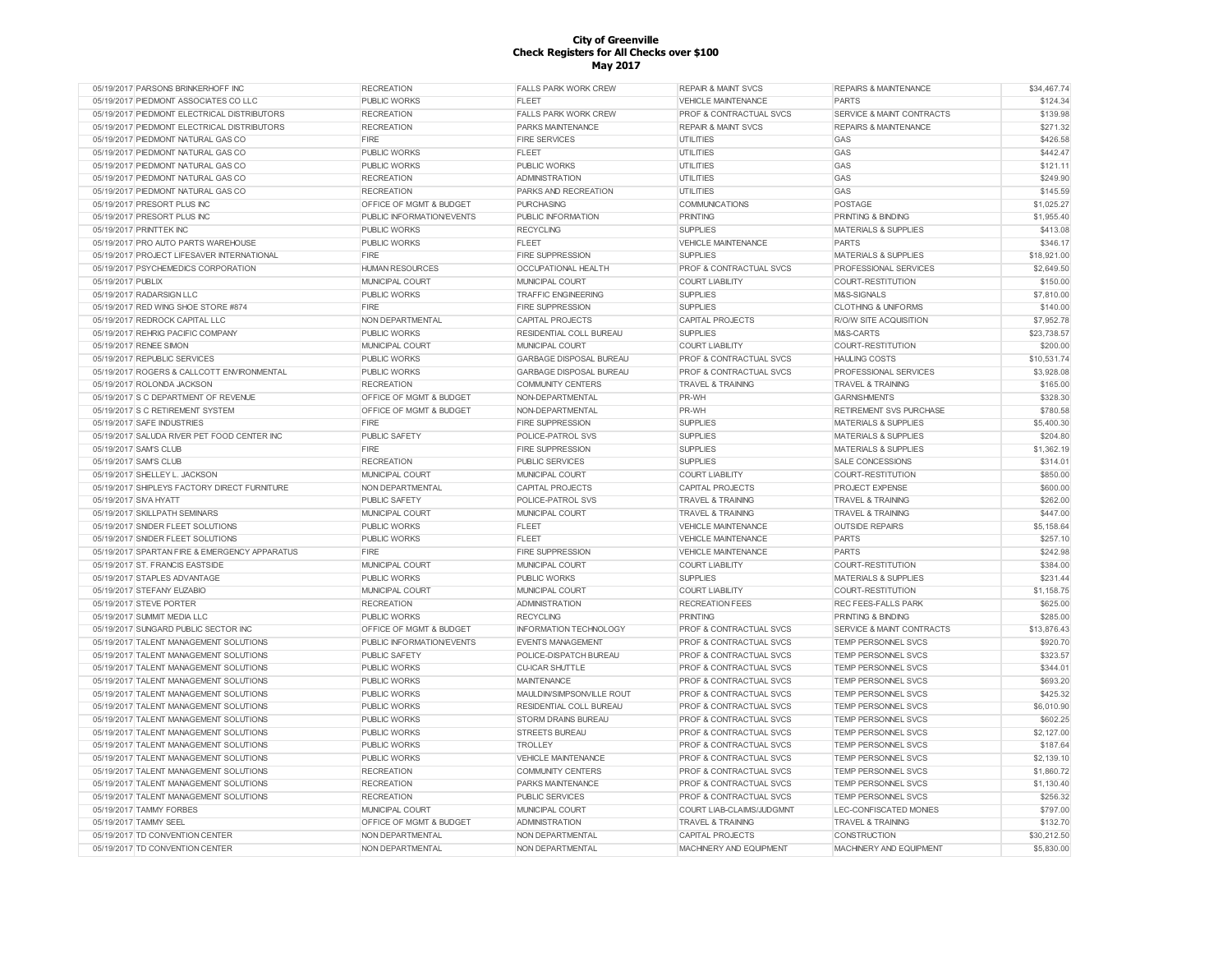| 05/19/2017 TENNESSEE CHILD SUPPORT             | OFFICE OF MGMT & BUDGET     | NON-DEPARTMENTAL                     | PR-WH                              | <b>GARNISHMENTS</b>                  | \$231.92     |
|------------------------------------------------|-----------------------------|--------------------------------------|------------------------------------|--------------------------------------|--------------|
| 05/19/2017 TIMOTHY CONROY                      | <b>PUBLIC SAFETY</b>        | POLICE-PATROL SVS                    | <b>TRAVEL &amp; TRAINING</b>       | <b>TRAVEL &amp; TRAINING</b>         | \$1,059.57   |
| 05/19/2017 TIMOTHY WHITE                       | MUNICIPAL COURT             | <b>MUNICIPAL COURT</b>               | <b>COURT LIABILITY</b>             | COURT-RESTITUTION                    | \$100.00     |
| 05/19/2017 TRAVIS DUCKETT                      | MUNICIPAL COURT             | MUNICIPAL COURT                      | COURT LIAB-CLAIMS/JUDGMNT          | LEC-CONFISCATED MONIES               | \$903.00     |
| 05/19/2017 TRC ENVIRONMENTAL CORP              | NON DEPARTMENTAL            | CAPITAL PROJECTS                     | <b>CAPITAL PROJECTS</b>            | PLANNING/DESIGN                      | \$1,425.00   |
| 05/19/2017 TRI-STATE PUMP & CONTROL INC        | <b>PUBLIC WORKS</b>         | FLEET                                | <b>VEHICLE MAINTENANCE</b>         | <b>PARTS</b>                         | \$285.44     |
| 05/19/2017 TRUCK TOYZ INC                      | PUBLIC WORKS                | <b>FLEET</b>                         | <b>VEHICLE MAINTENANCE</b>         | <b>OUTSIDE REPAIRS</b>               | \$426.95     |
| 05/19/2017 TYCO INTEGRATED SECURITY LLC        | OFFICE OF MGMT & BUDGET     | INFORMATION TECHNOLOGY               | <b>PROF &amp; CONTRACTUAL SVCS</b> | <b>EQUIPMENT RENTAL</b>              | \$936.05     |
| 05/19/2017 UNDERGROUND SOLUTIONS OF NC LLC     | <b>PUBLIC WORKS</b>         | <b>TRAFFIC ENGINEERING</b>           | <b>SUPPLIES</b>                    | M&S-SIGNALS                          | \$6,000.00   |
| 05/19/2017 UNITED CHEMICAL & SUPPLY CO INC     | <b>RECREATION</b>           | PARKS MAINTENANCE                    | <b>SUPPLIES</b>                    | <b>MATERIALS &amp; SUPPLIES</b>      | \$882.12     |
| 05/19/2017 UNITED WAY OF GREENVILLE COUNTY     | OFFICE OF MGMT & BUDGET     | NON-DEPARTMENTAL                     | PR-WH                              | <b>UNITED WAY</b>                    | \$1,853.54   |
| 05/19/2017 UPPER SAVANNAH CARE SERVICES        | C. D. DIVISION              | <b>HOPWA</b>                         | <b>CD PROJECTS</b>                 | ADMIN - UPPER SAVANN CARE            | \$250.00     |
| 05/19/2017 UPPER SAVANNAH CARE SERVICES        | C. D. DIVISION              | <b>HOPWA</b>                         | <b>CD PROJECTS</b>                 | S-T RENT, MORT, UTIL UP SAV          | \$961.04     |
| 05/19/2017 UPPER SAVANNAH CARE SERVICES        | C. D. DIVISION              | <b>HOPWA</b>                         | <b>CD PROJECTS</b>                 | SUPPORTIVE SVC-UPPER SAVA            | \$3,909.81   |
| 05/19/2017 UPPER SAVANNAH CARE SERVICES        | C. D. DIVISION              | <b>HOPWA</b>                         | <b>CD PROJECTS</b>                 | TENANT RENT ASSIST-SAVANN            | \$1,377.16   |
| 05/19/2017 UPPER STATE CODE ENF ASSOC OF SC    | <b>ECONOMIC DEVELOPMENT</b> | <b>BUILDING &amp; PROPERTY MAINT</b> | <b>SUNDRY</b>                      | DUES, SUBSCRIPTN, PUBLICATN          | \$300.00     |
| 05/19/2017 UPSTREAM IDENTITY LLC               | ECONOMIC DEVELOPMENT        | <b>BUILDING &amp; PROPERTY MAINT</b> | <b>SUPPLIES</b>                    | <b>CLOTHING &amp; UNIFORMS</b>       | \$267.12     |
|                                                |                             |                                      |                                    |                                      |              |
| 05/19/2017 URS CORPORATION                     | <b>PUBLIC WORKS</b>         | <b>SEWERS BUREAU</b>                 | <b>PROF &amp; CONTRACTUAL SVCS</b> | PROFESSIONAL SERVICES                | \$935.00     |
| 05/19/2017 VAUGHN AND MELTON                   | PUBLIC WORKS                | UTILITY UNDERGROUNDING FU            | <b>SUNDRY</b>                      | UNDERGROUNDING COMMERCIAL            | \$10,930.25  |
| 05/19/2017 VERIZON WIRELESS                    | FIRE                        | FIRE                                 | COMMUNICATIONS                     | <b>OTHER</b>                         | \$3,688.37   |
| 05/19/2017 VERIZON WIRELESS                    | OFFICE OF MGMT & BUDGET     | INFORMATION TECHNOLOGY               | COMMUNICATIONS                     | TELECOMMUNICATIONS/WIRELE            | \$162.66     |
| 05/19/2017 VERIZON WIRELESS                    | <b>PUBLIC SAFETY</b>        | POLICE-PATROL SVS                    | COMMUNICATIONS                     | <b>OTHER</b>                         | \$14,245.39  |
| 05/19/2017 VERIZON WIRELESS                    | <b>RECREATION</b>           | PARKS MAINTENANCE                    | COMMUNICATIONS                     | <b>OTHER</b>                         | \$129.78     |
| 05/19/2017 VIC BAILEY FORD INC                 | FIRE                        | <b>FIRE SUPPRESSION</b>              | <b>VEHICLES</b>                    | VEHICLE                              | \$16,402.00  |
| 05/19/2017 VIRGINIA STROUD                     | C. D. DIVISION              | <b>CDBG PROJECTS</b>                 | <b>CD PROJECTS</b>                 | PUBLIC SERVICES (GENERAL)            | \$177.31     |
| 05/19/2017 VIRGINIA STROUD                     | C. D. DIVISION              | <b>CDBG PROJECTS</b>                 | <b>SUPPLIES</b>                    | <b>MATERIALS &amp; SUPPLIES</b>      | \$101.71     |
| 05/19/2017 VIRGINIA STROUD                     | C. D. DIVISION              | <b>CDBG PROJECTS</b>                 | <b>TRAVEL &amp; TRAINING</b>       | <b>TRAVEL &amp; TRAINING</b>         | \$1,564.52   |
| 05/19/2017 VISITGREENVILLESC                   | NON DEPARTMENTAL            | ACCOMMODATION TAX                    | PROF & CONTRACTUAL SVCS            | <b>SPECIAL PROJECTS</b>              | \$211,500.00 |
| 05/19/2017 VULCAN SAFETY SHOES                 | FIRE                        | <b>FIRE SUPPRESSION</b>              | <b>SUPPLIES</b>                    | <b>CLOTHING &amp; UNIFORMS</b>       | \$115.00     |
| 05/19/2017 W M ROEBUCK INC                     | NON DEPARTMENTAL            | <b>CAPITAL PROJECTS</b>              | <b>CAPITAL PROJECTS</b>            | EQUIPMENT                            | \$29,558.39  |
| 05/19/2017 W N WATSON-WEST TIRE & AUTOMOTIVE   | FIRE                        | <b>FIRE SUPPRESSION</b>              | <b>VEHICLE MAINTENANCE</b>         | <b>OUTSIDE REPAIRS</b>               | \$1,473.69   |
| 05/19/2017 W N WATSON-WEST TIRE & AUTOMOTIVE   | <b>PUBLIC WORKS</b>         | <b>FLEET</b>                         | VEHICLE MAINTENANCE                | <b>PARTS</b>                         | \$508.77     |
| 05/19/2017 WORKWELL OCCUPATIONAL HEALTH CENTER | <b>HUMAN RESOURCES</b>      | <b>HEALTH CARE</b>                   | <b>SUNDRY</b>                      | <b>WELLNESS ACTIVITIES</b>           | \$1,440.00   |
| 05/19/2017 WORKWELL OCCUPATIONAL HEALTH CENTER | <b>HUMAN RESOURCES</b>      | <b>OCCUPATIONAL HEALTH</b>           | <b>PROF &amp; CONTRACTUAL SVCS</b> | PROFESSIONAL SERVICES                | \$24,654.26  |
| 05/19/2017 WORLDWIDE EQUIPMENT OF SC INC       | <b>PUBLIC WORKS</b>         | <b>VEHICLE MAINTENANCE</b>           | VEHICLE MAINTENANCE                | <b>PARTS</b>                         | \$13,017.17  |
| 05/19/2017 WYOMING CHILD SUPPORT ENFORCEMENT   | OFFICE OF MGMT & BUDGET     | NON-DEPARTMENTAL                     | PR-WH                              | <b>GARNISHMENTS</b>                  | \$154.61     |
| 05/19/2017 XEROX CORP                          | OFFICE OF MGMT & BUDGET     | INFORMATION TECHNOLOGY               | <b>PROF &amp; CONTRACTUAL SVCS</b> | <b>EQUIPMENT RENTAL</b>              | \$4,367.16   |
| 05/24/2017 FLOYD WAYNE ARNETTE                 | <b>PUBLIC SAFETY</b>        | POLICE-PATROL SVS                    | <b>PROF &amp; CONTRACTUAL SVCS</b> | TEMP PERSONNEL SVCS                  | \$195.00     |
| 05/24/2017 JAMES R HELMLY JR                   | <b>PUBLIC SAFETY</b>        | POLICE-PATROL SVS                    | <b>PROF &amp; CONTRACTUAL SVCS</b> | <b>TEMP PERSONNEL SVCS</b>           | \$195.00     |
| 05/24/2017 KEVIN ROY BURNETT                   | <b>PUBLIC SAFETY</b>        | POLICE-PATROL SVS                    | <b>PROF &amp; CONTRACTUAL SVCS</b> | <b>TEMP PERSONNEL SVCS</b>           | \$195.00     |
| 05/24/2017 LARRY KEITH WILSON JR               | PUBLIC SAFETY               | POLICE-PATROL SVS                    | PROF & CONTRACTUAL SVCS            | TEMP PERSONNEL SVCS                  | \$195.00     |
| 05/24/2017 MICHAEL LEE TAYLOR                  | PUBLIC SAFETY               | POLICE-PATROL SVS                    | PROF & CONTRACTUAL SVCS            | TEMP PERSONNEL SVCS                  | \$195.00     |
| 05/24/2017 PATRICK J GOSHORN                   | <b>PUBLIC SAFETY</b>        | POLICE-PATROL SVS                    | <b>PROF &amp; CONTRACTUAL SVCS</b> | TEMP PERSONNEL SVCS                  | \$195.00     |
|                                                |                             |                                      |                                    |                                      |              |
| 05/26/2017 3CMA                                | PUBLIC INFORMATION/EVENTS   | PUBLIC INFORMATION                   | <b>SUNDRY</b>                      | DUES, SUBSCRIPTN, PUBLICATN          | \$400.00     |
| 05/26/2017 5TH AND YORK LLC                    | PUBLIC INFORMATION/EVENTS   | <b>EVENTS MANAGEMENT</b>             | <b>PROF &amp; CONTRACTUAL SVCS</b> | <b>PROFESSIONAL SERVICES</b>         | \$800.00     |
| 05/26/2017 AAA LOCKSMITH LTD                   | <b>PUBLIC WORKS</b>         | <b>COMMONS GARAGE</b>                | <b>REPAIR &amp; MAINT SVCS</b>     | <b>REPAIRS &amp; MAINTENANCE</b>     | \$370.50     |
| 05/26/2017 ADT SECURITY SERVICES               | <b>RECREATION</b>           | <b>ADMINISTRATION</b>                | <b>PROF &amp; CONTRACTUAL SVCS</b> | <b>SERVICE &amp; MAINT CONTRACTS</b> | \$400.02     |
| 05/26/2017 ADT SECURITY SERVICES               | <b>RECREATION</b>           | <b>PUBLIC SERVICES</b>               | PROF & CONTRACTUAL SVCS            | <b>SERVICE &amp; MAINT CONTRACTS</b> | \$219.27     |
| 05/26/2017 ADVANCE AUTO PARTS                  | <b>PUBLIC WORKS</b>         | <b>VEHICLE MAINTENANCE</b>           | <b>SUPPLIES</b>                    | <b>MATERIALS &amp; SUPPLIES</b>      | \$1,567.46   |
| 05/26/2017 ADVANCE AUTO PARTS                  | <b>PUBLIC WORKS</b>         | VEHICLE MAINTENANCE                  | <b>VEHICLE MAINTENANCE</b>         | PARTS                                | \$423.72     |
| 05/26/2017 ADVANCED FIRE PROTECTION            | <b>PUBLIC WORKS</b>         | RIVERPLACE GARAGE                    | <b>REPAIR &amp; MAINT SVCS</b>     | REPAIRS & MAINTENANCE                | \$724.00     |
| 05/26/2017 AFLAC                               | OFFICE OF MGMT & BUDGET     | NON-DEPARTMENTAL                     | PR-WH                              | INSURANCE-CANCER                     | \$12,131.78  |
| 05/26/2017 AID UPSTATE INC                     | C. D. DIVISION              | <b>HOPWA</b>                         | <b>CD PROJECTS</b>                 | <b>ADMIN - AID UPSTATE</b>           | \$1,399.96   |
| 05/26/2017 AID UPSTATE INC                     | C. D. DIVISION              | <b>HOPWA</b>                         | <b>CD PROJECTS</b>                 | HOUSING PLACEMNT-AID UPST            | \$452.75     |
| 05/26/2017 AID UPSTATE INC                     | C. D. DIVISION              | <b>HOPWA</b>                         | <b>CD PROJECTS</b>                 | PROJ CARE OP COST-AID UPS            | \$2,500.00   |
| 05/26/2017 AID UPSTATE INC                     | C. D. DIVISION              | <b>HOPWA</b>                         | <b>CD PROJECTS</b>                 | S-T RENT, MORT, UTIL-AID UP          | \$17,727.31  |
| 05/26/2017 AID UPSTATE INC                     | C. D. DIVISION              | <b>HOPWA</b>                         | <b>CD PROJECTS</b>                 | SUPPORTING SVC-AID UPSTAT            | \$7,834.50   |
| 05/26/2017 AID UPSTATE INC                     | C. D. DIVISION              | <b>HOPWA</b>                         | <b>CD PROJECTS</b>                 | TENANT RENT ASSIST-AID UP            | \$5,062.41   |
| 05/26/2017 ALAN JOHNSON                        | PUBLIC SAFETY               | POLICE-PATROL SVS                    | TRAVEL & TRAINING                  | <b>TRAVEL &amp; TRAINING</b>         | \$269.00     |
| 05/26/2017 ALDRIDGE PRODUCE COMPANY            | <b>RECREATION</b>           | <b>ADMINISTRATION</b>                | <b>SUPPLIES</b>                    | M&S-FOOD                             | \$779.14     |
|                                                |                             |                                      |                                    |                                      |              |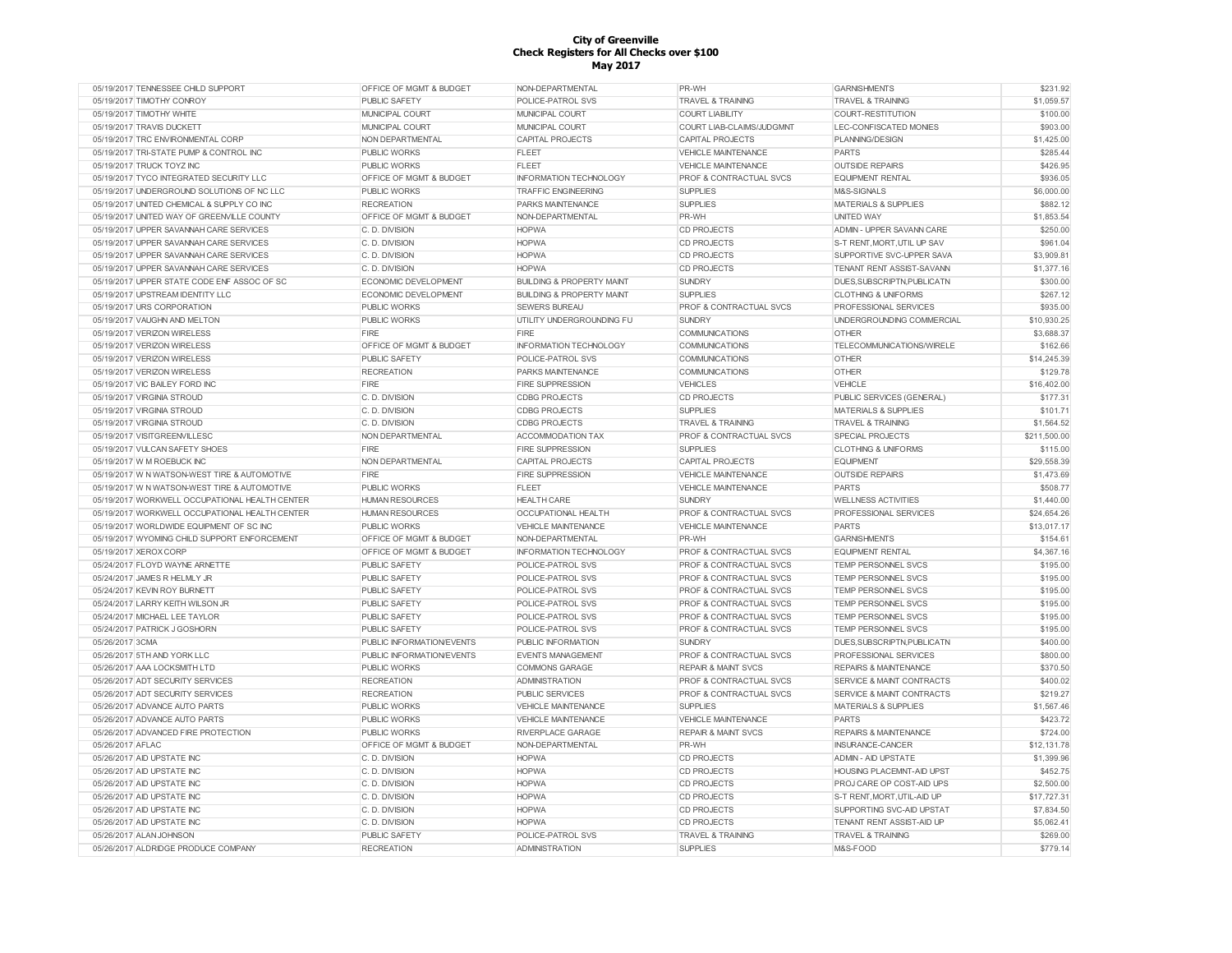| 05/26/2017 ALEXANDRIA ZOOLOGICAL PARK        | <b>RECREATION</b>         | <b>ADMINISTRATION</b>                | <b>SUPPLIES</b>                    | M&S-ANIMALS                          | \$154.06    |
|----------------------------------------------|---------------------------|--------------------------------------|------------------------------------|--------------------------------------|-------------|
| 05/26/2017 AMERICAN CHANGER CORP             | <b>RECREATION</b>         | PUBLIC SERVICES                      | <b>SUNDRY</b>                      | RESEARCH CONSERVATION EXP            | \$718.50    |
| 05/26/2017 AMERICAN LOCK & KEY               | <b>PUBLIC WORKS</b>       | <b>FIXED ROUTE</b>                   | <b>SUPPLIES</b>                    | <b>MATERIALS &amp; SUPPLIES</b>      | \$114.00    |
| 05/26/2017 ANGIE DEVER                       | OFFICE OF MGMT & BUDGET   | ACCOUNTING                           | <b>TRAVEL &amp; TRAINING</b>       | <b>TRAVEL &amp; TRAINING</b>         | \$125.21    |
| 05/26/2017 ANTECH DIAGNOSTICS INC            | <b>RECREATION</b>         | <b>ADMINISTRATION</b>                | PROF & CONTRACTUAL SVCS            | SERVICE & MAINT CONTRACTS            | \$772.98    |
| 05/26/2017 ASG LLC                           | <b>PUBLIC WORKS</b>       | PARKING ADMINISTRATION               | PROF & CONTRACTUAL SVCS            | <b>SERVICE &amp; MAINT CONTRACTS</b> | \$24,057.15 |
| 05/26/2017 ASG LLC                           | <b>RECREATION</b>         | <b>ADMINISTRATION</b>                | PROF & CONTRACTUAL SVCS            | SERVICE & MAINT CONTRACTS            | \$1,328.25  |
| 05/26/2017 AT & T MOBILITY                   | OFFICE OF MGMT & BUDGET   | <b>INFORMATION TECHNOLOGY</b>        | <b>COMMUNICATIONS</b>              | TELECOMMUNICATIONS/WIRELE            | \$424.14    |
| 05/26/2017 BENSON FORD INC                   | PUBLIC WORKS              | <b>FLEET</b>                         | <b>VEHICLE MAINTENANCE</b>         | <b>PARTS</b>                         | \$419.50    |
| 05/26/2017 BLANCHARD MACHINERY CO            | <b>PUBLIC WORKS</b>       | FLEET                                | <b>VEHICLE MAINTENANCE</b>         | <b>OUTSIDE REPAIRS</b>               | \$1,400.87  |
| 05/26/2017 BLOSSMAN GAS INC 052              | <b>PUBLIC WORKS</b>       | <b>FLEET</b>                         | <b>VEHICLE MAINTENANCE</b>         | FUEL                                 | \$155.42    |
| 05/26/2017 BRAGG WASTE SERVICES INC          | <b>RECREATION</b>         | PARKS AND RECREATION                 | <b>PROF &amp; CONTRACTUAL SVCS</b> | <b>SERVICE &amp; MAINT CONTRACTS</b> | \$397.02    |
| 05/26/2017 BREAKTHRU BEVERAGE SOUTH CAROLINA | PUBLIC INFORMATION/EVENTS | <b>EVENTS MANAGEMENT</b>             | <b>SUPPLIES</b>                    | M&S-FOOD & BEVERAGE                  | \$101.88    |
|                                              |                           |                                      |                                    |                                      |             |
| 05/26/2017 BUNNELL-LAMMONS ENGINEERING       | NON DEPARTMENTAL          | CAPITAL PROJECTS                     | CAPITAL PROJECTS                   | PLANNING/DESIGN                      | \$7,271.00  |
| 05/26/2017 CAMPBELL-BROWN INC                | <b>PUBLIC WORKS</b>       | <b>FLEET</b>                         | <b>VEHICLE MAINTENANCE</b>         | <b>PARTS</b>                         | \$296.25    |
| 05/26/2017 CAROLINA ALTERNATORS              | <b>PUBLIC WORKS</b>       | FLEET                                | <b>VEHICLE MAINTENANCE</b>         | <b>PARTS</b>                         | \$455.80    |
| 05/26/2017 CAROLINA INTERNATIONAL TRUCKS     | <b>PUBLIC WORKS</b>       | <b>FLEET</b>                         | <b>VEHICLE MAINTENANCE</b>         | <b>PARTS</b>                         | \$291.80    |
| 05/26/2017 CAROLINA LAWN & TRACTOR INC       | <b>RECREATION</b>         | <b>ADMINISTRATION</b>                | <b>SUPPLIES</b>                    | M&S-GROUNDS                          | \$794.89    |
| 05/26/2017 CAROLINA PRO DRIVE                | <b>PUBLIC WORKS</b>       | <b>FLEET</b>                         | <b>SUPPLIES</b>                    | <b>MATERIALS &amp; SUPPLIES</b>      | \$1,100.00  |
| 05/26/2017 CAROLINA TRIATHLON - DOWNTOWN     | <b>PUBLIC SAFETY</b>      | POLICE-PATROL SVS                    | <b>SUNDRY</b>                      | <b>MISCELLANEOUS</b>                 | \$294.91    |
| 05/26/2017 CELY CONSTRUCTION COMPANY INC     | NON DEPARTMENTAL          | <b>CAPITAL PROJECTS</b>              | <b>CAPITAL PROJECTS</b>            | <b>CONSTRUCTION</b>                  | \$5,000.00  |
| 05/26/2017 CHARLES PRODUCTS                  | <b>RECREATION</b>         | <b>PUBLIC SERVICES</b>               | <b>SUPPLIES</b>                    | <b>SALE GIFTS</b>                    | \$145.14    |
| 05/26/2017 CHEM-AQUA INC                     | PUBLIC WORKS              | <b>BUILDING SERVICE DIVISION</b>     | PROF & CONTRACTUAL SVCS            | SERVICE & MAINT CONTRACTS            | \$324.36    |
| 05/26/2017 CHIEF SUPPLY CORP                 | <b>PUBLIC SAFETY</b>      | POLICE-PATROL SVS                    | <b>SUPPLIES</b>                    | <b>MATERIALS &amp; SUPPLIES</b>      | \$239.30    |
| 05/26/2017 CHRISTOPHER SALTERS               | ECONOMIC DEVELOPMENT      | <b>BUILDING &amp; PROPERTY MAINT</b> | <b>TRAVEL &amp; TRAINING</b>       | <b>LOCAL TRANSPORTATION</b>          | \$356.85    |
| 05/26/2017 CHRISTOPHER TRUCKS INC            | <b>PUBLIC WORKS</b>       | <b>FLEET</b>                         | <b>VEHICLE MAINTENANCE</b>         | <b>PARTS</b>                         | \$638.11    |
| 05/26/2017 CINCINNATI SYSTEMS INC            | <b>PUBLIC WORKS</b>       | <b>BROAD STREET GARAGE</b>           | <b>REPAIR &amp; MAINT SVCS</b>     | <b>REPAIRS &amp; MAINTENANCE</b>     | \$270.00    |
| 05/26/2017 CINCINNATI SYSTEMS INC            | <b>PUBLIC WORKS</b>       | <b>PARKING LOTS</b>                  | <b>REPAIR &amp; MAINT SVCS</b>     | <b>REPAIRS &amp; MAINTENANCE</b>     | \$357.50    |
| 05/26/2017 CINTAS                            | <b>PUBLIC WORKS</b>       | <b>FLEET</b>                         | <b>SUPPLIES</b>                    | <b>MATERIALS &amp; SUPPLIES</b>      | \$190.47    |
| 05/26/2017 CITY WELDING SERVICE              | <b>PUBLIC WORKS</b>       | FLEET                                | <b>VEHICLE MAINTENANCE</b>         | <b>OUTSIDE REPAIRS</b>               | \$1,148.00  |
| 05/26/2017 CLEMSON UNIVERSITY                | ECONOMIC DEVELOPMENT      | <b>ECONOMIC DEVELOPMENT</b>          | <b>PROF &amp; CONTRACTUAL SVCS</b> | <b>TEMP PERSONNEL SVCS</b>           | \$1,521.75  |
|                                              |                           |                                      |                                    |                                      | \$143.00    |
| 05/26/2017 COMMERCE CLUB                     | <b>CITY MANAGER</b>       | <b>CITY MANAGER</b>                  | <b>SUNDRY</b>                      | <b>MISCELLANEOUS</b>                 |             |
| 05/26/2017 COMMUNICATION SERVICE CENTER INC  | <b>PUBLIC WORKS</b>       | PARKING ADMINISTRATION               | <b>PROF &amp; CONTRACTUAL SVCS</b> | SERVICE & MAINT CONTRACTS            | \$133.56    |
| 05/26/2017 COMMUNICATION SERVICE CENTER INC  | <b>PUBLIC WORKS</b>       | RESIDENTIAL COLL BUREAU              | <b>PROF &amp; CONTRACTUAL SVCS</b> | PROFESSIONAL SERVICES                | \$222.60    |
| 05/26/2017 COMMUNICATION SERVICE CENTER INC  | PUBLIC WORKS              | <b>STREETS BUREAU</b>                | PROF & CONTRACTUAL SVCS            | PROFESSIONAL SERVICES                | \$111.30    |
| 05/26/2017 CRESCENT SUPPLY CO INC            | <b>PUBLIC WORKS</b>       | <b>MAINTENANCE</b>                   | <b>SUPPLIES</b>                    | <b>MATERIALS &amp; SUPPLIES</b>      | \$148.76    |
| 05/26/2017 CROMERS                           | <b>RECREATION</b>         | <b>PUBLIC SERVICES</b>               | <b>SUPPLIES</b>                    | SALE CONCESSIONS                     | \$502.38    |
| 05/26/2017 CROOK'S BRASS & METAL REFINISHING | ECONOMIC DEVELOPMENT      | <b>ECONOMIC DEVELOPMENT</b>          | <b>PROF &amp; CONTRACTUAL SVCS</b> | <b>SERVICE &amp; MAINT CONTRACTS</b> | \$1,200.00  |
| 05/26/2017 CTM GROUP INC                     | <b>RECREATION</b>         | <b>PUBLIC SERVICES</b>               | <b>SUPPLIES</b>                    | <b>SALE GIFTS</b>                    | \$261.00    |
| 05/26/2017 CUMMINS INC                       | <b>PUBLIC WORKS</b>       | <b>FLEET</b>                         | <b>VEHICLE MAINTENANCE</b>         | <b>OUTSIDE REPAIRS</b>               | \$209.80    |
| 05/26/2017 CUMMINS INC                       | PUBLIC WORKS              | VEHICLE MAINTENANCE                  | <b>VEHICLE MAINTENANCE</b>         | <b>PARTS</b>                         | \$2,154.33  |
| 05/26/2017 DANA SAFETY SUPPLY INC            | <b>PUBLIC WORKS</b>       | FLEET                                | <b>VEHICLE MAINTENANCE</b>         | <b>PARTS</b>                         | \$1,078.92  |
| 05/26/2017 DARRIN LAMBERT                    | PUBLIC WORKS              | PARKING ADMINISTRATION               | <b>RIVER STREET GARAGE</b>         | RIVER STREET PARK GATE               | \$144.00    |
| 05/26/2017 DELL MARKETING LP                 | ECONOMIC DEVELOPMENT      | PLANNING AND ZONING                  | <b>SUPPLIES</b>                    | <b>MATERIALS &amp; SUPPLIES</b>      | \$315.55    |
| 05/26/2017 DELL MARKETING LP                 | OFFICE OF MGMT & BUDGET   | INFORMATION TECHNOLOGY               | <b>SUPPLIES</b>                    | <b>MATERIALS &amp; SUPPLIES</b>      | \$321.53    |
| 05/26/2017 DESIGN DEVELOPMENT LLC            | <b>RECREATION</b>         | PARKS AND RECREATION                 | <b>PROF &amp; CONTRACTUAL SVCS</b> | RENTAL OF REAL PROPERTY              | \$3,416.67  |
| 05/26/2017 DUCK COMPANY                      | <b>RECREATION</b>         | <b>PUBLIC SERVICES</b>               | <b>SUPPLIES</b>                    | <b>SALE GIFTS</b>                    | \$555.68    |
| 05/26/2017 DUKE ENERGY                       | C. D. DIVISION            | <b>CDBG PROJECTS</b>                 | <b>CD PROJECTS</b>                 | PUBLIC SERVICES (GENERAL)            | \$163.00    |
| 05/26/2017 DUKE ENERGY                       | PUBLIC WORKS              | <b>TRAFFIC ENGINEERING</b>           | <b>UTILITIES</b>                   | <b>ELECTRICITY</b>                   | \$1,785.53  |
| 05/26/2017 DUKE ENERGY                       | <b>RECREATION</b>         | PARKS MAINTENANCE                    | <b>UTILITIES</b>                   | <b>ELECTRICITY</b>                   | \$4,182.68  |
| 05/26/2017 DUNCAN LLC                        | NON DEPARTMENTAL          | CAPITAL PROJECTS                     | CAPITAL PROJECTS                   | CONSTRUCTION                         | \$14,684.00 |
| 05/26/2017 ECHOLS OIL COMPANY INC            | <b>PUBLIC WORKS</b>       | <b>FLEET</b>                         | <b>VEHICLE MAINTENANCE</b>         | <b>FUEL</b>                          | \$13,702.52 |
| 05/26/2017 EDWARD KINNEY                     | <b>RECREATION</b>         | RIGHTS-OF-WAY                        | <b>TRAVEL &amp; TRAINING</b>       | <b>TRAVEL &amp; TRAINING</b>         | \$262.30    |
|                                              |                           |                                      |                                    |                                      |             |
| 05/26/2017 EF*NORY                           | <b>RECREATION</b>         | <b>PUBLIC SERVICES</b>               | <b>SUPPLIES</b>                    | <b>SALE GIFTS</b>                    | \$584.07    |
| 05/26/2017 EMPLOYMENT SCREENING RESOURCES    | <b>HUMAN RESOURCES</b>    | <b>HUMAN RESOURCES</b>               | PROF & CONTRACTUAL SVCS            | PROFESSIONAL SERVICES                | \$2,185.50  |
| 05/26/2017 ENTERCOM GREENVILLE LLC WSPA-FM   | <b>PUBLIC WORKS</b>       | <b>RECYCLING</b>                     | <b>PRINTING</b>                    | PRINTING & BINDING                   | \$720.00    |
| 05/26/2017 ENTERPRISE RENT-A-CAR             | PUBLIC SAFETY             | POLICE-PATROL SVS                    | <b>TRAVEL &amp; TRAINING</b>       | <b>TRAVEL &amp; TRAINING</b>         | \$374.82    |
| 05/26/2017 FEDERAL EXPRESS CORP              | PUBLIC WORKS              | SEWERS BUREAU                        | <b>SUPPLIES</b>                    | <b>MATERIALS &amp; SUPPLIES</b>      | \$191.48    |
| 05/26/2017 FGP INTERNATIONAL                 | <b>HUMAN RESOURCES</b>    | <b>HUMAN RESOURCES</b>               | PROF & CONTRACTUAL SVCS            | TEMP PERSONNEL SVCS                  | \$751.26    |
| 05/26/2017 FGP INTERNATIONAL                 | OFFICE OF MGMT & BUDGET   | <b>REVENUE</b>                       | PROF & CONTRACTUAL SVCS            | TEMP PERSONNEL SVCS                  | \$753.06    |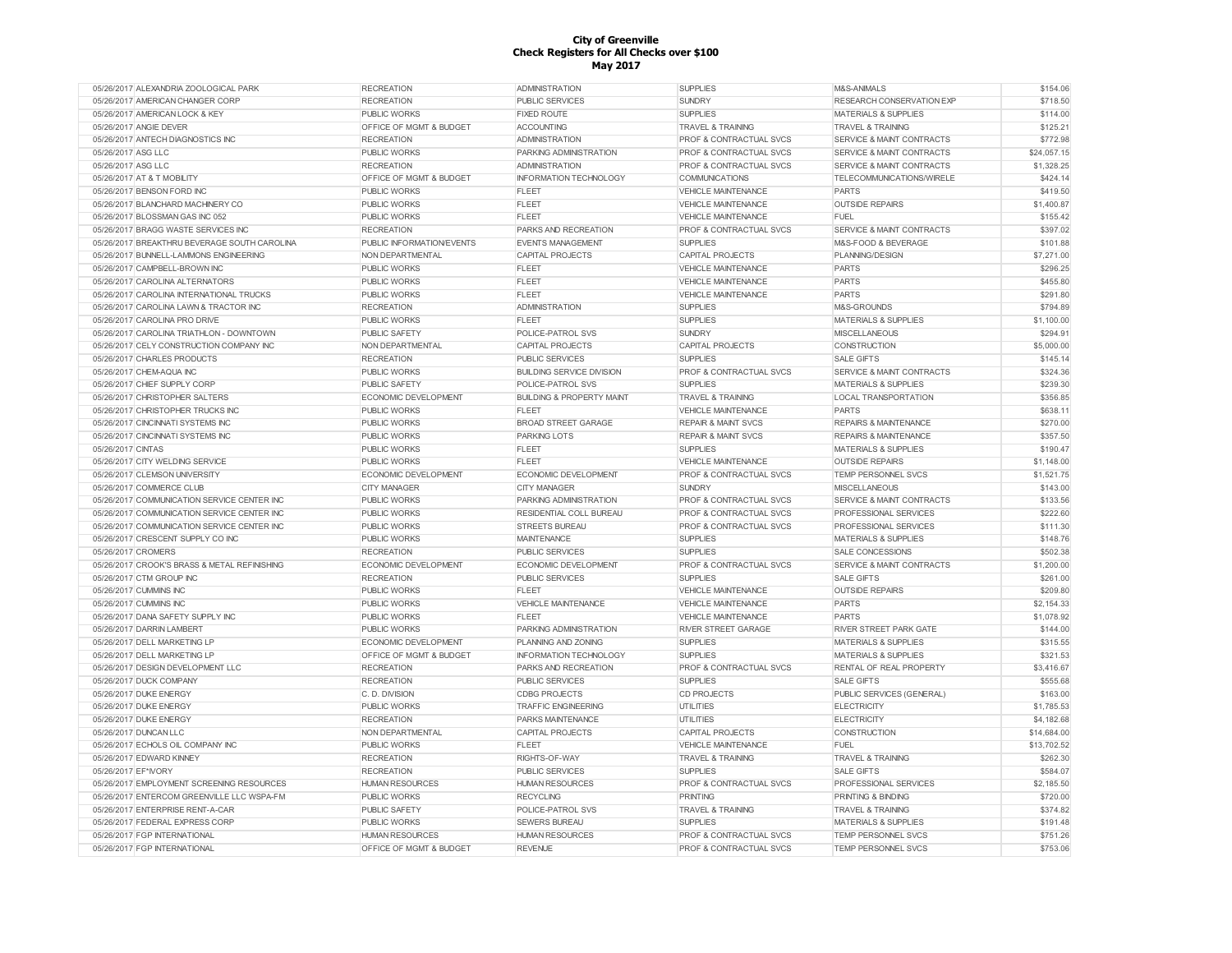| 05/26/2017 FIRST SUN EAP                      | <b>HUMAN RESOURCES</b>      | <b>OCCUPATIONAL HEALTH</b>           | PROF & CONTRACTUAL SVCS            | PROFESSIONAL SERVICES            | \$4,662.00   |
|-----------------------------------------------|-----------------------------|--------------------------------------|------------------------------------|----------------------------------|--------------|
| 05/26/2017 FLINT TRADING INC                  | <b>PUBLIC WORKS</b>         | <b>TRAFFIC ENGINEERING</b>           | <b>SUPPLIES</b>                    | M&S-MARKINGS                     | \$1,403.08   |
| 05/26/2017 FOOTHILLS VETERINARY HOSPITAL      | PUBLIC SAFETY               | POLICE-PATROL SVS                    | <b>SUPPLIES</b>                    | <b>MATERIALS &amp; SUPPLIES</b>  | \$540.75     |
| 05/26/2017 FORTILINE INC                      | <b>PUBLIC WORKS</b>         | <b>SEWERS BUREAU</b>                 | <b>SUPPLIES</b>                    | <b>MATERIALS &amp; SUPPLIES</b>  | \$1,259.03   |
| 05/26/2017 G B SHOES OF GREENVILLE            | <b>RECREATION</b>           | PARKS AND RECREATION                 | <b>SUPPLIES</b>                    | <b>CLOTHING &amp; UNIFORMS</b>   | \$105.86     |
| 05/26/2017 GAYLORD OPRYLAND                   | NON DEPARTMENTAL            | CAPITAL PROJECTS                     | CAPITAL PROJECTS                   | <b>EQUIPMENT</b>                 | \$8,622.48   |
| 05/26/2017 GCR TIRE CENTERS                   | PUBLIC WORKS                | <b>CU-ICAR SHUTTLE</b>               | <b>VEHICLE MAINTENANCE</b>         | <b>TIRES AND TUBES</b>           | \$210.00     |
| 05/26/2017 GCR TIRE CENTERS                   | <b>PUBLIC WORKS</b>         | <b>FIXED ROUTE</b>                   | <b>VEHICLE MAINTENANCE</b>         | <b>TIRES AND TUBES</b>           | \$1,920.60   |
| 05/26/2017 GCR TIRE CENTERS                   | <b>PUBLIC WORKS</b>         | <b>TROLLEY</b>                       | <b>VEHICLE MAINTENANCE</b>         | <b>TIRES AND TUBES</b>           | \$2.161.92   |
| 05/26/2017 GEORGIA BARK COMPANY               | <b>RECREATION</b>           | <b>FALLS PARK WORK CREW</b>          | <b>SUPPLIES</b>                    | MATERIALS & SUPPLIES             | \$1,272.00   |
| 05/26/2017 GILLIG LLC                         | <b>PUBLIC WORKS</b>         | MAULDIN/SIMPSONVILLE ROUT            | <b>VEHICLE MAINTENANCE</b>         | <b>PARTS</b>                     | \$1,537.94   |
| 05/26/2017 GILLIG LLC                         | <b>PUBLIC WORKS</b>         | VEHICLE MAINTENANCE                  | <b>VEHICLE MAINTENANCE</b>         | <b>PARTS</b>                     | \$435.89     |
| 05/26/2017 GREAT LAKES PETROLEUM              | <b>PUBLIC WORKS</b>         | <b>ADMINISTRATION</b>                | VEHICLE MAINTENANCE                | <b>FUEL</b>                      | \$11,993.51  |
| 05/26/2017 GREENVILLE COUNTY                  | MUNICIPAL COURT             | MUNICIPAL COURT                      | PROF & CONTRACTUAL SVCS            | PROFESSIONAL SERVICES            | \$21,594.00  |
| 05/26/2017 GREENVILLE COUNTY                  | PUBLIC SAFETY               | POLICE-PATROL SVS                    | PROF & CONTRACTUAL SVCS            | PROFESSIONAL SERVICES            | \$3,150.00   |
| 05/26/2017 GREENVILLE COUNTY ANIMAL CARE SERV | <b>PUBLIC SAFETY</b>        | POLICE-PATROL SVS                    | PROF & CONTRACTUAL SVCS            | SERVICE & MAINT CONTRACTS        | \$1,100.00   |
| 05/26/2017 GREENVILLE HEALTHCARE SIMULATION   | FIRE                        | <b>FIRE SUPPRESSION</b>              | <b>SUPPLIES</b>                    | <b>MATERIALS &amp; SUPPLIES</b>  | \$684.00     |
| 05/26/2017 GREENVILLE INDUSTRIAL RUBBER &     | <b>PUBLIC WORKS</b>         | <b>SEWERS BUREAU</b>                 | <b>SUPPLIES</b>                    | <b>MATERIALS &amp; SUPPLIES</b>  | \$227.95     |
| 05/26/2017 GREENVILLE OFFICE SUPPLY CO INC    | C. D. DIVISION              | <b>CDBG PROJECTS</b>                 | <b>SUPPLIES</b>                    | <b>MATERIALS &amp; SUPPLIES</b>  | \$179.08     |
| 05/26/2017 GREENVILLE OFFICE SUPPLY CO INC    | ECONOMIC DEVELOPMENT        | <b>ECONOMIC DEVELOPMENT</b>          | <b>SUPPLIES</b>                    | <b>MATERIALS &amp; SUPPLIES</b>  | \$112.28     |
| 05/26/2017 GREENVILLE OFFICE SUPPLY CO INC    | <b>RECREATION</b>           | <b>EDUCATION</b>                     | <b>SUPPLIES</b>                    | OFFICE SUPPLIES&MATERIALS        | \$104.91     |
| 05/26/2017 GREENVILLE OFFICE SUPPLY CO INC    | <b>RECREATION</b>           | <b>PUBLIC SERVICES</b>               | <b>SUPPLIES</b>                    | OFFICE SUPPLIES&MATERIALS        | \$215.72     |
| 05/26/2017 GREENVILLE TRANSIT AUTHORITY       | <b>CITY MANAGER</b>         | NON-DEPARTMENTAL                     | PROF & CONTRACTUAL SVCS            | <b>INTERGOVT AGREEMENTS</b>      | \$7,600.00   |
| 05/26/2017 GRIER ROOFING LLC                  | <b>FIRE</b>                 | <b>FIRE SUPPRESSION</b>              | <b>REPAIR &amp; MAINT SVCS</b>     | <b>REPAIRS &amp; MAINTENANCE</b> | \$1,495.00   |
| 05/26/2017 HAYWOOD MALL                       |                             |                                      |                                    |                                  |              |
|                                               | <b>RECREATION</b>           | PUBLIC SERVICES                      | <b>SUPPLIES</b>                    | SUPPLIES PROMOTIONS              | \$500.00     |
| 05/26/2017 HERSHEY CREAMERY COMPANY           | <b>RECREATION</b>           | <b>PUBLIC SERVICES</b>               | <b>SUPPLIES</b>                    | SALE CONCESSIONS                 | \$410.04     |
| 05/26/2017 HOLDER ELECTRIC SUPPLY INC         | <b>PUBLIC WORKS</b>         | <b>TRAFFIC ENGINEERING</b>           | <b>SUPPLIES</b>                    | <b>M&amp;S LIGHTING</b>          | \$172.11     |
| 05/26/2017 HOME DEPOT CREDIT SERVICE 3104     | <b>PUBLIC WORKS</b>         | <b>BROAD STREET GARAGE</b>           | <b>SUPPLIES</b>                    | <b>MATERIALS &amp; SUPPLIES</b>  | \$170.82     |
| 05/26/2017 HOME DEPOT CREDIT SERVICE 3104     | <b>PUBLIC WORKS</b>         | CHURCH STREET GARAGE                 | <b>SUPPLIES</b>                    | <b>MATERIALS &amp; SUPPLIES</b>  | \$762.73     |
| 05/26/2017 HOME DEPOT CREDIT SERVICE 3104     | <b>PUBLIC WORKS</b>         | <b>MAINTENANCE</b>                   | <b>REPAIR &amp; MAINT SVCS</b>     | <b>REPAIRS &amp; MAINTENANCE</b> | \$232.48     |
| 05/26/2017 HOME DEPOT CREDIT SERVICE 5906     | <b>PUBLIC WORKS</b>         | <b>BUILDING SERVICE DIVISION</b>     | <b>SUPPLIES</b>                    | <b>MATERIALS &amp; SUPPLIES</b>  | \$185.80     |
| 05/26/2017 HOME DEPOT CREDIT SERVICE 5914     | <b>RECREATION</b>           | <b>ADMINISTRATION</b>                | MACHINERY AND EQUIPMENT            | MACHINERY AND EQUIPMENT          | \$845.88     |
| 05/26/2017 HOME DEPOT CREDIT SERVICE 5914     | <b>RECREATION</b>           | <b>ADMINISTRATION</b>                | <b>SUPPLIES</b>                    | M&S-MAINTENANCE                  | \$564.64     |
| 05/26/2017 HUBBELL LIGHTING INC               | NON DEPARTMENTAL            | <b>CAPITAL PROJECTS</b>              | CAPITAL PROJECTS                   | <b>PROJECT EXPENSE</b>           | \$2,798.40   |
| 05/26/2017 HYDRAULIC ONSITE EQUIPMENT REPAIR  | <b>PUBLIC WORKS</b>         | <b>FLEET</b>                         | <b>VEHICLE MAINTENANCE</b>         | <b>OUTSIDE REPAIRS</b>           | \$1,809.83   |
| 05/26/2017 IPR SOUTHEAST LLC                  | NON DEPARTMENTAL            | CAPITAL PROJECTS                     | CAPITAL PROJECTS                   | <b>CONSTRUCTION</b>              | \$305,009.45 |
| 05/26/2017 IVEY COMMUNICATIONS INC            | NON DEPARTMENTAL            | CAPITAL PROJECTS                     | CAPITAL PROJECTS                   | <b>EQUIPMENT</b>                 | \$29,247.46  |
| 05/26/2017 IVEY COMMUNICATIONS INC            | <b>PUBLIC WORKS</b>         | <b>ONE GARAGE</b>                    | <b>REPAIR &amp; MAINT SVCS</b>     | <b>REPAIRS &amp; MAINTENANCE</b> | \$1,526.50   |
| 05/26/2017 IVEY COMMUNICATIONS INC            | <b>RECREATION</b>           | <b>EDUCATION</b>                     | <b>REPAIR &amp; MAINT SVCS</b>     | <b>REPAIRS &amp; MAINTENANCE</b> | \$331.49     |
| 05/26/2017 J W VAUGHAN CO                     | <b>PUBLIC WORKS</b>         | <b>BUILDING SERVICE DIVISION</b>     | <b>SUPPLIES</b>                    | <b>MATERIALS &amp; SUPPLIES</b>  | \$1,282.26   |
| 05/26/2017 JAMES COYLE                        | <b>PUBLIC WORKS</b>         | UTILITY UNDERGROUNDING FU            | <b>SUNDRY</b>                      | METER BOX CONVERSIONS            | \$300.00     |
| 05/26/2017 JAMES PATRICK TIMMS                | <b>ECONOMIC DEVELOPMENT</b> | <b>BUILDING &amp; PROPERTY MAINT</b> | <b>TRAVEL &amp; TRAINING</b>       | <b>LOCAL TRANSPORTATION</b>      | \$398.58     |
| 05/26/2017 JASON GILLESPIE                    | PUBLIC WORKS                | STORMWATER MANAGEMENT                | <b>TRAVEL &amp; TRAINING</b>       | <b>TRAVEL &amp; TRAINING</b>     | \$978.13     |
| 05/26/2017 JENNIFER GOREE                     | PUBLIC INFORMATION/EVENTS   | <b>SPECIAL EVENTS</b>                | <b>PROF &amp; CONTRACTUAL SVCS</b> | PROFESSIONAL SERVICES            | \$400.00     |
| 05/26/2017 JET-VAC SEWER EQUIPMENT CO         | <b>PUBLIC WORKS</b>         | <b>SEWERS BUREAU</b>                 | <b>SUPPLIES</b>                    | <b>MATERIALS &amp; SUPPLIES</b>  | \$245.91     |
| 05/26/2017 JOSEPHINE CURETON TRUST            | <b>PUBLIC WORKS</b>         | <b>PARKING LOTS</b>                  | <b>PROF &amp; CONTRACTUAL SVCS</b> | PARKING-LEASES                   | \$912.53     |
| 05/26/2017 K & M INTERNATIONAL WILD REPULIC   | <b>RECREATION</b>           | <b>PUBLIC SERVICES</b>               | <b>SUPPLIES</b>                    | ASSOCIATED RENTAL COSTS          | \$317.23     |
| 05/26/2017 K & M INTERNATIONAL WILD REPULIC   | <b>RECREATION</b>           | <b>PUBLIC SERVICES</b>               | <b>SUPPLIES</b>                    | <b>SALE GIFTS</b>                | \$695.13     |
| 05/26/2017 KING ASPHALT INC                   | <b>PUBLIC WORKS</b>         | SEWERS BUREAU                        | <b>SUPPLIES</b>                    | <b>MATERIALS &amp; SUPPLIES</b>  | \$947.83     |
| 05/26/2017 KRISTINA JUNKER                    | OFFICE OF MGMT & BUDGET     | <b>ADMINISTRATION</b>                | <b>TRAVEL &amp; TRAINING</b>       | <b>LOCAL TRANSPORTATION</b>      | \$107.54     |
| 05/26/2017 KUDZU STAFFING                     | <b>HUMAN RESOURCES</b>      | <b>HUMAN RESOURCES</b>               | PROF & CONTRACTUAL SVCS            | TEMP PERSONNEL SVCS              | \$1,890.00   |
| 05/26/2017 KW BEVERAGE                        | PUBLIC INFORMATION/EVENTS   | <b>EVENTS MANAGEMENT</b>             | <b>SUPPLIES</b>                    | M&S-FOOD & BEVERAGE              | \$2,691.42   |
| 05/26/2017 KW BEVERAGE                        | <b>RECREATION</b>           | PUBLIC SERVICES                      | <b>SUPPLIES</b>                    | <b>SPECIAL EVENTS</b>            | \$538.00     |
| 05/26/2017 L & B LANDSCAPING SERVICE INC      | <b>RECREATION</b>           | BEAUTIFICATION BUREAU                | <b>PROF &amp; CONTRACTUAL SVCS</b> | SERVICE & MAINT CONTRACTS        | \$2,769.00   |
| 05/26/2017 LATITUDE GEOGRAPHICS GROUP LTD     | NON DEPARTMENTAL            | CAPITAL PROJECTS                     | <b>CAPITAL PROJECTS</b>            | <b>EQUIPMENT</b>                 | \$12,500.00  |
| 05/26/2017 LEVEL 3 COMMUNICATIONS LLC         | OFFICE OF MGMT & BUDGET     | INFORMATION TECHNOLOGY               | <b>COMMUNICATIONS</b>              | TELECOMMUNICATIONS/WIRELE        | \$1,144.48   |
| 05/26/2017 LINA                               | <b>HUMAN RESOURCES</b>      | <b>HEALTH CARE</b>                   | OTHER INSURANCE                    | SHORT-TERM DISABILITY            | \$553.80     |
| 05/26/2017 LMG ARCHITECTS LLC                 | NON DEPARTMENTAL            | <b>CAPITAL PROJECTS</b>              | CAPITAL PROJECTS                   | CONSTRUCTION                     | \$3,800.00   |
| 05/26/2017 LONG TRAILER & BODY SERVICE INC    | PUBLIC WORKS                | <b>FLEET</b>                         | <b>VEHICLE MAINTENANCE</b>         | <b>PARTS</b>                     | \$306.10     |
| 05/26/2017 LOWES                              | PUBLIC WORKS                | SEWERS BUREAU                        | <b>SUPPLIES</b>                    | <b>MATERIALS &amp; SUPPLIES</b>  | \$143.69     |
|                                               |                             |                                      |                                    |                                  |              |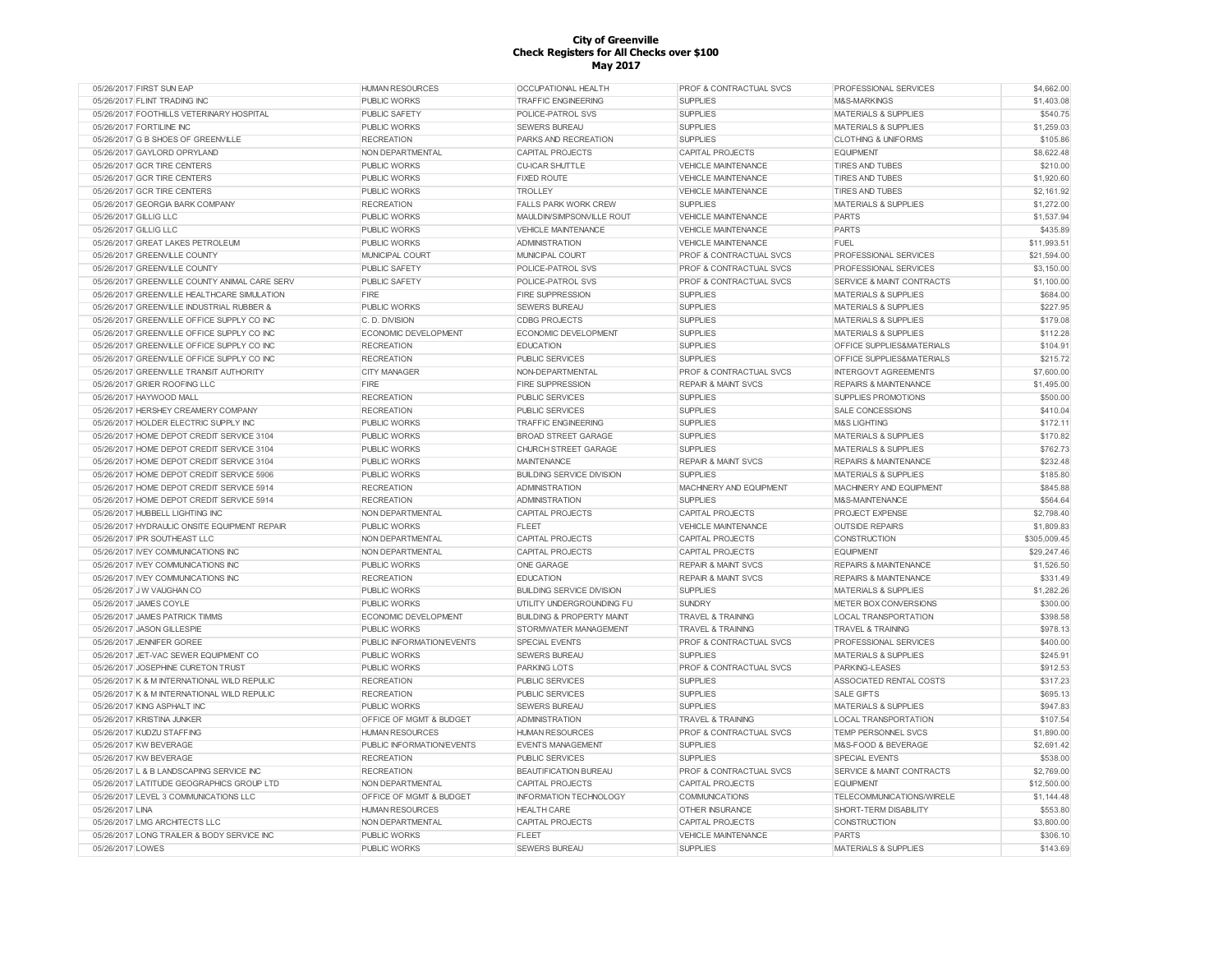| 05/26/2017 LYDIA THOMAS                       | <b>RECREATION</b>                  | <b>PUBLIC SERVICES</b>     | <b>PROF &amp; CONTRACTUAL SVCS</b> | <b>PROFESSIONAL SERVICES</b>         | \$575.00    |
|-----------------------------------------------|------------------------------------|----------------------------|------------------------------------|--------------------------------------|-------------|
| 05/26/2017 MARATHON STAFFING INC              | <b>HUMAN RESOURCES</b>             | <b>HUMAN RESOURCES</b>     | PROF & CONTRACTUAL SVCS            | TEMP PERSONNEL SVCS                  | \$655.60    |
| 05/26/2017 MARATHON STAFFING INC              | <b>PUBLIC WORKS</b>                | <b>MAINTENANCE</b>         | PROF & CONTRACTUAL SVCS            | TEMP PERSONNEL SVCS                  | \$1,860.35  |
| 05/26/2017 MARK TEAL                          | OFFICE OF MGMT & BUDGET            | <b>RISK MANAGEMENT</b>     | <b>TRAVEL &amp; TRAINING</b>       | <b>TRAVEL &amp; TRAINING</b>         | \$746.09    |
| 05/26/2017 MCALISTER'S DELI #1046             | C. D. DIVISION                     | <b>CDBG PROJECTS</b>       | <b>CD PROJECTS</b>                 | PUBLIC SERVICES (GENERAL)            | \$162.15    |
| 05/26/2017 MCKINNEY DODGE CHRYSLER PLY JE     | <b>PUBLIC WORKS</b>                | <b>FLEET</b>               | <b>VEHICLE MAINTENANCE</b>         | <b>OUTSIDE REPAIRS</b>               | \$875.10    |
| 05/26/2017 MELISSA & DOUG LLC                 | <b>RECREATION</b>                  | <b>PUBLIC SERVICES</b>     | <b>SUPPLIES</b>                    | ASSOCIATED RENTAL COSTS              | \$116.26    |
| 05/26/2017 MICHELLE LENTZ                     | <b>CITY MANAGER</b>                | <b>DONATIONS</b>           | CONTRIBUTIONS/DONATIONS            | <b>GRAVITY/POLICE</b>                | \$100.00    |
| 05/26/2017 MIKE'S BODY SHOP                   | <b>PUBLIC WORKS</b>                | <b>FLEET</b>               | VEHICLE MAINTENANCE                | <b>OUTSIDE REPAIRS</b>               | \$380.00    |
| 05/26/2017 MK DIAMOND PRODUCTS INC            | <b>PUBLIC WORKS</b>                | <b>STREETS BUREAU</b>      | <b>SUPPLIES</b>                    | MATERIALS & SUPPLIES                 | \$3,329.20  |
| 05/26/2017 MOTOROLA SOLUTIONS                 | <b>PUBLIC SAFETY</b>               | POLICE-DISPATCH BUREAU     | <b>REPAIR &amp; MAINT SVCS</b>     | RADIO MAINTENANCE                    | \$10,573.27 |
| 05/26/2017 MUNCIE TRANSIT SUPPLY              | <b>PUBLIC WORKS</b>                | <b>VEHICLE MAINTENANCE</b> | <b>VEHICLE MAINTENANCE</b>         | <b>PARTS</b>                         | \$899.32    |
| 05/26/2017 NAPA AUTO PARTS                    | <b>PUBLIC WORKS</b>                | <b>FLEET</b>               | <b>VEHICLE MAINTENANCE</b>         | <b>PARTS</b>                         | \$3,206.67  |
| 05/26/2017 NATIONAL TANK MONITOR INC          | <b>PUBLIC WORKS</b>                | NON VEHICLE MAINTENANCE    | PROF & CONTRACTUAL SVCS            | <b>SERVICE &amp; MAINT CONTRACTS</b> | \$455.00    |
| 05/26/2017 NORTHERN TOOL & EQUIPMENT          | <b>PUBLIC WORKS</b>                | <b>FLEET</b>               | <b>VEHICLE MAINTENANCE</b>         | <b>PARTS</b>                         | \$127.19    |
| 05/26/2017 O'REILLY AUTO PARTS                | <b>PUBLIC WORKS</b>                | <b>FLEET</b>               | <b>VEHICLE MAINTENANCE</b>         | PARTS                                | \$350.81    |
| 05/26/2017 OFFICE DEPOT BSD                   | <b>PUBLIC WORKS</b>                | PARKING ADMINISTRATION     | <b>SUPPLIES</b>                    | OFFICE SUPPLIES&MATERIALS            | \$392.00    |
| 05/26/2017 OLD DOMINION BRUSH CO INC          | <b>PUBLIC WORKS</b>                | <b>FLEET</b>               | <b>VEHICLE MAINTENANCE</b>         | <b>PARTS</b>                         | \$7,502.27  |
| 05/26/2017 ON TARGET PERFORMANCE SYSTEMS INC  | PUBLIC SAFETY                      | POLICE-PATROL SVS          | PROF & CONTRACTUAL SVCS            | PROFESSIONAL SERVICES                | \$10,000.00 |
| 05/26/2017 OSBORN CONTRACT SERVICES INC       | NON DEPARTMENTAL                   | <b>CAPITAL PROJECTS</b>    | <b>CAPITAL PROJECTS</b>            | <b>CONSTRUCTION</b>                  | \$5,750.00  |
| 05/26/2017 OUTDOOR PROPERTIES                 | <b>PUBLIC WORKS</b>                | UTILITY UNDERGROUNDING FU  | <b>SUNDRY</b>                      | METER BOX CONVERSIONS                | \$300.00    |
| 05/26/2017 PALMETTO BUS SALES LLC             | <b>PUBLIC WORKS</b>                | <b>CU-ICAR SHUTTLE</b>     | <b>VEHICLE MAINTENANCE</b>         | <b>PARTS</b>                         | \$264.12    |
| 05/26/2017 PANAGAKOS ASPHALT PAVING INC       | <b>PUBLIC WORKS</b>                | <b>SEWERS BUREAU</b>       | <b>SUPPLIES</b>                    |                                      | \$180.53    |
|                                               |                                    |                            |                                    | MATERIALS & SUPPLIES                 | \$180.53    |
| 05/26/2017 PANAGAKOS ASPHALT PAVING INC       | <b>PUBLIC WORKS</b>                | <b>STORM DRAINS BUREAU</b> | <b>SUPPLIES</b>                    | <b>MATERIALS &amp; SUPPLIES</b>      |             |
| 05/26/2017 PANAGAKOS ASPHALT PAVING INC       | <b>PUBLIC WORKS</b>                | <b>STREETS BUREAU</b>      | <b>SUPPLIES</b>                    | <b>MATERIALS &amp; SUPPLIES</b>      | \$361.07    |
| 05/26/2017 PAUL B WICKENSIMER                 | MUNICIPAL COURT                    | MUNICIPAL COURT            | <b>COURT LIABILITY</b>             | COURT-STATE BOND                     | \$12,500.00 |
| 05/26/2017 PEPSI-COLA BOTTLING CO             | <b>RECREATION</b>                  | PUBLIC SERVICES            | <b>SUPPLIES</b>                    | SALE CONCESSIONS                     | \$1,156.22  |
| 05/26/2017 PERFECT DELIVERY INC               | <b>CITY MANAGER</b>                | <b>DONATIONS</b>           | CONTRIBUTIONS/DONATIONS            | POLICE SAFE NEIGHBORHOODS            | \$482.35    |
| 05/26/2017 PET DAIRY                          | <b>RECREATION</b>                  | PUBLIC SERVICES            | <b>SUPPLIES</b>                    | SALE CONCESSIONS                     | \$167.28    |
| 05/26/2017 PETERBILT STORE OF GREENVILLE, THE | <b>PUBLIC WORKS</b>                | <b>CU-ICAR SHUTTLE</b>     | <b>VEHICLE MAINTENANCE</b>         | PARTS                                | \$1,405.36  |
| 05/26/2017 PETERBILT STORE OF GREENVILLE. THE | <b>PUBLIC WORKS</b>                | VEHICLE MAINTENANCE        | <b>VEHICLE MAINTENANCE</b>         | PARTS                                | \$4,751.32  |
| 05/26/2017 PIEDMONT ASSOCIATES CO LLC         | <b>PUBLIC WORKS</b>                | <b>FLEET</b>               | <b>VEHICLE MAINTENANCE</b>         | PARTS                                | \$136.62    |
| 05/26/2017 PIEDMONT GROUP INC                 | PUBLIC WORKS                       | <b>FLEET</b>               | <b>VEHICLE MAINTENANCE</b>         | <b>PARTS</b>                         | \$140.19    |
| 05/26/2017 PIEDMONT NATURAL GAS CO            | <b>PUBLIC WORKS</b>                | NON VEHICLE MAINTENANCE    | <b>UTILITIES</b>                   | GAS                                  | \$206.91    |
| 05/26/2017 PIEDMONT NATURAL GAS CO            | <b>RECREATION</b>                  | PARKS AND RECREATION       | <b>UTILITIES</b>                   | GAS                                  | \$314.53    |
| 05/26/2017 POWER 2 PARTY LLC                  | PUBLIC INFORMATION/EVENTS          | <b>EVENTS MANAGEMENT</b>   | <b>PROF &amp; CONTRACTUAL SVCS</b> | PROFESSIONAL SERVICES                | \$400.00    |
| 05/26/2017 POWERS SOLUTIONS INC               | <b>PUBLIC WORKS</b>                | PARKING ADMINISTRATION     | <b>SUPPLIES</b>                    | <b>MATERIALS &amp; SUPPLIES</b>      | \$290.01    |
| 05/26/2017 PREMIER EAP LLC                    | <b>HUMAN RESOURCES</b>             | <b>HUMAN RESOURCES</b>     | <b>PROF &amp; CONTRACTUAL SVCS</b> | PROFESSIONAL SERVICES                | \$1,000.00  |
| 05/26/2017 PRESORT PLUS INC                   | <b>RECREATION</b>                  | PUBLIC SERVICES            | <b>PRINTING</b>                    | PRINTING & BINDING                   | \$534.67    |
| 05/26/2017 PRESORT PLUS INC                   | <b>RECREATION</b>                  | PUBLIC SERVICES            | <b>SUPPLIES</b>                    | <b>MATERIALS &amp; SUPPLIES</b>      | \$295.52    |
| 05/26/2017 PRO AUTO PARTS WAREHOUSE           | <b>PUBLIC WORKS</b>                | <b>FLEET</b>               | <b>VEHICLE MAINTENANCE</b>         | <b>PARTS</b>                         | \$851.98    |
| 05/26/2017 PROFORMA                           | COUNCIL                            | <b>CITY COUNCIL</b>        | PRINTING                           | PRINTING & BINDING                   | \$141.98    |
| 05/26/2017 PROMOTE YOUR BIZ                   | <b>PUBLIC WORKS</b>                | PARKING ADMINISTRATION     | <b>SUPPLIES</b>                    | <b>CLOTHING &amp; UNIFORMS</b>       | \$157.19    |
| 05/26/2017 PROSOURCE LLC                      | PUBLIC WORKS                       | LIBERTY SQUARE GARAGE      | <b>SUPPLIES</b>                    | MATERIALS & SUPPLIES                 | \$140.58    |
| 05/26/2017 PUBLIC SAFETY CENTER INC           | PUBLIC SAFETY                      | POLICE-PATROL SVS          | <b>SUPPLIES</b>                    | MATERIALS & SUPPLIES                 | \$260.10    |
| 05/26/2017 R J SHIRLEY INC                    | <b>RECREATION</b>                  | TREE MAINTENANCE BUREAU    | PROF & CONTRACTUAL SVCS            | PROFESSIONAL SERVICES                | \$1,675.88  |
| 05/26/2017 REBUILD UPSTATE                    | C. D. DIVISION                     | <b>CDBG PROJECTS</b>       | <b>CD PROJECTS</b>                 | PUBLIC INFORMATION                   | \$1,153.88  |
| 05/26/2017 RENEWABLE WATER RESOURCES          | <b>OFFICE OF MGMT &amp; BUDGET</b> | <b>REVENUE</b>             | LIAB-REWA                          | <b>REWA FEES</b>                     | \$42,750.00 |
| 05/26/2017 RHODE ISLAND NOVELTY INC           | <b>RECREATION</b>                  | <b>PUBLIC SERVICES</b>     | <b>SUPPLIES</b>                    | ASSOCIATED RENTAL COSTS              | \$621.89    |
| 05/26/2017 RHODE ISLAND NOVELTY INC           | <b>RECREATION</b>                  | <b>PUBLIC SERVICES</b>     | <b>SUPPLIES</b>                    | OTHER DREAM NIGHT                    | \$587.11    |
| 05/26/2017 RHODE ISLAND NOVELTY INC           | <b>RECREATION</b>                  | <b>PUBLIC SERVICES</b>     | <b>SUPPLIES</b>                    | <b>SALE GIFTS</b>                    | \$731.24    |
| 05/26/2017 ROGERS & CALLCOTT ENVIRONMENTAL    | <b>PUBLIC WORKS</b>                | <b>SEWERS BUREAU</b>       | <b>SUPPLIES</b>                    | <b>MATERIALS &amp; SUPPLIES</b>      | \$463.01    |
| 05/26/2017 ROWLAND'S SERVICES                 | <b>RECREATION</b>                  | <b>ADMINISTRATION</b>      | <b>REPAIR &amp; MAINT SVCS</b>     | <b>REPAIRS &amp; MAINTENANCE</b>     | \$200.00    |
| 05/26/2017 S C DEPARTMENT OF MOTOR VEHICLES   | <b>PUBLIC WORKS</b>                | <b>PUBLIC WORKS</b>        | <b>VEHICLES</b>                    | VEHICLE                              | \$317.00    |
| 05/26/2017 S C DEPARTMENT OF MOTOR VEHICLES   | <b>PUBLIC WORKS</b>                | <b>SEWERS BUREAU</b>       | MACHINERY AND EQUIPMENT            | MACHINERY AND EQUIPMENT              | \$951.00    |
| 05/26/2017 S C DEPARTMENT OF MOTOR VEHICLES   | PUBLIC WORKS                       | STORM DRAINS BUREAU        | MACHINERY AND EQUIPMENT            | MACHINERY AND EQUIPMENT              | \$317.00    |
| 05/26/2017 SAFE INDUSTRIES                    | FIRE                               | FIRE SUPPRESSION           | <b>SUPPLIES</b>                    | <b>CLOTHING &amp; UNIFORMS</b>       | \$36,404.64 |
| 05/26/2017 SAFETY PRODUCTS INC                | <b>PUBLIC WORKS</b>                | <b>FIXED ROUTE</b>         | <b>SUPPLIES</b>                    | MATERIALS & SUPPLIES                 | \$306.80    |
| 05/26/2017 SHANE P MURPHY                     | MUNICIPAL COURT                    | MUNICIPAL COURT            | COURT LIAB-CLAIMS/JUDGMNT          | LEC-CONFISCATED MONIES               | \$190.00    |
| 05/26/2017 SHARON NELSON                      | <b>HUMAN RESOURCES</b>             | <b>HUMAN RESOURCES</b>     | <b>TRAVEL &amp; TRAINING</b>       | <b>TRAVEL &amp; TRAINING</b>         | \$533.61    |
|                                               |                                    |                            |                                    |                                      |             |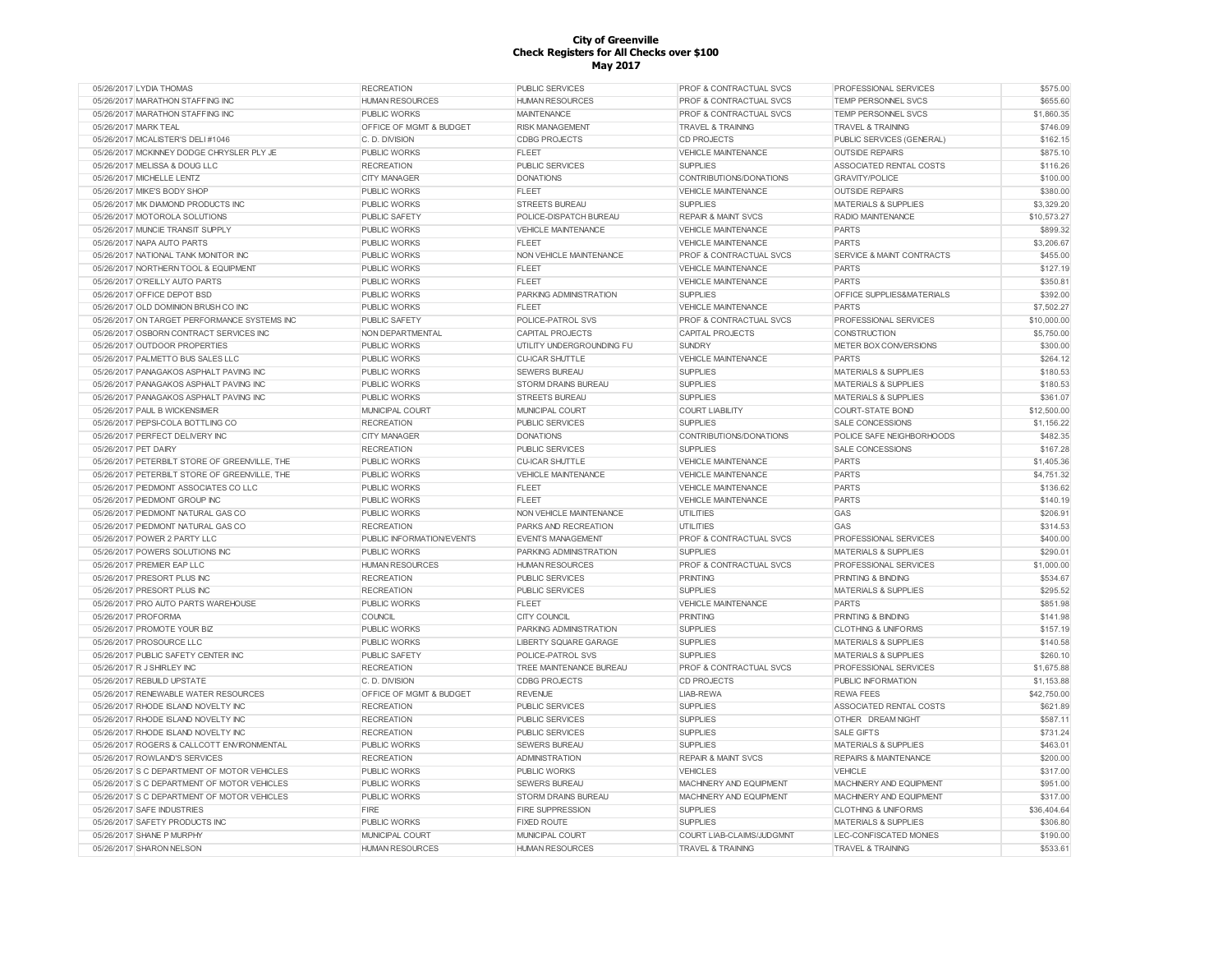| 05/26/2017 SIEGEL OIL COMPANY              | PUBLIC WORKS              | <b>VEHICLE MAINTENANCE</b>           | <b>SUPPLIES</b>                    | <b>MATERIALS &amp; SUPPLIES</b> | \$535.25    |
|--------------------------------------------|---------------------------|--------------------------------------|------------------------------------|---------------------------------|-------------|
| 05/26/2017 SIMPLEX-GRINNELL                | <b>PUBLIC WORKS</b>       | CHURCH STREET GARAGE                 | <b>SUPPLIES</b>                    | <b>MATERIALS &amp; SUPPLIES</b> | \$1,031.00  |
| 05/26/2017 SMG                             | NON DEPARTMENTAL          | NON DEPARTMENTAL                     | <b>PROF &amp; CONTRACTUAL SVCS</b> | <b>MANAGEMENT FEES</b>          | \$12,628.00 |
| 05/26/2017 SNIDER FLEET SOLUTIONS          | PUBLIC WORKS              | FLEET                                | <b>VEHICLE MAINTENANCE</b>         | <b>OUTSIDE REPAIRS</b>          | \$7,605.16  |
| 05/26/2017 SNIDER FLEET SOLUTIONS          | PUBLIC WORKS              | <b>FLEET</b>                         | <b>VEHICLE MAINTENANCE</b>         | <b>PARTS</b>                    | \$3,296.16  |
| 05/26/2017 STAPLES ADVANTAGE               | OFFICE OF MGMT & BUDGET   | <b>REVENUE</b>                       | <b>SUPPLIES</b>                    | OFFICE SUPPLIES&MATERIALS       | \$264.95    |
| 05/26/2017 STI                             | <b>RECREATION</b>         | <b>FALLS PARK WORK CREW</b>          | PROF & CONTRACTUAL SVCS            | SERVICE & MAINT CONTRACTS       | \$4,242.61  |
| 05/26/2017 SUMMIT MEDIA LLC                | PUBLIC WORKS              | <b>RECYCLING</b>                     | <b>PRINTING</b>                    | <b>PRINTING &amp; BINDING</b>   | \$105.00    |
| 05/26/2017 SUPPLYWORKS                     | <b>PUBLIC WORKS</b>       | NON VEHICLE MAINTENANCE              | <b>SUPPLIES</b>                    | <b>MATERIALS &amp; SUPPLIES</b> | \$237.26    |
| 05/26/2017 SWANK MOTION PICTURES INC       | PUBLIC INFORMATION/EVENTS | SPECIAL EVENTS                       | PROF & CONTRACTUAL SVCS            | PROFESSIONAL SERVICES           | \$437.78    |
| 05/26/2017 SWIRLING SILKS INC              | PUBLIC INFORMATION/EVENTS | <b>EVENTS MANAGEMENT</b>             | <b>PRINTING</b>                    | <b>PRINTING &amp; BINDING</b>   | \$217.95    |
| 05/26/2017 SWIRLING SILKS INC              | PUBLIC INFORMATION/EVENTS | <b>SPECIAL EVENTS</b>                | <b>PRINTING</b>                    | <b>PRINTING &amp; BINDING</b>   | \$108.98    |
|                                            |                           |                                      |                                    |                                 |             |
| 05/26/2017 TALENT MANAGEMENT SOLUTIONS     | PUBLIC INFORMATION/EVENTS | <b>SPECIAL EVENTS</b>                | PROF & CONTRACTUAL SVCS            | <b>TEMP PERSONNEL SVCS</b>      | \$2,758.31  |
| 05/26/2017 TALENT MANAGEMENT SOLUTIONS     | PUBLIC SAFETY             | POLICE-DISPATCH BUREAU               | PROF & CONTRACTUAL SVCS            | TEMP PERSONNEL SVCS             | \$832.59    |
| 05/26/2017 TALENT MANAGEMENT SOLUTIONS     | <b>PUBLIC WORKS</b>       | <b>CU-ICAR SHUTTLE</b>               | <b>PROF &amp; CONTRACTUAL SVCS</b> | <b>TEMP PERSONNEL SVCS</b>      | \$311.28    |
| 05/26/2017 TALENT MANAGEMENT SOLUTIONS     | PUBLIC WORKS              | <b>MAINTENANCE</b>                   | PROF & CONTRACTUAL SVCS            | TEMP PERSONNEL SVCS             | \$810.16    |
| 05/26/2017 TALENT MANAGEMENT SOLUTIONS     | PUBLIC WORKS              | MAULDIN/SIMPSONVILLE ROUT            | <b>PROF &amp; CONTRACTUAL SVCS</b> | <b>TEMP PERSONNEL SVCS</b>      | \$384.86    |
| 05/26/2017 TALENT MANAGEMENT SOLUTIONS     | PUBLIC WORKS              | RESIDENTIAL COLL BUREAU              | PROF & CONTRACTUAL SVCS            | TEMP PERSONNEL SVCS             | \$6,087.19  |
| 05/26/2017 TALENT MANAGEMENT SOLUTIONS     | <b>PUBLIC WORKS</b>       | <b>STORM DRAINS BUREAU</b>           | <b>PROF &amp; CONTRACTUAL SVCS</b> | <b>TEMP PERSONNEL SVCS</b>      | \$660.00    |
| 05/26/2017 TALENT MANAGEMENT SOLUTIONS     | <b>PUBLIC WORKS</b>       | <b>STREETS BUREAU</b>                | PROF & CONTRACTUAL SVCS            | <b>TEMP PERSONNEL SVCS</b>      | \$1,905.75  |
| 05/26/2017 TALENT MANAGEMENT SOLUTIONS     | <b>PUBLIC WORKS</b>       | <b>TROLLEY</b>                       | PROF & CONTRACTUAL SVCS            | <b>TEMP PERSONNEL SVCS</b>      | \$169.79    |
| 05/26/2017 TALENT MANAGEMENT SOLUTIONS     | <b>PUBLIC WORKS</b>       | <b>VEHICLE MAINTENANCE</b>           | PROF & CONTRACTUAL SVCS            | <b>TEMP PERSONNEL SVCS</b>      | \$1,935.60  |
| 05/26/2017 TALENT MANAGEMENT SOLUTIONS     | <b>RECREATION</b>         | <b>ADMINISTRATION</b>                | PROF & CONTRACTUAL SVCS            | TEMP PERSONNEL SVCS             | \$549.50    |
| 05/26/2017 TALENT MANAGEMENT SOLUTIONS     | <b>RECREATION</b>         | <b>COMMUNITY CENTERS</b>             | PROF & CONTRACTUAL SVCS            | TEMP PERSONNEL SVCS             | \$1,315.44  |
| 05/26/2017 TALENT MANAGEMENT SOLUTIONS     | <b>RECREATION</b>         | PARKS MAINTENANCE                    | PROF & CONTRACTUAL SVCS            | TEMP PERSONNEL SVCS             | \$1,256.00  |
| 05/26/2017 TALENT MANAGEMENT SOLUTIONS     | <b>RECREATION</b>         | <b>PUBLIC SERVICES</b>               | PROF & CONTRACTUAL SVCS            | TEMP PERSONNEL SVCS             | \$306.16    |
| 05/26/2017 TARA EAKER                      | PUBLIC INFORMATION/EVENTS | <b>EVENTS MANAGEMENT</b>             | <b>SUNDRY</b>                      | <b>MISCELLANEOUS</b>            | \$127.85    |
| 05/26/2017 TARA EAKER                      | PUBLIC INFORMATION/EVENTS | <b>EVENTS MANAGEMENT</b>             | <b>TRAVEL &amp; TRAINING</b>       | <b>TRAVEL &amp; TRAINING</b>    | \$515.10    |
|                                            |                           |                                      |                                    |                                 |             |
| 05/26/2017 TAYLORS FIRE AND SEWER DISTRICT | FIRE                      | <b>FIRE SUPPRESSION</b>              | <b>TRAVEL &amp; TRAINING</b>       | <b>TRAVEL &amp; TRAINING</b>    | \$876.00    |
| 05/26/2017 TD CARD SERVICES                | C. D. DIVISION            | <b>CDBG PROJECTS</b>                 | <b>TRAVEL &amp; TRAINING</b>       | <b>TRAVEL &amp; TRAINING</b>    | \$105.84    |
| 05/26/2017 TD CARD SERVICES                | <b>CITY MANAGER</b>       | <b>CITY MANAGER</b>                  | <b>TRAVEL &amp; TRAINING</b>       | <b>TRAVEL &amp; TRAINING</b>    | \$220.00    |
| 05/26/2017 TD CARD SERVICES                | COUNCIL                   | CITY COUNCIL                         | COMMUNICATIONS                     | <b>OTHER</b>                    | \$215.46    |
| 05/26/2017 TD CARD SERVICES                | COUNCIL                   | <b>CITY COUNCIL</b>                  | <b>SUNDRY</b>                      | <b>MISCELLANEOUS</b>            | \$793.77    |
| 05/26/2017 TD CARD SERVICES                | COUNCIL                   | <b>CITY COUNCIL</b>                  | <b>TRAVEL &amp; TRAINING</b>       | <b>TRAVEL &amp; TRAINING</b>    | \$1,341.88  |
| 05/26/2017 TD CARD SERVICES                | ECONOMIC DEVELOPMENT      | <b>BUILDING &amp; PROPERTY MAINT</b> | <b>SUNDRY</b>                      | DUES, SUBSCRIPTN, PUBLICATN     | \$400.00    |
| 05/26/2017 TD CARD SERVICES                | ECONOMIC DEVELOPMENT      | <b>BUILDING &amp; PROPERTY MAINT</b> | <b>SUPPLIES</b>                    | OFFICE SUPPLIES&MATERIALS       | \$122.48    |
| 05/26/2017 TD CARD SERVICES                | ECONOMIC DEVELOPMENT      | <b>BUILDING &amp; PROPERTY MAINT</b> | <b>TRAVEL &amp; TRAINING</b>       | <b>TRAVEL &amp; TRAINING</b>    | \$138.00    |
| 05/26/2017 TD CARD SERVICES                | ECONOMIC DEVELOPMENT      | ECONOMIC DEVELOPMENT                 | <b>SUNDRY</b>                      | DUES, SUBSCRIPTN, PUBLICATN     | \$101.00    |
| 05/26/2017 TD CARD SERVICES                | <b>FIRE</b>               | <b>FIRE PREVENTION</b>               | <b>TRAVEL &amp; TRAINING</b>       | <b>TRAVEL &amp; TRAINING</b>    | \$436.27    |
| 05/26/2017 TD CARD SERVICES                | <b>FIRE</b>               | <b>FIRE SERVICES</b>                 | <b>SUPPLIES</b>                    | <b>MATERIALS &amp; SUPPLIES</b> | \$3,010.04  |
| 05/26/2017 TD CARD SERVICES                | <b>FIRE</b>               | <b>FIRE SERVICES</b>                 | <b>TRAVEL &amp; TRAINING</b>       | <b>TRAVEL &amp; TRAINING</b>    | \$745.00    |
| 05/26/2017 TD CARD SERVICES                | FIRE                      | <b>FIRE SUPPRESSION</b>              | <b>SUPPLIES</b>                    | <b>MATERIALS &amp; SUPPLIES</b> | \$835.86    |
| 05/26/2017 TD CARD SERVICES                | <b>FIRE</b>               | <b>FIRE SUPPRESSION</b>              | <b>TRAVEL &amp; TRAINING</b>       | <b>TRAVEL &amp; TRAINING</b>    | \$3,301.97  |
|                                            |                           |                                      |                                    |                                 |             |
| 05/26/2017 TD CARD SERVICES                | FIRE                      | <b>FIRE SUPPRESSION</b>              | <b>VEHICLE MAINTENANCE</b>         | <b>PARTS</b>                    | \$579.01    |
| 05/26/2017 TD CARD SERVICES                | <b>HUMAN RESOURCES</b>    | <b>HEALTH CARE</b>                   | <b>SUNDRY</b>                      | <b>WELLNESS ACTIVITIES</b>      | \$150.00    |
| 05/26/2017 TD CARD SERVICES                | <b>HUMAN RESOURCES</b>    | <b>HUMAN RESOURCES</b>               | <b>SUNDRY</b>                      | <b>MISCELLANEOUS</b>            | \$127.76    |
| 05/26/2017 TD CARD SERVICES                | <b>HUMAN RESOURCES</b>    | <b>HUMAN RESOURCES</b>               | <b>SUNDRY</b>                      | <b>RECRUITMENT ADS</b>          | \$969.00    |
| 05/26/2017 TD CARD SERVICES                | <b>HUMAN RESOURCES</b>    | OCCUPATIONAL HEALTH                  | <b>TRAVEL &amp; TRAINING</b>       | <b>TRAVEL &amp; TRAINING</b>    | \$585.00    |
| 05/26/2017 TD CARD SERVICES                | NON DEPARTMENTAL          | <b>CAPITAL PROJECTS</b>              | CAPITAL PROJECTS                   | PROJECT EXPENSE                 | \$254.38    |
| 05/26/2017 TD CARD SERVICES                | OFFICE OF MGMT & BUDGET   | <b>INFORMATION TECHNOLOGY</b>        | <b>SUPPLIES</b>                    | MATERIALS & SUPPLIES            | \$305.85    |
| 05/26/2017 TD CARD SERVICES                | OFFICE OF MGMT & BUDGET   | INFORMATION TECHNOLOGY               | <b>TRAVEL &amp; TRAINING</b>       | <b>TRAVEL &amp; TRAINING</b>    | \$3,048.59  |
| 05/26/2017 TD CARD SERVICES                | PUBLIC INFORMATION/EVENTS | <b>EVENTS MANAGEMENT</b>             | <b>SUPPLIES</b>                    | <b>MATERIALS &amp; SUPPLIES</b> | \$274.37    |
| 05/26/2017 TD CARD SERVICES                | PUBLIC INFORMATION/EVENTS | PUBLIC INFORMATION                   | <b>SUNDRY</b>                      | DUES, SUBSCRIPTN, PUBLICATN     | \$635.00    |
| 05/26/2017 TD CARD SERVICES                | PUBLIC INFORMATION/EVENTS | PUBLIC INFORMATION                   | <b>SUPPLIES</b>                    | <b>MATERIALS &amp; SUPPLIES</b> | \$488.96    |
| 05/26/2017 TD CARD SERVICES                | PUBLIC INFORMATION/EVENTS | PUBLIC INFORMATION                   | TRAVEL & TRAINING                  | <b>TRAVEL &amp; TRAINING</b>    | \$2,132.10  |
| 05/26/2017 TD CARD SERVICES                | PUBLIC SAFETY             | DEPT OF HOMELAND SECURITY            | MACHINERY AND EQUIPMENT            | MACHINERY AND EQUIPMENT         | \$859.00    |
| 05/26/2017 TD CARD SERVICES                | PUBLIC SAFETY             | FED EQUITABLE SHAR DOJ               | TRAVEL & TRAINING                  | <b>TRAVEL &amp; TRAINING</b>    | \$179.00    |
| 05/26/2017 TD CARD SERVICES                | PUBLIC SAFETY             | POLICE-PATROL SVS                    | <b>SUNDRY</b>                      | <b>MISCELLANEOUS</b>            | \$764.59    |
|                                            |                           |                                      |                                    |                                 |             |
| 05/26/2017 TD CARD SERVICES                | PUBLIC SAFETY             | POLICE-PATROL SVS                    | <b>SUPPLIES</b>                    | <b>MATERIALS &amp; SUPPLIES</b> | \$1,450.19  |
| 05/26/2017 TD CARD SERVICES                | PUBLIC SAFETY             | POLICE-PATROL SVS                    | <b>TRAVEL &amp; TRAINING</b>       | <b>TRAVEL &amp; TRAINING</b>    | \$285.00    |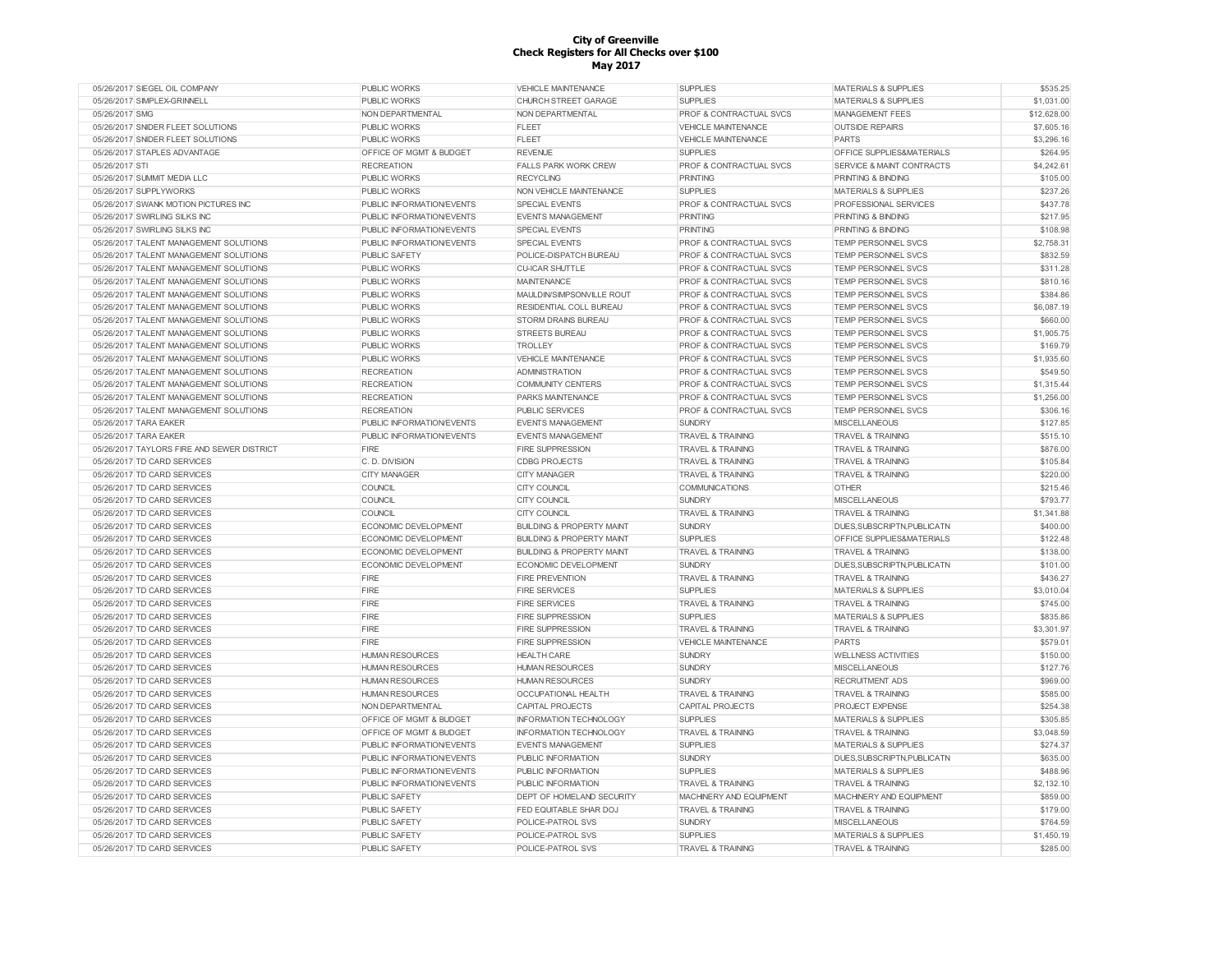| 05/26/2017 TD CARD SERVICES                  | <b>PUBLIC SAFETY</b>    | POLICE-PATROL SVS                | <b>VEHICLE MAINTENANCE</b>         | <b>POLICE CAR UPFITS</b>             | \$2,113.93  |
|----------------------------------------------|-------------------------|----------------------------------|------------------------------------|--------------------------------------|-------------|
| 05/26/2017 TD CARD SERVICES                  | <b>PUBLIC WORKS</b>     | <b>ADMINISTRATION</b>            | <b>TRAVEL &amp; TRAINING</b>       | <b>TRAVEL &amp; TRAINING</b>         | \$973.88    |
| 05/26/2017 TD CARD SERVICES                  | <b>PUBLIC WORKS</b>     | <b>BUILDING SERVICE DIVISION</b> | <b>SUPPLIES</b>                    | <b>MATERIALS &amp; SUPPLIES</b>      | \$177.95    |
| 05/26/2017 TD CARD SERVICES                  | <b>PUBLIC WORKS</b>     | <b>ENGINEERING</b>               | <b>SUNDRY</b>                      | <b>MISCELLANEOUS</b>                 | \$106.94    |
| 05/26/2017 TD CARD SERVICES                  | <b>PUBLIC WORKS</b>     | <b>ENGINEERING</b>               | <b>TRAVEL &amp; TRAINING</b>       | <b>TRAVEL &amp; TRAINING</b>         | \$1,800.02  |
| 05/26/2017 TD CARD SERVICES                  | <b>PUBLIC WORKS</b>     | <b>FIXED ROUTE</b>               | <b>SUPPLIES</b>                    | <b>MATERIALS &amp; SUPPLIES</b>      | \$279.43    |
| 05/26/2017 TD CARD SERVICES                  | <b>PUBLIC WORKS</b>     | <b>FIXED ROUTE</b>               | <b>TRAVEL &amp; TRAINING</b>       | <b>TRAVEL &amp; TRAINING</b>         | \$992.60    |
| 05/26/2017 TD CARD SERVICES                  | <b>PUBLIC WORKS</b>     | <b>FLEET</b>                     | <b>TRAVEL &amp; TRAINING</b>       | <b>TRAVEL &amp; TRAINING</b>         | \$2,968.99  |
| 05/26/2017 TD CARD SERVICES                  | <b>PUBLIC WORKS</b>     | NON VEHICLE MAINTENANCE          | <b>SUPPLIES</b>                    | MATERIALS & SUPPLIES                 | \$422.34    |
| 05/26/2017 TD CARD SERVICES                  | <b>PUBLIC WORKS</b>     | PARKING ADMINISTRATION           | <b>SUPPLIES</b>                    | <b>MATERIALS &amp; SUPPLIES</b>      | \$914.00    |
| 05/26/2017 TD CARD SERVICES                  | <b>PUBLIC WORKS</b>     | <b>PUBLIC WORKS</b>              | <b>SUPPLIES</b>                    | <b>MATERIALS &amp; SUPPLIES</b>      | \$1,365.49  |
| 05/26/2017 TD CARD SERVICES                  | <b>PUBLIC WORKS</b>     | <b>PUBLIC WORKS</b>              | <b>TRAVEL &amp; TRAINING</b>       | <b>TRAVEL &amp; TRAINING</b>         | \$1,934.71  |
| 05/26/2017 TD CARD SERVICES                  | <b>PUBLIC WORKS</b>     | STORMWATER MANAGEMENT            | <b>TRAVEL &amp; TRAINING</b>       | <b>TRAVEL &amp; TRAINING</b>         | \$265.00    |
| 05/26/2017 TD CARD SERVICES                  | <b>PUBLIC WORKS</b>     | <b>VEHICLE MAINTENANCE</b>       | <b>SUPPLIES</b>                    | <b>MATERIALS &amp; SUPPLIES</b>      | \$173.83    |
| 05/26/2017 TD CARD SERVICES                  | <b>PUBLIC WORKS</b>     | VEHICLE MAINTENANCE              | <b>TRAVEL &amp; TRAINING</b>       | <b>TRAVEL &amp; TRAINING</b>         | \$263.15    |
| 05/26/2017 TD CARD SERVICES                  | <b>RECREATION</b>       | <b>ADMINISTRATION</b>            | <b>SUPPLIES</b>                    | M&S-VETERINARY                       | \$626.83    |
| 05/26/2017 TD CARD SERVICES                  | <b>RECREATION</b>       | <b>ADMINISTRATION</b>            | <b>TRAVEL &amp; TRAINING</b>       | <b>TRAVEL &amp; TRAINING</b>         | \$706.10    |
| 05/26/2017 TD CARD SERVICES                  | <b>RECREATION</b>       | <b>COMMUNITY CENTERS</b>         | <b>SUPPLIES</b>                    | <b>MATERIALS &amp; SUPPLIES</b>      | \$1,049.86  |
| 05/26/2017 TD CARD SERVICES                  | <b>RECREATION</b>       |                                  | <b>SUNDRY</b>                      | RESTRD DONATION EXPENSE              | \$432.50    |
| 05/26/2017 TD CARD SERVICES                  |                         | <b>EDUCATION</b>                 |                                    | <b>SUPPLIES PROGRAM</b>              |             |
|                                              | <b>RECREATION</b>       | <b>EDUCATION</b>                 | <b>SUPPLIES</b>                    |                                      | \$128.59    |
| 05/26/2017 TD CARD SERVICES                  | <b>RECREATION</b>       | PARKS AND RECREATION             | <b>SUNDRY</b>                      | DUES, SUBSCRIPTN, PUBLICATN          | \$314.89    |
| 05/26/2017 TD CARD SERVICES                  | <b>RECREATION</b>       | PARKS AND RECREATION             | <b>TRAVEL &amp; TRAINING</b>       | <b>TRAVEL &amp; TRAINING</b>         | \$897.29    |
| 05/26/2017 TD CARD SERVICES                  | <b>RECREATION</b>       | <b>PUBLIC SERVICES</b>           | <b>SUNDRY</b>                      | RESEARCH ENRICHMENT EXP              | \$404.69    |
| 05/26/2017 TD CARD SERVICES                  | <b>RECREATION</b>       | <b>PUBLIC SERVICES</b>           | <b>SUPPLIES</b>                    | OTHER BOO IN THE ZOO                 | \$681.81    |
| 05/26/2017 TD CARD SERVICES                  | <b>RECREATION</b>       | <b>PUBLIC SERVICES</b>           | <b>SUPPLIES</b>                    | <b>SPECIAL EVENTS</b>                | \$201.00    |
| 05/26/2017 TD CARD SERVICES                  | <b>RECREATION</b>       | TREE MAINTENANCE BUREAU          | <b>SUPPLIES</b>                    | <b>MATERIALS &amp; SUPPLIES</b>      | \$120.70    |
| 05/26/2017 TEC UTILITIES SUPPLY INC          | <b>PUBLIC WORKS</b>     | <b>SEWERS BUREAU</b>             | <b>SUPPLIES</b>                    | <b>MATERIALS &amp; SUPPLIES</b>      | \$1,008.38  |
| 05/26/2017 TEMPLE INC                        | NON DEPARTMENTAL        | <b>CAPITAL PROJECTS</b>          | <b>CAPITAL PROJECTS</b>            | <b>EQUIPMENT</b>                     | \$7,911.00  |
| 05/26/2017 TMS SOUTH INC                     | <b>PUBLIC WORKS</b>     | <b>BUILDING SERVICE DIVISION</b> | <b>SUPPLIES</b>                    | <b>MATERIALS &amp; SUPPLIES</b>      | \$126.78    |
| 05/26/2017 TOM'S BARBEQUE                    | <b>PUBLIC WORKS</b>     | <b>BUILDING SERVICE DIVISION</b> | <b>SUNDRY</b>                      | <b>MISCELLANEOUS</b>                 | \$271.00    |
| 05/26/2017 TOM'S BARBEQUE                    | <b>PUBLIC WORKS</b>     | <b>ENGINEERING</b>               | <b>SUNDRY</b>                      | <b>MISCELLANEOUS</b>                 | \$271.00    |
| 05/26/2017 TOM'S BARBEQUE                    | <b>PUBLIC WORKS</b>     | <b>FLEET</b>                     | <b>SUNDRY</b>                      | <b>MISCELLANEOUS</b>                 | \$271.00    |
| 05/26/2017 TOM'S BARBEQUE                    | PUBLIC WORKS            | PARKING ADMINISTRATION           | <b>SUNDRY</b>                      | <b>MISCELLANEOUS</b>                 | \$271.00    |
| 05/26/2017 TOM'S BARBEQUE                    | <b>PUBLIC WORKS</b>     | <b>PUBLIC WORKS</b>              | <b>SUNDRY</b>                      | <b>MISCELLANEOUS</b>                 | \$273.50    |
| 05/26/2017 TOM'S BARBEQUE                    | <b>PUBLIC WORKS</b>     | RESIDENTIAL COLL BUREAU          | <b>SUNDRY</b>                      | <b>MISCELLANEOUS</b>                 | \$271.00    |
| 05/26/2017 TOM'S BARBEQUE                    | <b>PUBLIC WORKS</b>     | <b>SEWERS BUREAU</b>             | <b>SUNDRY</b>                      | <b>MISCELLANEOUS</b>                 | \$271.00    |
| 05/26/2017 TOM'S BARBEQUE                    | <b>PUBLIC WORKS</b>     | <b>STORM DRAINS BUREAU</b>       | <b>SUNDRY</b>                      | <b>MISCELLANEOUS</b>                 | \$271.00    |
| 05/26/2017 TOM'S BARBEQUE                    | <b>PUBLIC WORKS</b>     | STORMWATER MANAGEMENT            | <b>SUNDRY</b>                      | <b>MISCELLANEOUS</b>                 | \$271.00    |
| 05/26/2017 TOM'S BARBEQUE                    | <b>PUBLIC WORKS</b>     | <b>STREETS BUREAU</b>            | <b>SUNDRY</b>                      | <b>MISCELLANEOUS</b>                 | \$271.00    |
| 05/26/2017 TOM'S BARBEQUE                    | <b>PUBLIC WORKS</b>     | <b>TRAFFIC ENGINEERING</b>       | <b>SUNDRY</b>                      | <b>MISCELLANEOUS</b>                 | \$271.00    |
| 05/26/2017 TPM                               | PUBLIC SAFETY           | POLICE-PATROL SVS                | <b>SUPPLIES</b>                    | <b>MATERIALS &amp; SUPPLIES</b>      | \$252.83    |
| 05/26/2017 TRUCKPRO LLC                      | <b>PUBLIC WORKS</b>     | <b>VEHICLE MAINTENANCE</b>       | <b>SUPPLIES</b>                    | <b>MATERIALS &amp; SUPPLIES</b>      | \$109.75    |
| 05/26/2017 TRUCKPRO LLC                      | <b>PUBLIC WORKS</b>     | <b>VEHICLE MAINTENANCE</b>       | <b>VEHICLE MAINTENANCE</b>         | <b>PARTS</b>                         | \$338.11    |
| 05/26/2017 TYCO INTEGRATED SECURITY LLC      | OFFICE OF MGMT & BUDGET | <b>INFORMATION TECHNOLOGY</b>    | <b>PROF &amp; CONTRACTUAL SVCS</b> | <b>EQUIPMENT RENTAL</b>              | \$655.72    |
| 05/26/2017 TYCO INTEGRATED SECURITY LLC      | <b>PUBLIC WORKS</b>     | CHURCH STREET GARAGE             | PROF & CONTRACTUAL SVCS            | SERVICE & MAINT CONTRACTS            | \$338.00    |
| 05/26/2017 TYCO INTEGRATED SECURITY LLC      | <b>PUBLIC WORKS</b>     | <b>LIBERTY SQUARE GARAGE</b>     | PROF & CONTRACTUAL SVCS            | <b>SERVICE &amp; MAINT CONTRACTS</b> | \$338.00    |
| 05/26/2017 TYCO INTEGRATED SECURITY LLC      | <b>PUBLIC WORKS</b>     | NON VEHICLE MAINTENANCE          | PROF & CONTRACTUAL SVCS            | <b>SERVICE &amp; MAINT CONTRACTS</b> | \$225.03    |
| 05/26/2017 TYCO INTEGRATED SECURITY LLC      | <b>PUBLIC WORKS</b>     | POINSETT GARAGE                  | PROF & CONTRACTUAL SVCS            | <b>SERVICE &amp; MAINT CONTRACTS</b> |             |
|                                              |                         |                                  |                                    |                                      | \$338.00    |
| 05/26/2017 TYCO INTEGRATED SECURITY LLC      | <b>PUBLIC WORKS</b>     | RICHARDSON STREET GARAGE         | PROF & CONTRACTUAL SVCS            | <b>SERVICE &amp; MAINT CONTRACTS</b> | \$338.00    |
| 05/26/2017 TYCO INTEGRATED SECURITY LLC      | <b>PUBLIC WORKS</b>     | <b>RIVER STREET GARAGE</b>       | <b>PROF &amp; CONTRACTUAL SVCS</b> | <b>SERVICE &amp; MAINT CONTRACTS</b> | \$338.00    |
| 05/26/2017 TYCO INTEGRATED SECURITY LLC      | <b>PUBLIC WORKS</b>     | S. SPRING STREET GARAGE          | PROF & CONTRACTUAL SVCS            | <b>SERVICE &amp; MAINT CONTRACTS</b> | \$338.00    |
| 05/26/2017 TYCO INTEGRATED SECURITY LLC      | <b>PUBLIC WORKS</b>     | <b>TRAFFIC ENGINEERING</b>       | <b>SUNDRY</b>                      | <b>MISCELLANEOUS</b>                 | \$239.66    |
| 05/26/2017 ULINE INC                         | <b>PUBLIC WORKS</b>     | <b>BROAD STREET GARAGE</b>       | <b>SUPPLIES</b>                    | <b>MATERIALS &amp; SUPPLIES</b>      | \$826.00    |
| 05/26/2017 UNIFIRST                          | <b>PUBLIC WORKS</b>     | <b>VEHICLE MAINTENANCE</b>       | <b>SUPPLIES</b>                    | <b>CLOTHING &amp; UNIFORMS</b>       | \$510.16    |
| 05/26/2017 UPSTATE MULCH - SPINDALE          | <b>RECREATION</b>       | <b>COMMUNITY CENTERS</b>         | MACHINERY AND EQUIPMENT            | MACHINERY AND EQUIPMENT              | \$457.92    |
| 05/26/2017 UPSTATE MULCH - SPINDALE          | <b>RECREATION</b>       | PARKS MAINTENANCE                | <b>SUPPLIES</b>                    | MATERIALS & SUPPLIES                 | \$457.92    |
| 05/26/2017 VIC BAILEY FORD INC               | PUBLIC WORKS            | <b>MAINTENANCE</b>               | <b>VEHICLES</b>                    | VEHICLE                              | \$23,955.00 |
| 05/26/2017 VIC BAILEY FORD INC               | <b>PUBLIC WORKS</b>     | <b>PUBLIC WORKS</b>              | <b>VEHICLES</b>                    | VEHICLE                              | \$29,972.00 |
| 05/26/2017 W E D STONE HOLDINGS LLC          | <b>PUBLIC WORKS</b>     | PARKING ADMINISTRATION           | PROF & CONTRACTUAL SVCS            | <b>RENTAL EXPENSE</b>                | \$4,618.02  |
| 05/26/2017 W N WATSON-WEST TIRE & AUTOMOTIVE | <b>PUBLIC WORKS</b>     | <b>FLEET</b>                     | VEHICLE MAINTENANCE                | <b>OUTSIDE REPAIRS</b>               | \$480.36    |